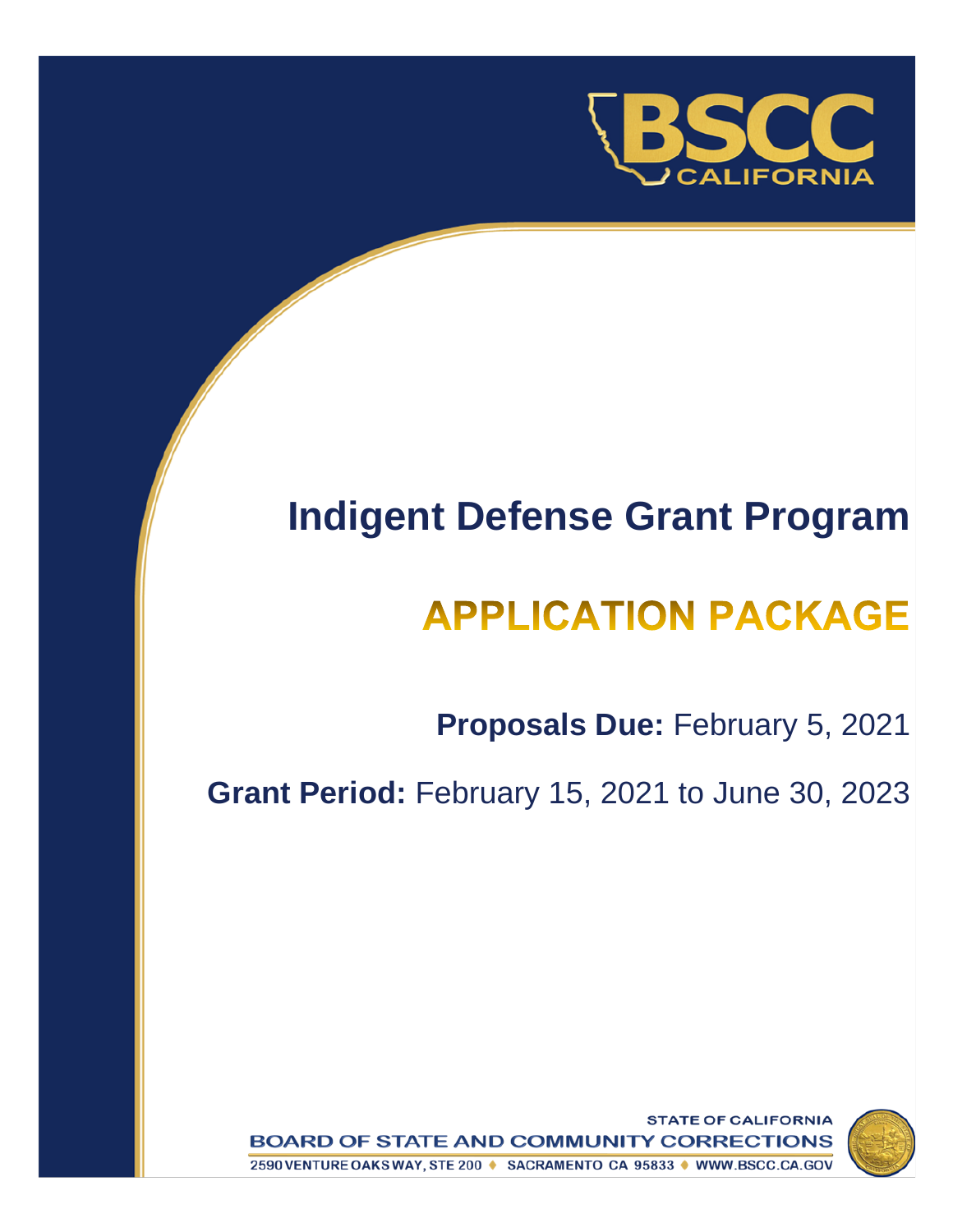This page intentionally left blank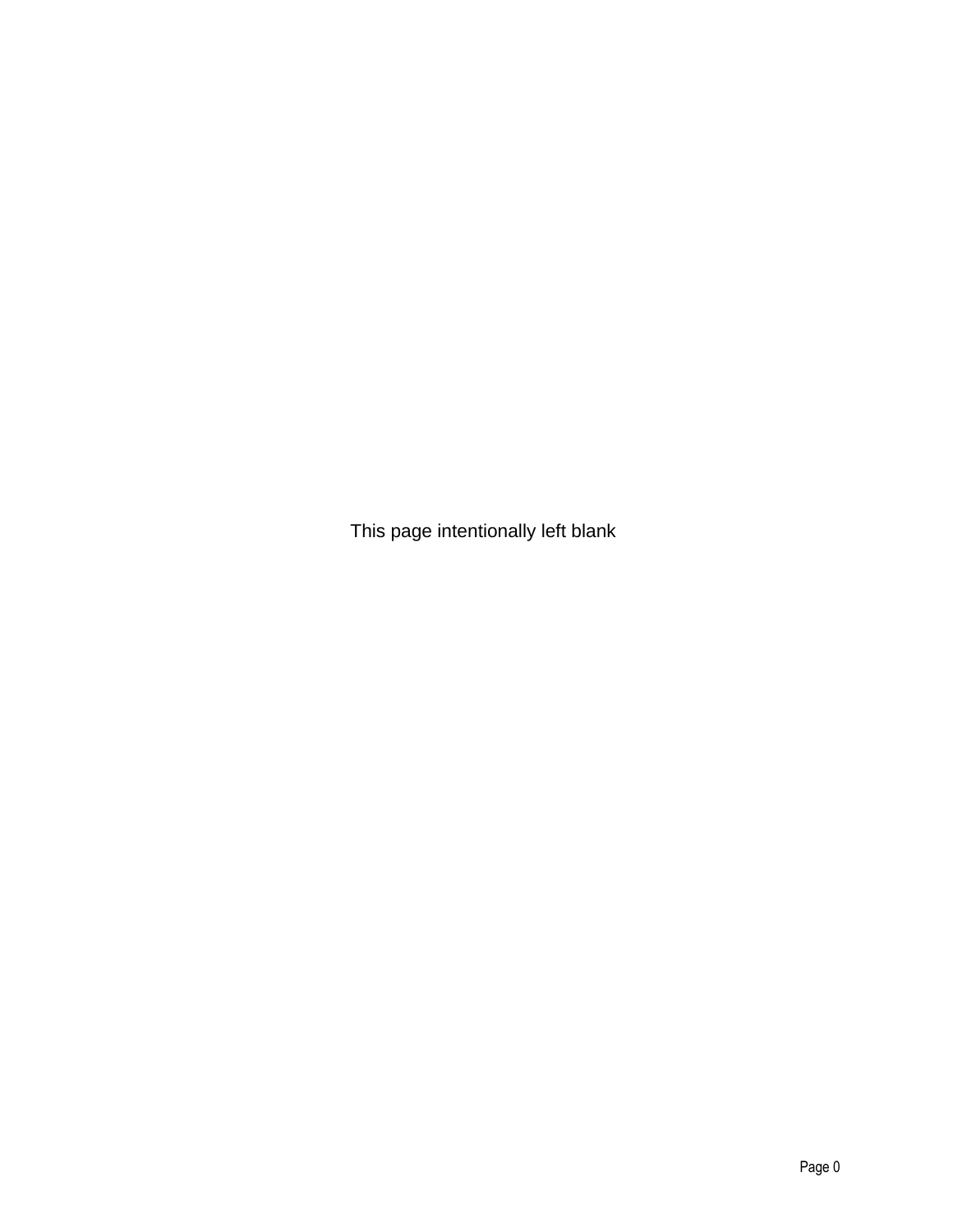### **Table of Contents**

#### **[PART III: APPLICATION AND APPENDIXES…………………………….…..…………...8](#page-9-0)**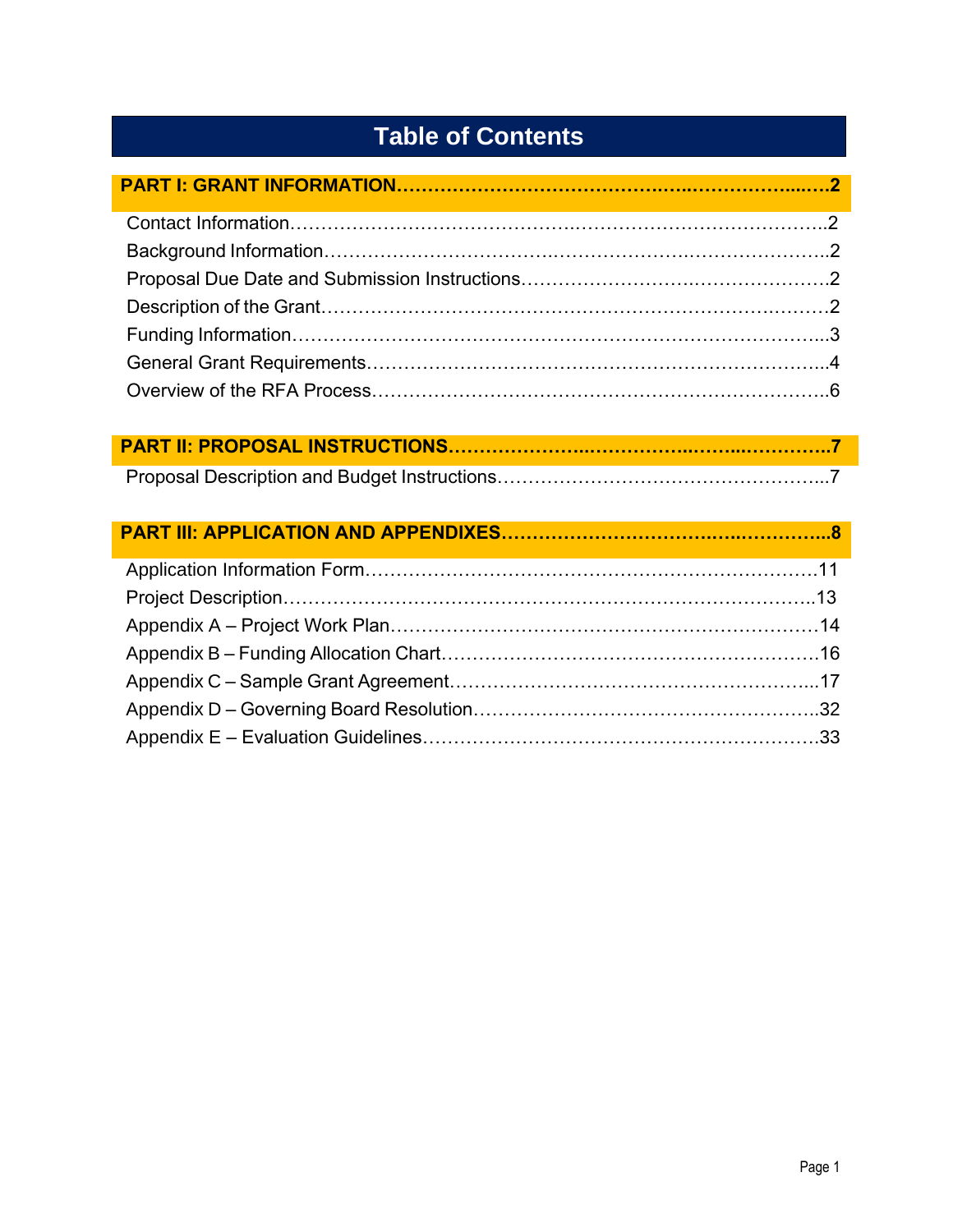### **PART I: GRANT INFORMATION**

#### <span id="page-3-1"></span><span id="page-3-0"></span>**Contact Information**

This Request for Applications (RFA) provides the information necessary to prepare an Application to the Board of State and Community Corrections (BSCC) for grant funds available through the Indigent Defense Grant Program. Any questions concerning the RFA must be submitted by email to: [IndigentDefenseGrant@bscc.ca.gov.](mailto:IndigentDefenseGrant@bscc.ca.gov)

#### <span id="page-3-2"></span>**Background Information**

The Budget Act of 2020 (Senate Bill 74) established the Indigent Defense Grant Program and appropriated \$10,000,000 in funding. Per the Budget Act, \$9,800,000 is available for grants to county Public Defenders and up to \$200,000 may be allocated for an evaluation of the Indigent Defense Grant Program.

#### <span id="page-3-3"></span>**Proposal Due Date and Submission Instructions**

Proposals must be received by 5:00 P.M. on Friday, February 5, 2021. Applicants must ensure the proposal package is signed with a digital signature **OR** a wet blue ink signature that is then scanned with the completed proposal package. Submit one (1) completed proposal package via email to: [IndigentDefenseGrant@bscc.ca.gov.](mailto:IndigentDefenseGrant@bscc.ca.gov)

#### <span id="page-3-4"></span>**Description of the Grant**

#### **Grant Period**

Eligible applicants will be funded for a grant period commencing February 15, 2021 and ending June 30, 2023.

#### **Eligibility to Apply**

The Indigent Defense Grant Program will be distributed among 19 counties with a population of 550,000 residents or fewer. Eligible applicants are identified below:

- 
- 2. Humboldt County 12. Shasta County
- 
- 4. Lassen County 14. Solano County
- 
- 6. Mendocino County 16. Stanislaus County
- 7. Merced County 17. Tulare County
- 
- 9. Napa County 19. Yolo County
- 10.Nevada County
- 1. El Dorado County 11. Santa Barbara County
	-
- 3. Imperial County 13. Siskiyou County
	-
- 5. Marin County 15. Sonoma County
	-
	-
- 8. Monterey County 18. Tuolumne County
	-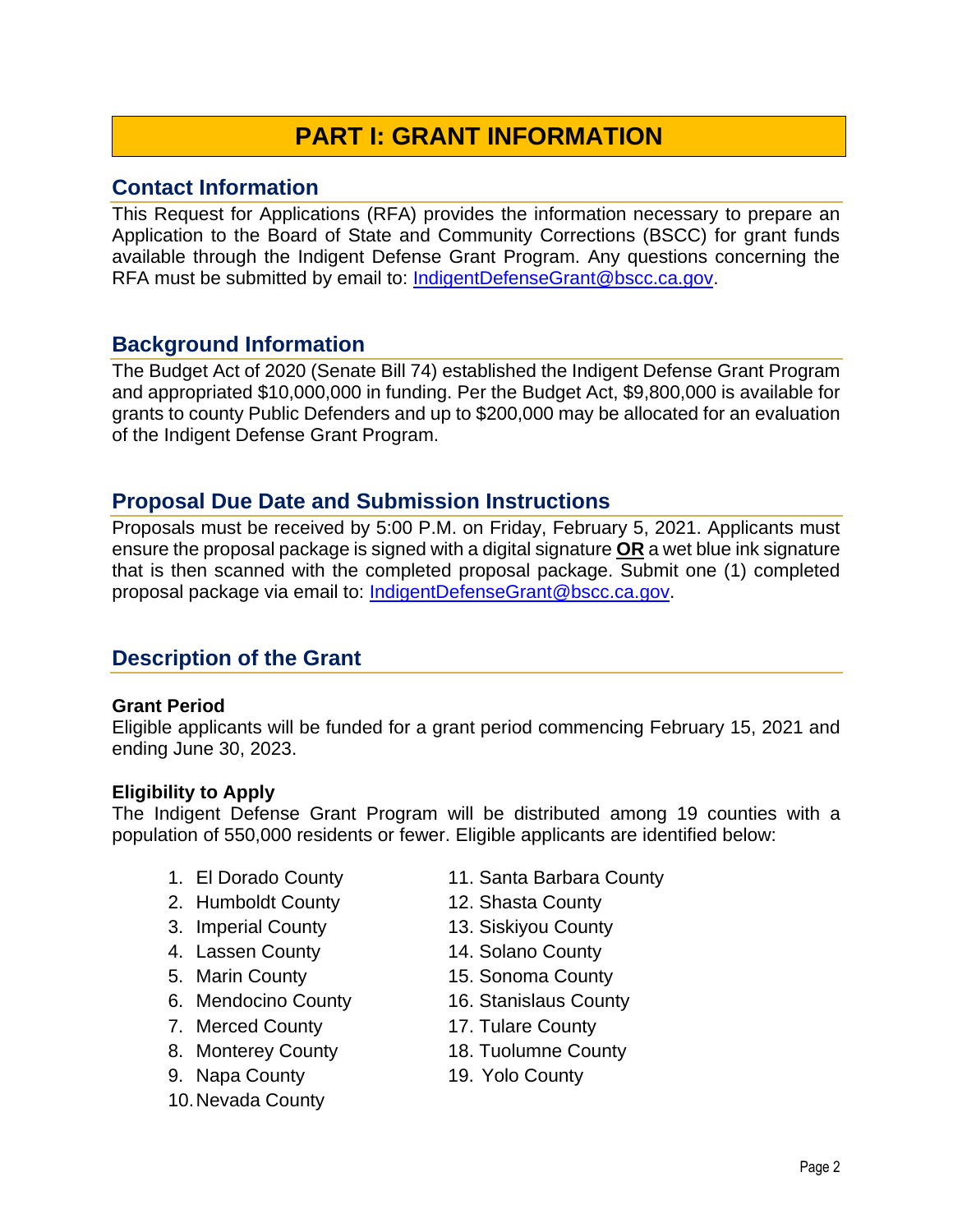#### **Eligible Activities**

Funds awarded under the Indigent Defense Grant Program must be utilized to address the staffing, training, case management needs, or other attorney support of Public Defender Offices. In support of these efforts, each applicant will develop a Project Work Plan that identifies measurable project goals, objectives, and commensurate timelines (Appendix A).

#### <span id="page-4-0"></span>**Funding Information**

The State Budget Act of 2020 made \$9,800,000 available to county Public Defenders for an Indigent Defense Grant Program.

#### **Funding Allocation**

Indigent Defense Grant Program funding will be allocated to counties as shown in Table I. A detailed funding chart is also provided as Appendix B.

| <b>Table I: Funding Allocation Chart</b> |                                         |  |                          |                    |  |
|------------------------------------------|-----------------------------------------|--|--------------------------|--------------------|--|
| <b>County</b>                            | <b>Allocation</b>                       |  | <b>County</b>            | <b>Allocation</b>  |  |
| El Dorado County                         | \$347,900                               |  | Santa Barbara County     | \$637,000          |  |
| <b>Humboldt County</b>                   | \$416,500                               |  | <b>Shasta County</b>     | \$347,900          |  |
|                                          | • \$323,400 to PDO<br>• \$93,100 to ADO |  |                          |                    |  |
| <b>Imperial County</b>                   | \$347,900                               |  | <b>Siskiyou County</b>   | \$274,400          |  |
| <b>Lassen County</b>                     | \$274,400                               |  | Solano County            | \$852,600          |  |
|                                          |                                         |  |                          | • \$637,000 to PDO |  |
|                                          |                                         |  |                          | • \$215,600 to ADO |  |
| <b>Marin County</b>                      | \$347,900                               |  | Sonoma County            | \$882,000          |  |
| <b>Mendocino County</b>                  | \$416,500                               |  | <b>Stanislaus County</b> | \$1,127,000        |  |
|                                          | • \$323,400 to PDO                      |  |                          |                    |  |
|                                          | • \$93,100 to ADO                       |  |                          |                    |  |
| <b>Merced County</b>                     | \$984,900                               |  | <b>Tulare County</b>     | \$637,000          |  |
| <b>Monterey County</b>                   | \$637,000                               |  | <b>Tuolumne County</b>   | \$274,400          |  |
| Napa County                              | \$323,400                               |  | <b>Yolo County</b>       | \$347,900          |  |
| Nevada County                            | \$323,400                               |  |                          |                    |  |

*PDO - Public Defender Office ADO - Alternate Defender Office.* 

#### **Match Requirement**

The Indigent Defense Grant Program does not have a match requirement.

#### **Supplanting**

Supplanting is the deliberate reduction in the amount of federal, state, or local funds being appropriated to an existing program or activity because grant funds have been awarded for the same purposes. Supplanting is strictly prohibited for all BSCC grants. The Indigent Defense Grant Program shall be used to support new program activities or to augment or expand existing program activities but shall not be used to replace existing funds. When using outside funds as match, applicants must be careful not to supplant. It is the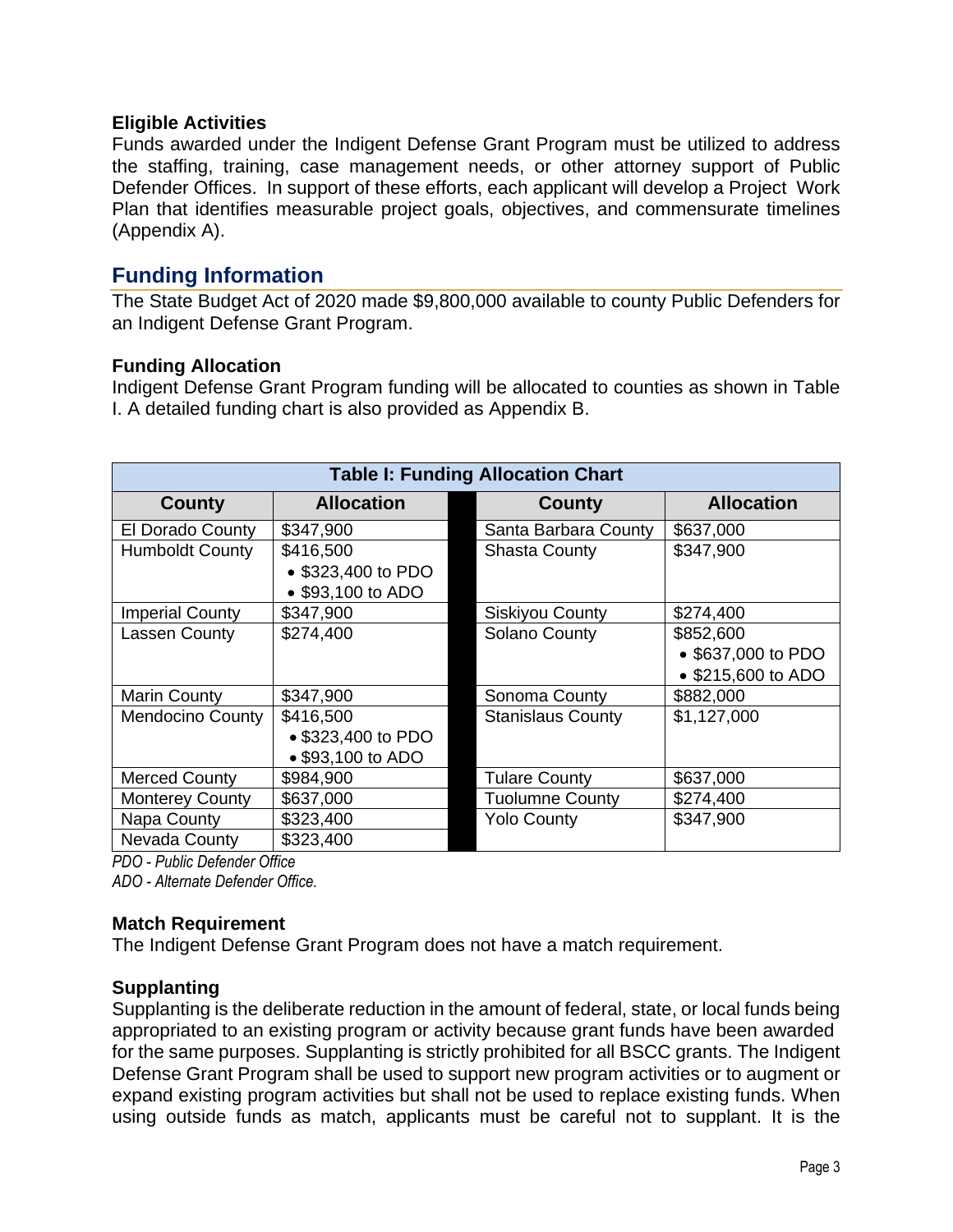responsibility of the grantee to ensure that supplanting does not occur. The grantee must keep clear and detailed financial records to show that grant funds are used only for allowable costs and activities.

#### <span id="page-5-0"></span>**General Grant Requirements**

#### **Grant Agreement**

Applicants approved for funding by the BSCC Board are required to enter into a grant agreement with the BSCC. Grantees must agree to comply with all terms and conditions of the Grant Agreement. See Appendix C for a sample grant agreement (State of California: Contract and General Terms and Conditions). The terms and conditions of the grant agreement may change before execution.

The grant agreement start date is expected to be February 15, 2021. Grant agreements are considered fully executed only after they are signed by both the Grantee and the BSCC. Work, services and encumbrances cannot begin prior to the grant agreement start date. Work, services and encumbrances that occur after the start date but prior to grant agreement execution may not be reimbursed. Grantees are responsible for maintaining their grant agreement, all invoices, records and relevant documentation for at least three years after the final payment under the contract.

#### **Governing Board Resolution**

Local governmental applicants must submit a resolution from their governing board addressing specified requirements as included in the sample Governing Board Resolution, which can be found in Appendix D. A signed resolution is not required at the time of proposal submission; however, grant recipients must have a resolution on file for the Indigent Defense Grant Program before a fully executed grant agreement can be completed.

#### **Invoices**

Disbursement of grant funds occurs on a reimbursement basis for costs incurred during a reporting period. Grantees shall be paid in one lump sum. The State Controller's Office (SCO) will issue the warrant (check) to the individual designated on the Applicant Information Form as the Financial Officer for the grant. Grantees must submit invoices to the BSCC through an online process no later than 45 days following the end of the invoicing period. Grantees must maintain adequate supporting documentation for all costs claimed on invoices. BSCC staff will conduct a desk review process which requires grantees to submit electronic documentation to support all grant funds claimed during the invoicing period and on-site monitoring visits that will include a review of documentation maintained as substantiation for project expenditures.

Additional information about invoicing can be found in the BSCC Grant Administration Guide, located on the BSCC [website.](http://www.bscc.ca.gov/wp-content/uploads/BSCC-Grant-Admin-Guide-July-2020-Final.pdf)

#### **Progress Reports and Evaluations**

Grant award recipients are required to submit progress reports, a Local Evaluation Plan and a Local Evaluation Report (Appendix E). Progress reports are a critical element in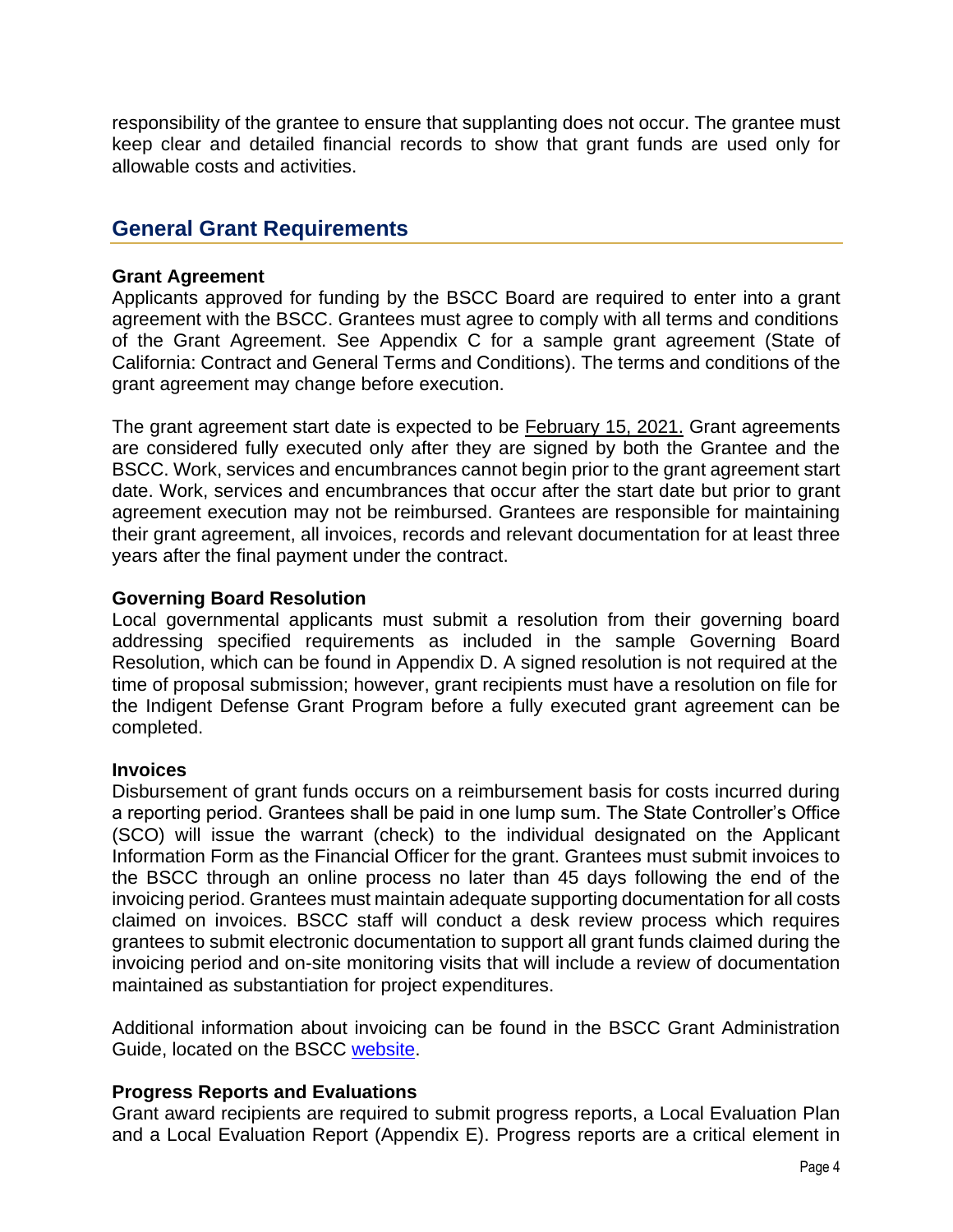the monitoring and oversight process. The Local Evaluation Plan is a written document that describes how the project will be monitored and evaluated and shows how evaluation results will be used for project improvement and decision making. The Local Evaluation Report identifies whether the project was successful in achieving its goals and objectives.

Grantees that are unable to demonstrate that they are making sufficient progress toward project goals and objectives and that funds are being spent down in accordance with the Grant Award Agreement could be subject to the withholding of funds. Applicable forms and instructions will be available to grantees on the BSCC's website.

#### **Grantee Orientation Process**

Following the start of the grant period, BSCC staff will conduct a virtual Grantee Orientation in April 2021. The purpose of this mandatory session is to review the program requirements, invoicing and budget modification processes, data collection and reporting requirements, as well as other grant management and monitoring activities. Typically, the Project Director, Financial Officer, Day-to-Day Contact, and service providers attend.

#### **Travel**

Travel is usually warranted when personal contact by project-related personnel is the most appropriate method of completing project-related business. The most economical method of transportation, in terms of direct expenses to the project and the project-related personnel's time away from the project, must be used. Grantees are required to include sufficient per diem and travel allocations for project-related personnel to attend any required BSCC training conferences or workshops as described in the Request for Applications and Grant Agreement.

#### **Units of Government**

Grantees that are units of government using BSCC funds may follow either their own written travel and per diem policy or the California State travel and per diem policy. Units of government that plan to use cars from a state, county, city, district carpool, or garage may budget either the mileage rate established by the carpool or garage, or the state mileage rate, not to exceed the loaning agency.

#### **Out-of-State Travel**

Out-of-state travel is generally restricted and only allowed in exceptional situations. Grantees must receive written BSCC approval prior to incurring expenses for outof-state travel. Even if previously authorized in the Grant Agreement, Grantees must submit a separate written request on Grantee letterhead for approval to the assigned BSCC Field Representative. Out-of-state travel requests must include a detailed justification and budget information.

In addition, California prohibits travel, except under specified circumstances, to states that have been found by the California Attorney General to have discriminatory laws. The BSCC will not reimburse for travel to these states unless the travel meets a specific exception under Government Code section 11139.8, subdivision (c). For additional information, please see: [https://oag.ca.gov/ab1887.](https://oag.ca.gov/ab1887)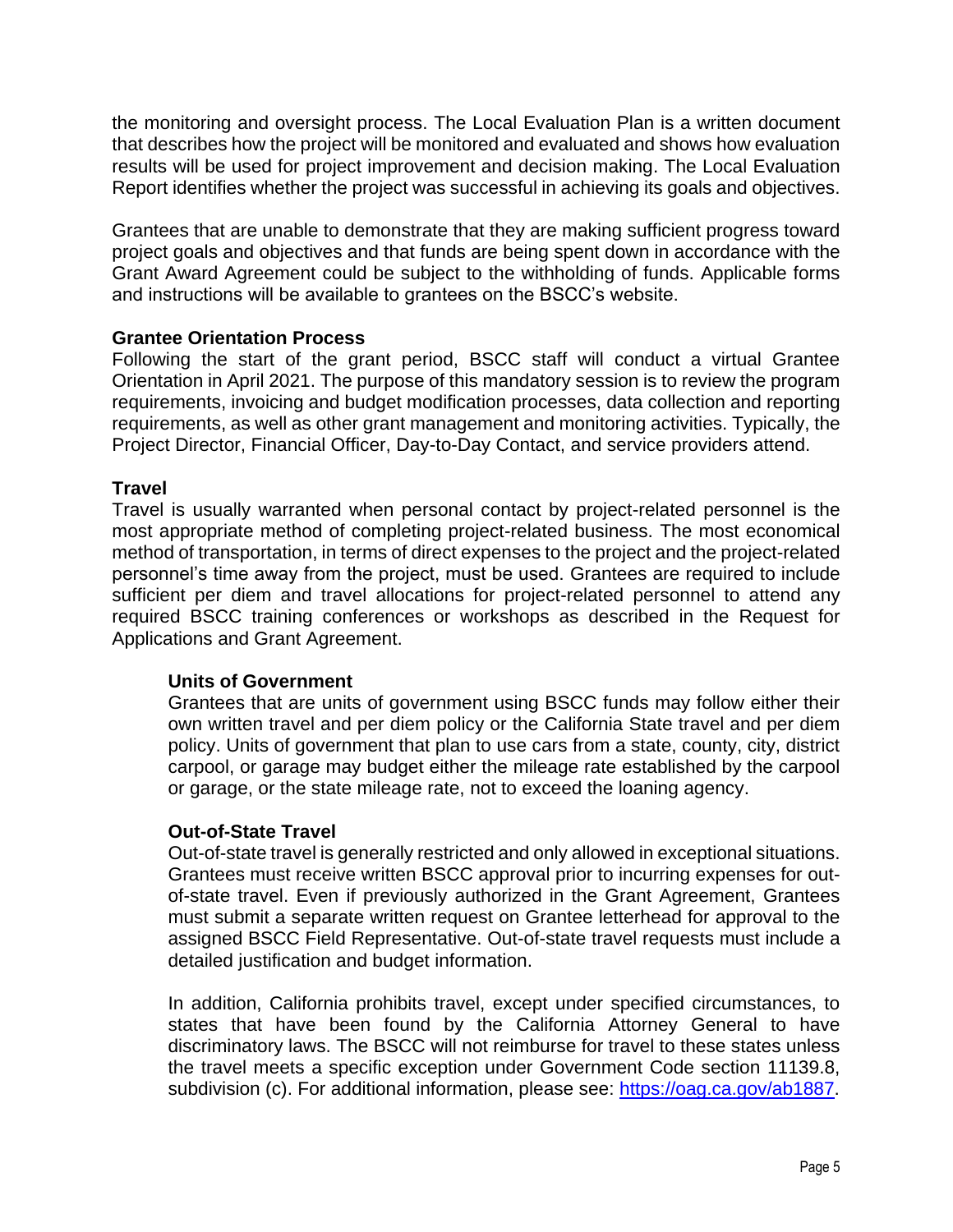#### **Compliance Monitoring Visits**

The BSCC staff will monitor each project to assess whether the project is in compliance with grant requirements and making progress toward grant objectives. As needed, monitoring visits may also occur to provide technical assistance on fiscal, programmatic, evaluative, and administrative requirements.

#### <span id="page-7-0"></span>**Overview of the RFA Process**

#### **Confirmation of Receipt of Application**

Upon submission of a proposal, applicants will receive a confirmation email from the BSCC stating that the proposal has been received. The email will be sent to the individual that signed the application and the person listed as the Project Director.

#### **Review Process**

BSCC staff will review each application for compliance with the criteria in this RFA.

#### **Summary of Key Dates**

The following table shows a timeline of key dates related to the RFA

| <b>Activity</b>                          | Date                    |
|------------------------------------------|-------------------------|
| <b>Release Request for Applications</b>  | <b>January 21, 2021</b> |
| <b>Proposals Due to the BSCC</b>         | <b>February 5, 2021</b> |
| <b>New Grants Begin</b>                  | February 15, 2021       |
| <b>Mandatory New Grantee Orientation</b> | April 2021              |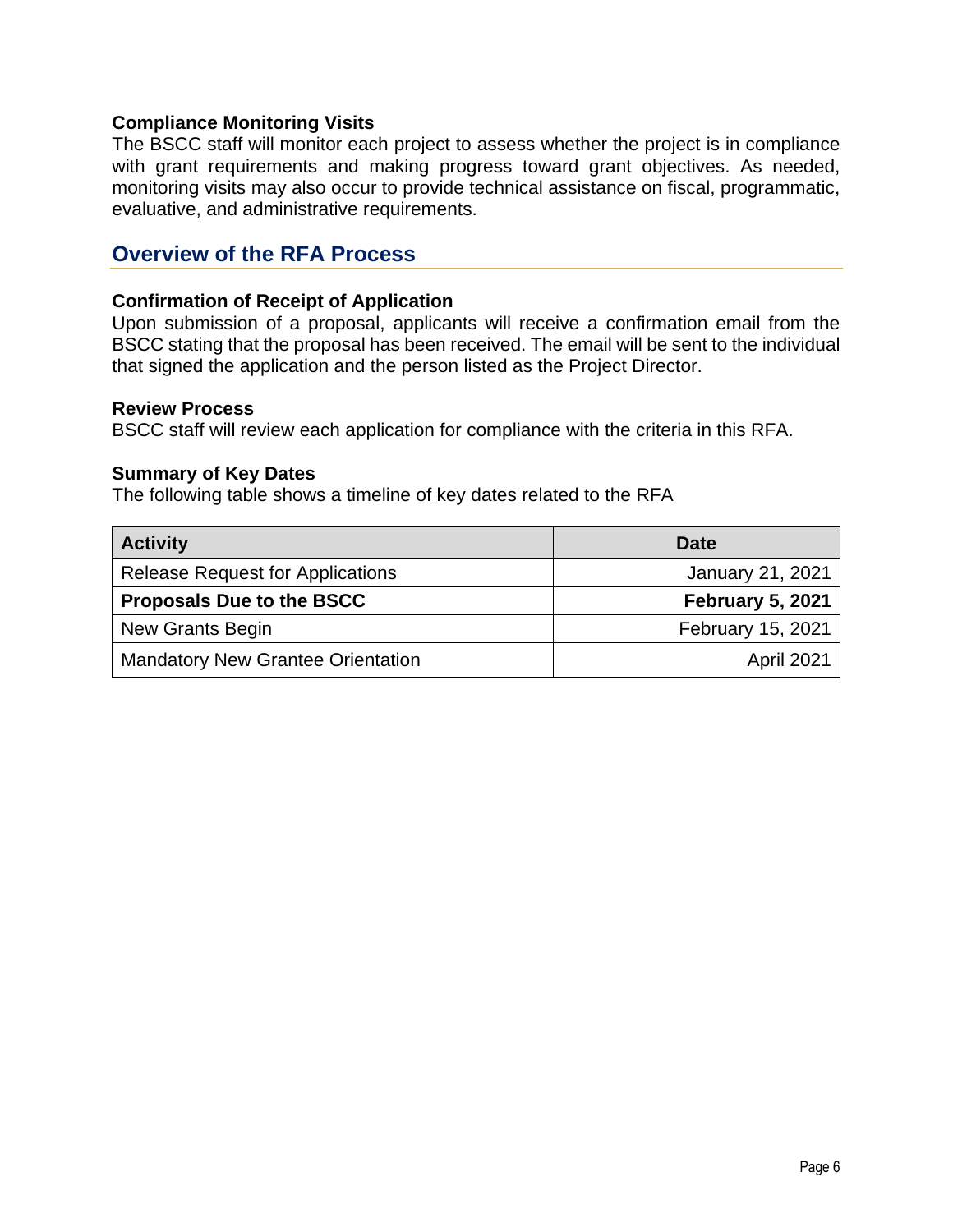### **PART II: PROPOSAL INSTRUCTIONS**

<span id="page-8-0"></span>This section contains pertinent information for completing the Indigent Defense Grant Program application and attachments.

#### <span id="page-8-1"></span>**Proposal Description and Budget Instructions**

#### **Proposal Description**

Provide a one-page proposal that describes the proposed project. Funds awarded under the Indigent Defense Grant Program must be utilized to address the staffing, training, and case management needs of Public Defender Offices.

#### **Budget Section**

As part of the application process, applicants are required to submit an Indigent Defense Grant Program Attachment, which is an Excel Workbook.

Applicants should be aware that budgets will be subject to review and approval by the BSCC staff to ensure all proposed costs listed within the budget narrative are allowable and eligible for reimbursement. Regardless of any ineligible costs that may need to be addressed post award, the starting budget for the reimbursement invoices and the total amount requested will be the figures used for the Standard Grant Agreement.

Applicants are solely responsible for the accuracy and completeness of the information entered in the Budget Table and Budget Narrative. Detailed instructions for completing the Budget Attachment are listed on the Instructions tab of the Excel workbook. All project costs must be directly related to the objectives and activities of the project. The Budget Table must cover the entire grant period (February 15, 2021 - June 30, 2023).

For additional guidance related to grant budgets, refer to the [BSCC Grant Administration](http://www.bscc.ca.gov/wp-content/uploads/BSCC-Grant-Admin-Guide-July-2020-Final.pdf)  [Guide.](http://www.bscc.ca.gov/wp-content/uploads/BSCC-Grant-Admin-Guide-July-2020-Final.pdf)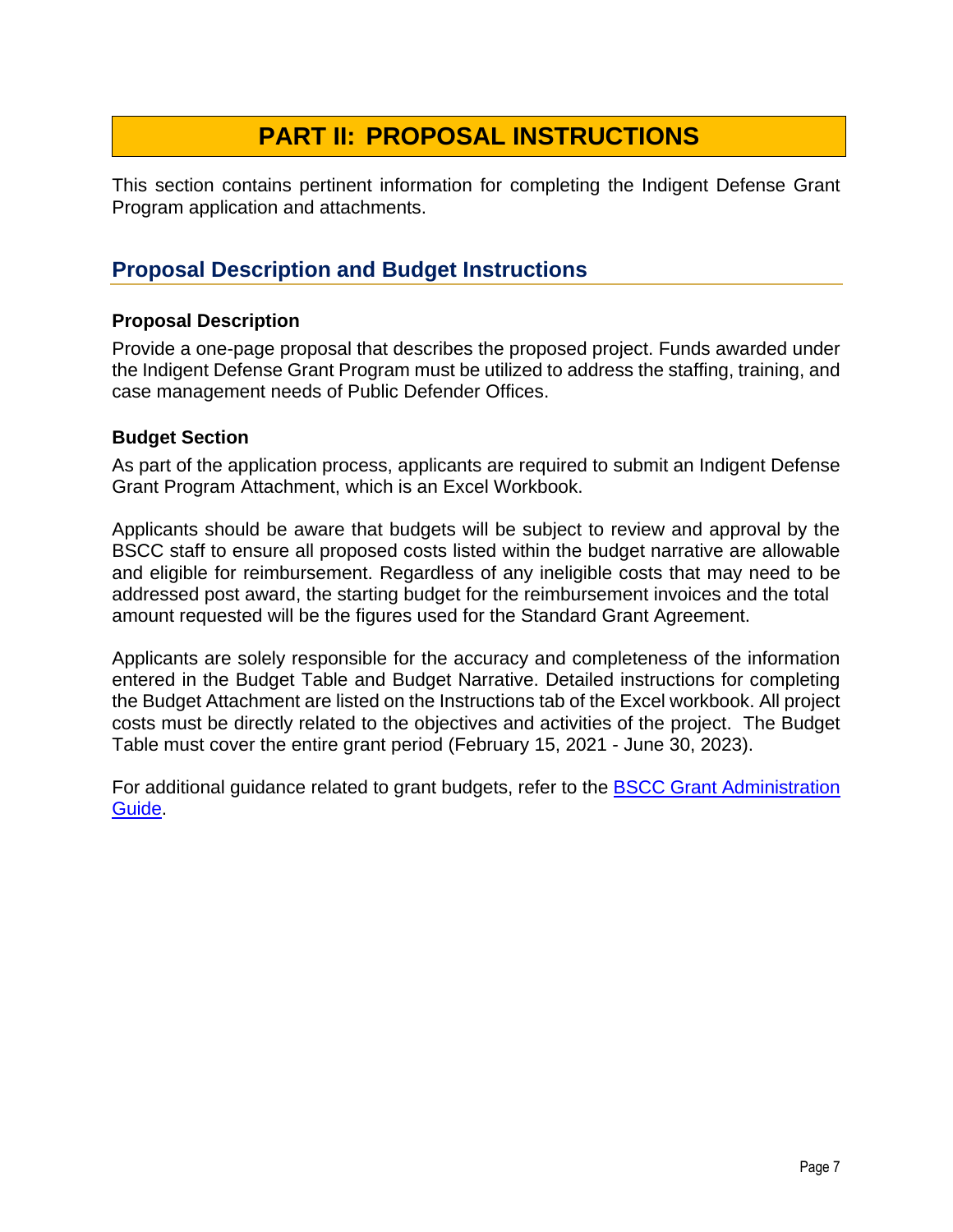### **PART III: APPLICATION AND APPENDIXES**

### <span id="page-9-0"></span>**Application**

This section includes the following:

- Proposal Package Cover Sheet
- Applicant Information Form: Instructions
- Applicant Information Form
- Project Description

### **Appendixes**

This section includes the following appendixes:

- Appendix A Project Work Plan
- Appendix B Funding Allocation Chart
- Appendix C Sample Grant Agreement
- Appendix D Governing Board Resolution
- Appendix E Evaluation Guidelines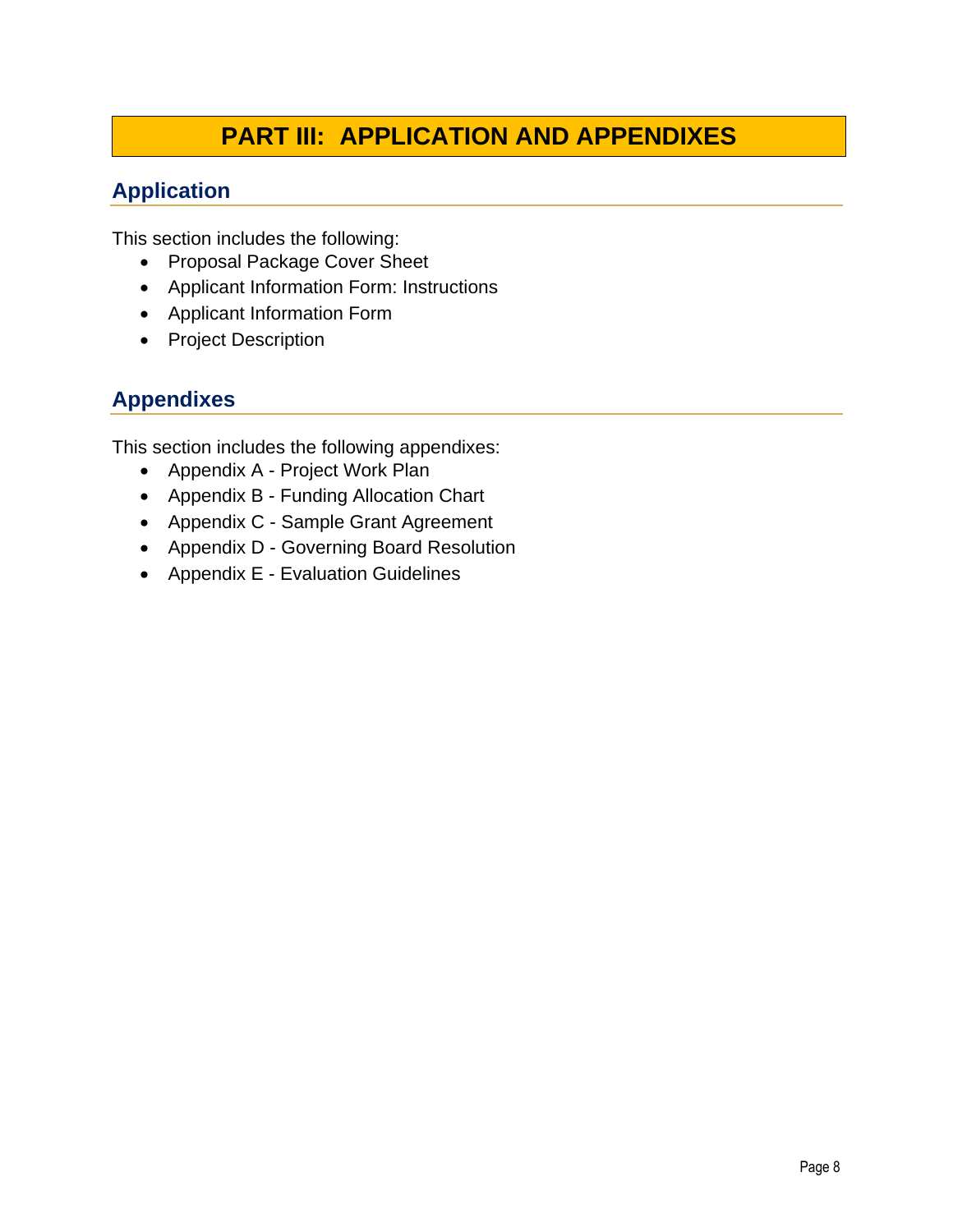## **Indigent Defense Grant Program**

## **PROPOSAL PACKAGE COVER SHEET**

## **Submitted by:** INSERT NAME OF APPLICANT

**Date Submitted:** INSERT DATE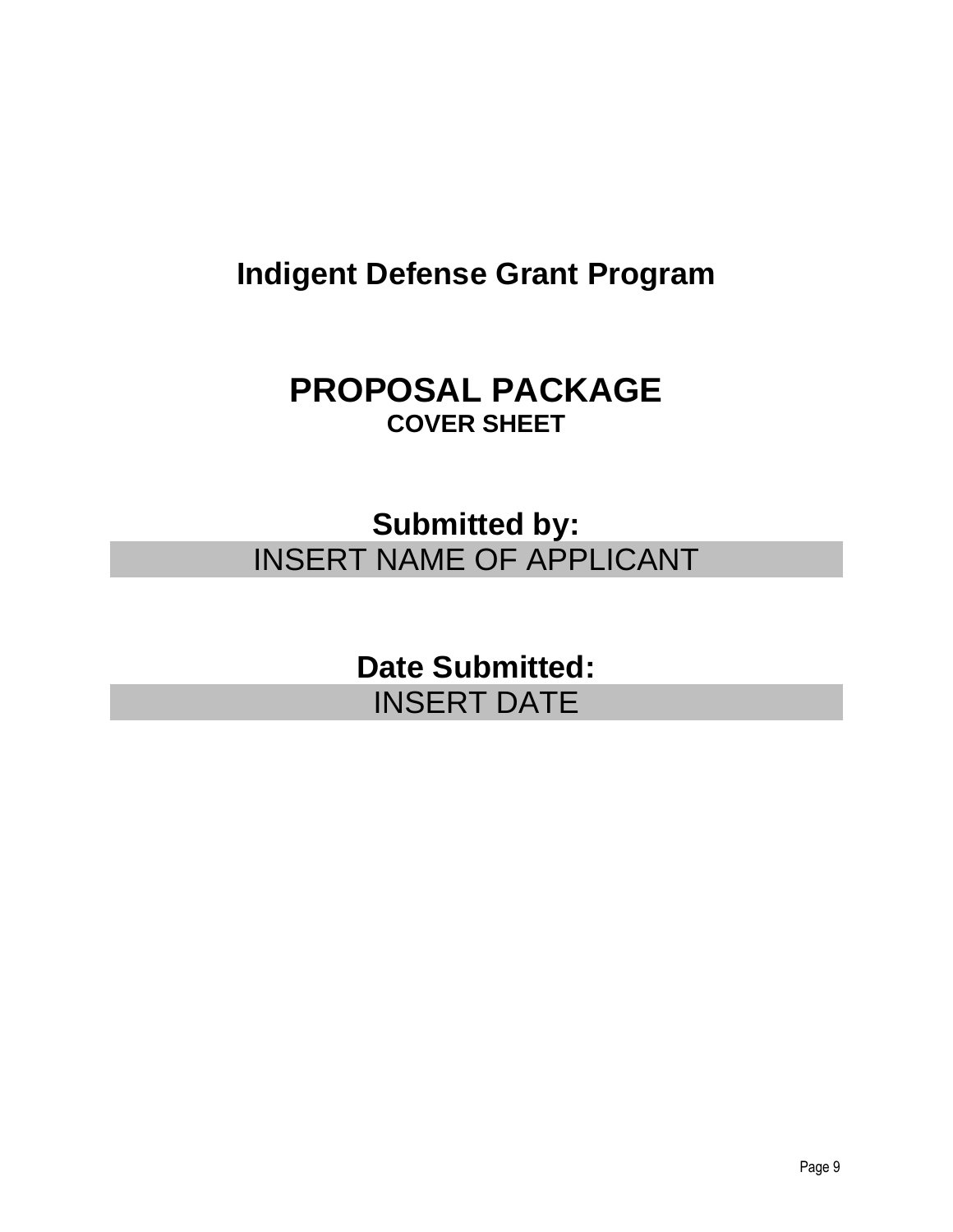#### **Applicant Information Form: Instructions**

- **A. Applicant:** Complete the required information for the agency submitting the form ( i.e. <NAME> Public Defender's Office).
- **B. Tax Identification Number:** Provide the tax identification number of the Applicant.
- **C. Project Title:** Provide the title of the project.
- **D. Project Summary:** Provide a summary (100-150 words) of the proposal. Note: this information will be posted to the BSCC's website for informational purposes.
- **E. Grant Funds Requested:** See Budget Attachment or last page.
- **F. Project Director:** Provide the name, title and contact information for the individual responsible for oversight and management of the project. This person must be an employee of the Grantee.
- **G. Financial Officer:** Provide the name, title and contact information for the individual responsible for fiscal oversight and management of the project. Typically, this is the individual that will certify and submit invoices. This person must be an employee of the Grantee.
- **H. Day-to-Day Project Contact:** Provide the name, title and contact information for the individual who serves as the primary contact person for the grant. Typically, this individual has day-to-day oversight for the project. This person must be an employee of the Grantee.
- **I. Day-to-Day Fiscal Contact:** Provide the name, title and contact information for the individual who serves as the primary contact person for fiscal matters related to the grant. This may be the individual who prepares the invoices for approval by the Financial Officer. This person must be an employee of the Grantee.
- **J. Authorized Signature:** Complete the required information for the person authorized to sign for the Applicant. This individual must read the assurances under this section, then sign and date in the appropriate fields.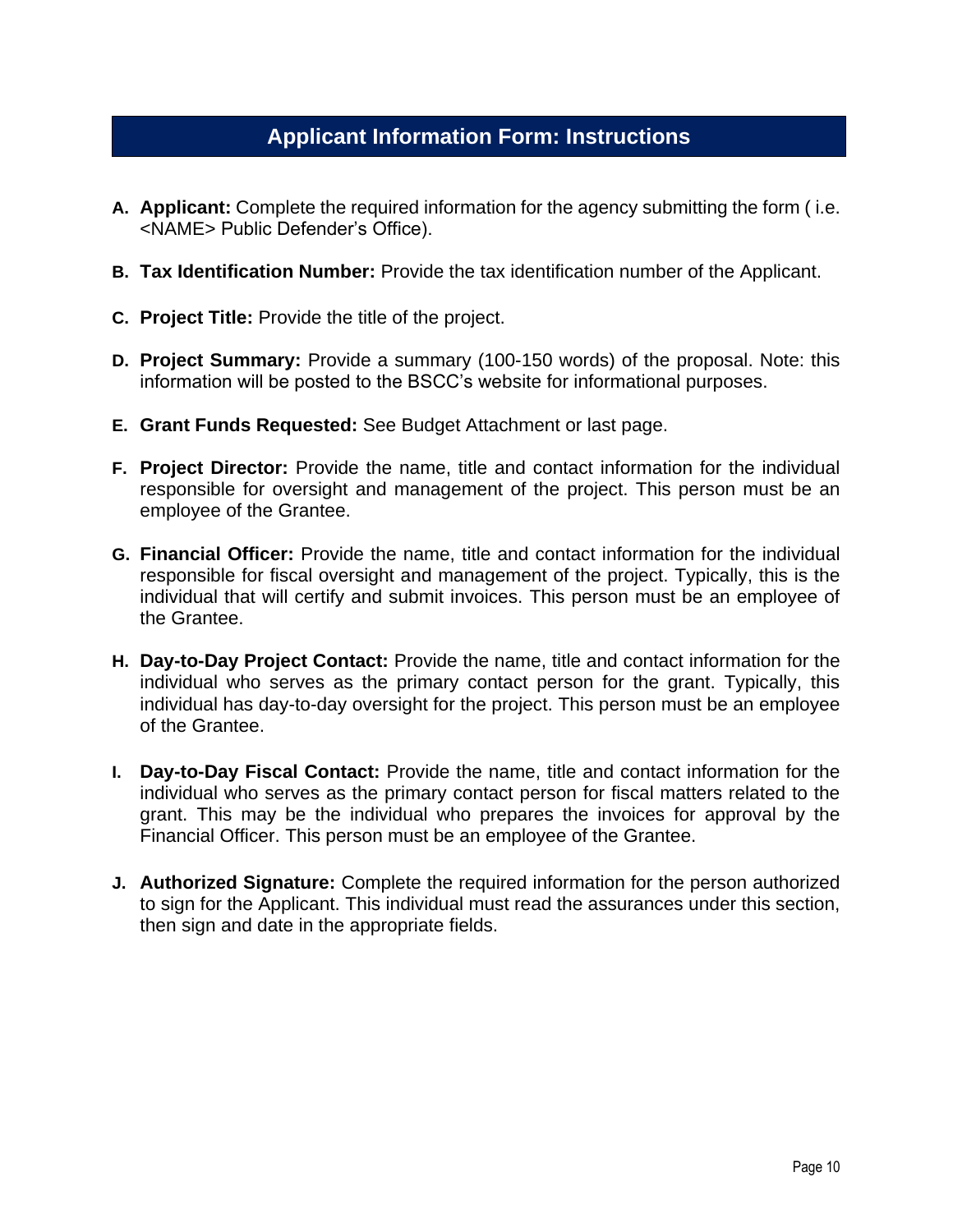## **Applicant Information Form**

<span id="page-12-0"></span>

| A. APPLICANT < Name> Public Defender's Office                   |              | <b>B. TAX IDENTIFICATION NUMBER</b> |                         |                 |
|-----------------------------------------------------------------|--------------|-------------------------------------|-------------------------|-----------------|
| <b>NAME OF APPLICANT</b>                                        |              | <b>TAX IDENTIFICATION #:</b>        |                         |                 |
| <b>STREET ADDRESS</b>                                           | <b>CITY</b>  |                                     | <b>STATE</b>            | ZIP CODE        |
| MAILING ADDRESS (if different)                                  | <b>CITY</b>  |                                     | <b>STATE</b>            | ZIP CODE        |
| <b>C. PROJECT TITLE:</b>                                        |              |                                     |                         |                 |
| D. PROJECT SUMMARY (100-150 words):                             |              |                                     |                         |                 |
|                                                                 |              |                                     |                         |                 |
| E. GRANT FUNDS REQUESTED:<br>See Budget Attachment or Last Page |              |                                     |                         |                 |
| \$                                                              |              |                                     |                         |                 |
| <b>F. PROJECT DIRECTOR:</b>                                     |              |                                     |                         |                 |
| <b>NAME</b>                                                     | <b>TITLE</b> |                                     | <b>TELEPHONE NUMBER</b> |                 |
| <b>STREET ADDRESS</b>                                           |              |                                     | <b>FAX NUMBER</b>       |                 |
| <b>CITY</b>                                                     | <b>STATE</b> | <b>ZIP CODE</b>                     | <b>EMAIL ADDRESS</b>    |                 |
| <b>G. FINANCIAL OFFICER:</b>                                    |              |                                     |                         |                 |
| <b>NAME</b>                                                     | <b>TITLE</b> |                                     | <b>TELEPHONE NUMBER</b> |                 |
| STREET ADDRESS                                                  |              |                                     | <b>FAX NUMBER</b>       |                 |
| <b>CITY</b>                                                     | <b>STATE</b> | ZIP CODE                            | <b>EMAIL ADDRESS</b>    |                 |
| PAYMENT MAILING ADDRESS (if different)                          | <b>CITY</b>  |                                     | <b>STATE</b>            | <b>ZIP CODE</b> |
| H. DAY-TO-DAY PROGRAM CONTACT:                                  |              |                                     |                         |                 |
| <b>NAME</b>                                                     | <b>TITLE</b> |                                     | TELEPHONE NUMBER        |                 |
| <b>STREET ADDRESS</b>                                           |              |                                     | <b>FAX NUMBER</b>       |                 |
| <b>CITY</b>                                                     | <b>STATE</b> | <b>ZIP CODE</b>                     | <b>EMAIL ADDRESS</b>    |                 |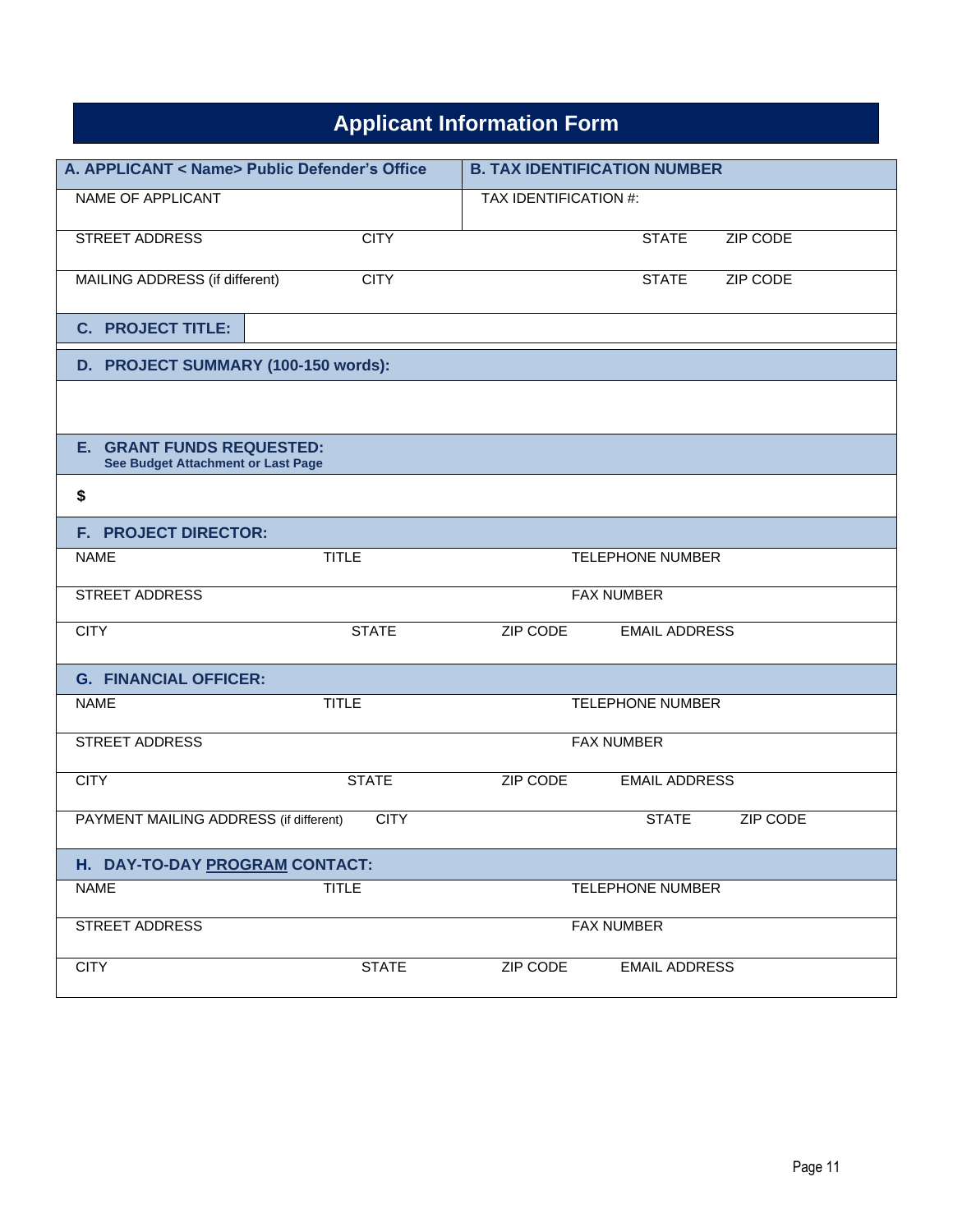| <b>DAY-TO-DAY FISCAL CONTACT:</b> |              |          |                         |  |
|-----------------------------------|--------------|----------|-------------------------|--|
| <b>NAME</b>                       | TITLE        |          | <b>TELEPHONE NUMBER</b> |  |
| <b>STREET ADDRESS</b>             |              |          | <b>FAX NUMBER</b>       |  |
| <b>CITY</b>                       | <b>STATE</b> | ZIP CODE | <b>EMAIL ADDRESS</b>    |  |

| <b>J. AUTHORIZED SIGNATURE</b><br>that the grantee and any subcontractors will abide by the laws, policies and procedures governing this funding. |        |                  | By signing this application, I hereby certify that I am vested by the Applicant with the authority to enter into contract with the BSCC, and |
|---------------------------------------------------------------------------------------------------------------------------------------------------|--------|------------------|----------------------------------------------------------------------------------------------------------------------------------------------|
| NAME OF AUTHORIZED OFFICER                                                                                                                        | TITLE. | TELEPHONE NUMBER | EMAIL ADDRESS                                                                                                                                |
| STREET ADDRESS                                                                                                                                    | CITY   | <b>STATE</b>     | ZIP CODE                                                                                                                                     |
| <b>EMAIL ADDRESS</b>                                                                                                                              |        |                  |                                                                                                                                              |
| APPLICANT'S SIGNATURE (Signed by the authorized signatory with a digital signature<br>OR a wet signature in blue ink.)                            |        |                  | <b>DATE</b>                                                                                                                                  |
|                                                                                                                                                   |        |                  |                                                                                                                                              |

\*Authorized Signature: Must be a representative with the authority to sign documents and obligate the applicant\*

#### **CONFIDENTIALITY NOTICE**

All documents submitted as a part of the Indigent Defense Grant Program application are public documents and may be subject to a request pursuant to the California Public Records Act. The BSCC, as a state agency, may have to disclose these documents to the public. The BSCC cannot ensure the confidentiality of any information submitted in or with this proposal. (Gov. Code, §§ 6250 et seq.)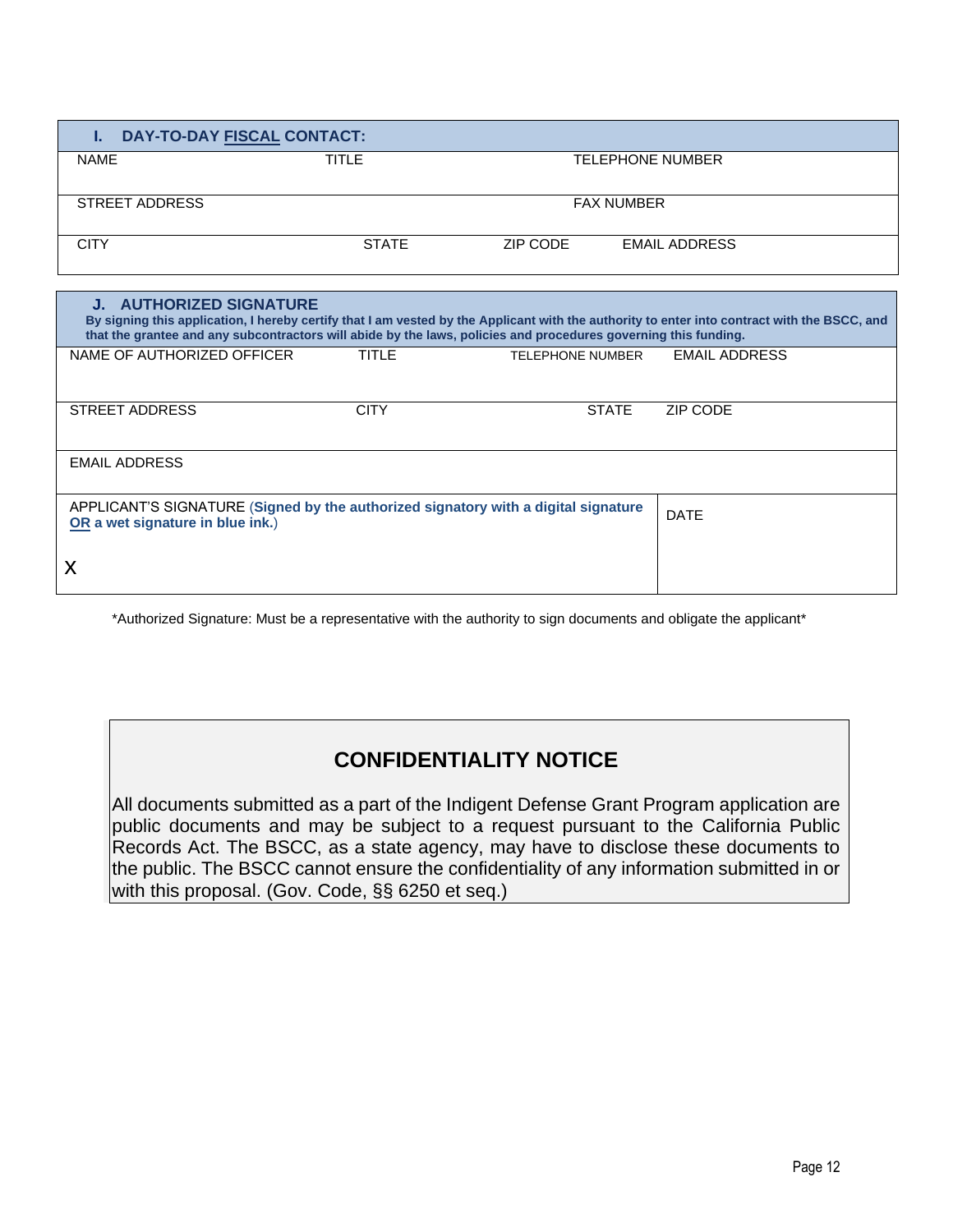### **Project Description**

<span id="page-14-0"></span>Provide a one-page description of the proposed project in the space provided below.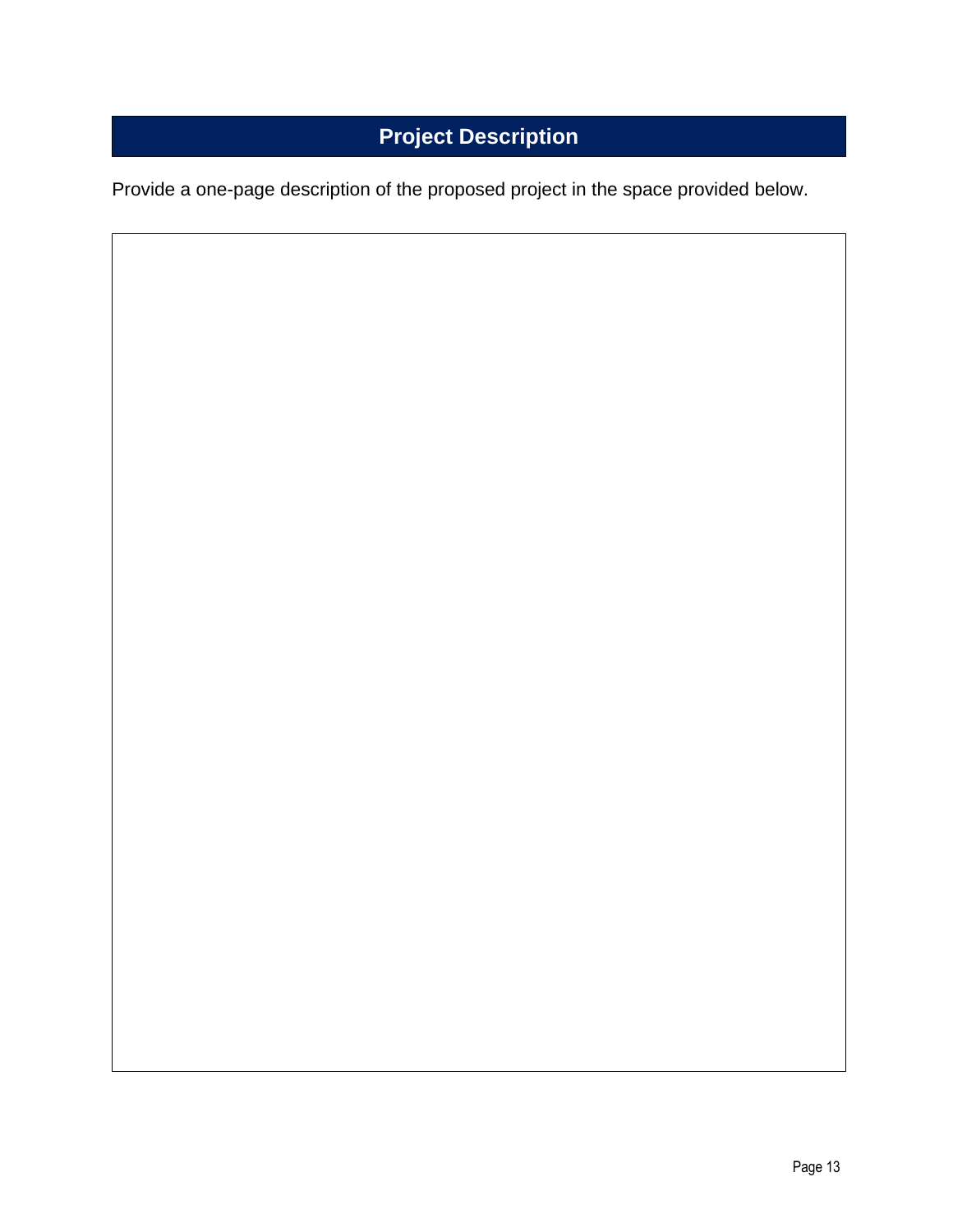### **Appendix A: Project Work Plan**

This Project Work Plan identifies measurable goals and objectives, activities and services, the responsible parties and a timeline. Completed plans should (1) identify the project's **top goals and objectives** (minimum of two); (2) identify how the top goals will be achieved in terms of the activities, responsible staff/partners, and start and end dates; and (3) provide goals and objectives with a clear relationship to the need and intent of the grant. Please provide a project workplan in the below fields.

<span id="page-15-0"></span>

| $(1)$ Goal:                                         |          |                            |                   |          |
|-----------------------------------------------------|----------|----------------------------|-------------------|----------|
| Objectives (A., B., etc.)                           | А.<br>В. |                            |                   |          |
|                                                     | C.       |                            |                   |          |
| Project activities that support the identified goal |          | Responsible staff/partners | Timeline          |          |
| and objectives:                                     |          |                            | <b>Start Date</b> | End Date |
|                                                     |          |                            |                   |          |
| $\mathbf{2}$                                        |          |                            |                   |          |
| າ<br>J.                                             |          |                            |                   |          |

| (2) Goal:                                           |    |                            |                   |                 |
|-----------------------------------------------------|----|----------------------------|-------------------|-----------------|
| Objectives (A., B., etc.)                           | A. |                            |                   |                 |
|                                                     | В. |                            |                   |                 |
|                                                     | C. |                            |                   |                 |
| Project activities that support the identified goal |    | Responsible staff/partners | Timeline          |                 |
| and objectives:                                     |    |                            | <b>Start Date</b> | <b>End Date</b> |
|                                                     |    |                            |                   |                 |
| 2.                                                  |    |                            |                   |                 |
| ົ<br>J.                                             |    |                            |                   |                 |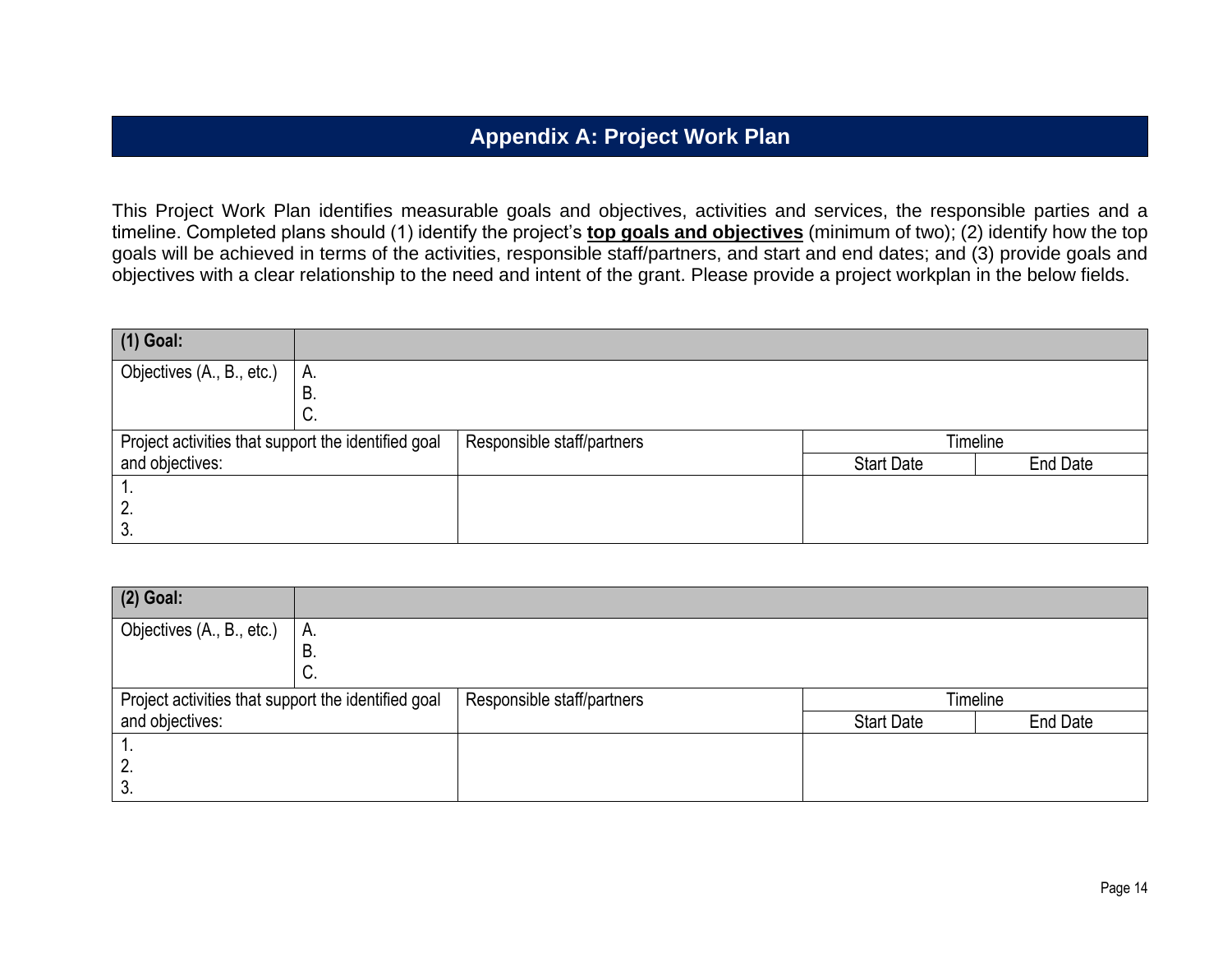| $(3)$ Goal:                                         |                |                            |                   |          |
|-----------------------------------------------------|----------------|----------------------------|-------------------|----------|
| Objectives (A., B., etc.)                           | A.<br>В.<br>C. |                            |                   |          |
| Project activities that support the identified goal |                | Responsible staff/partners |                   | Timeline |
| and objectives:                                     |                |                            | <b>Start Date</b> | End Date |
|                                                     |                |                            |                   |          |
| 2.                                                  |                |                            |                   |          |
| .ა                                                  |                |                            |                   |          |

| (4) Goal:                                           |                       |                            |                   |          |
|-----------------------------------------------------|-----------------------|----------------------------|-------------------|----------|
| Objectives (A., B., etc.)                           | A.<br><b>B.</b><br>C. |                            |                   |          |
| Project activities that support the identified goal |                       | Responsible staff/partners |                   | Timeline |
| and objectives:                                     |                       |                            | <b>Start Date</b> | End Date |
|                                                     |                       |                            |                   |          |
| $\mathcal{L}$                                       |                       |                            |                   |          |
| O.                                                  |                       |                            |                   |          |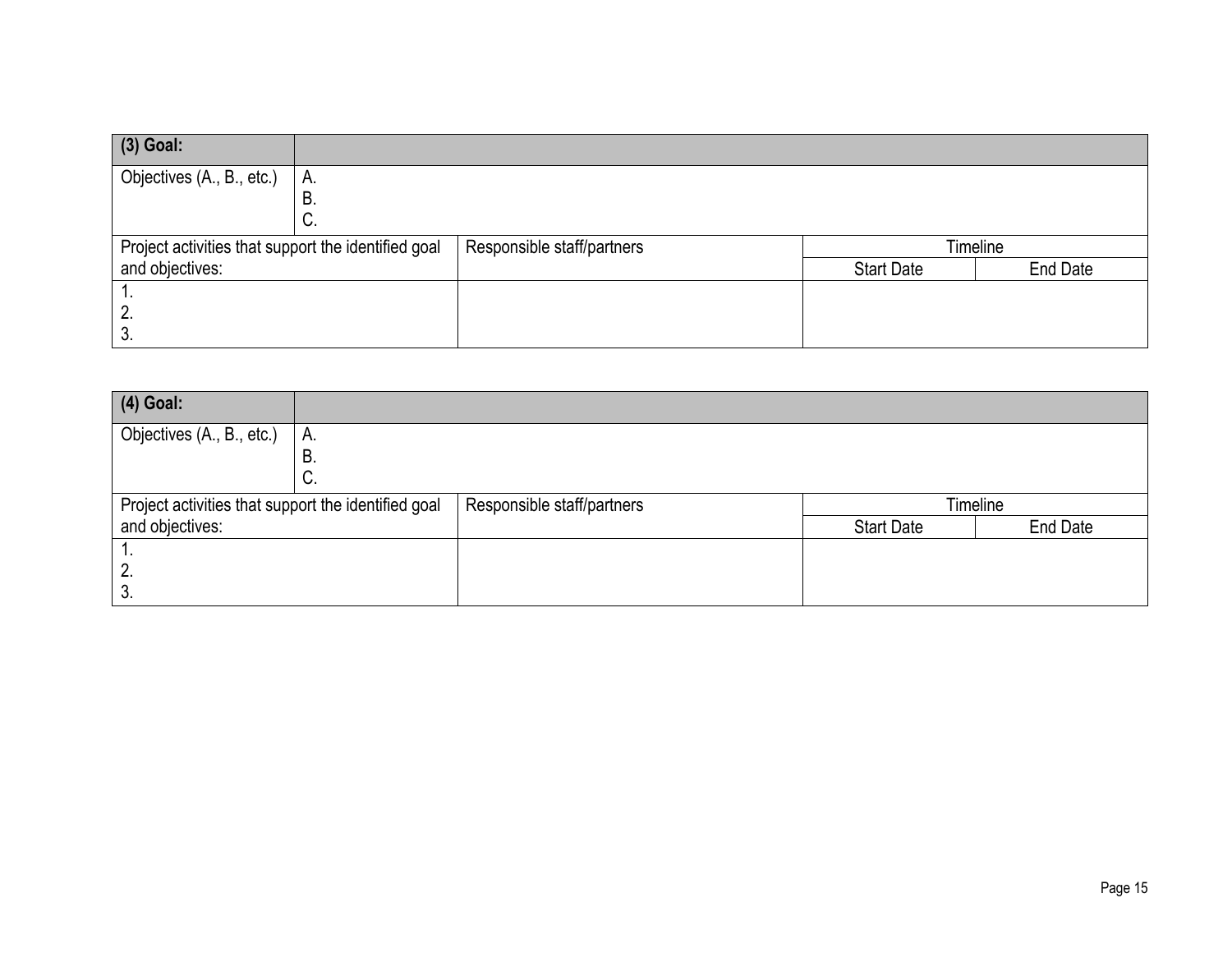### **Appendix B: Funding Allocation**

<span id="page-17-0"></span>Please reference the below chart to determine the total available county an applicant may request. Please request the full amount of funding identified.

| <b>County</b>            | <b>Available Funding</b> | <b>Allocation Breakdown</b>          |
|--------------------------|--------------------------|--------------------------------------|
| <b>El Dorado County</b>  | \$347,900                | N/A                                  |
| <b>Humboldt County</b>   | \$416,500                | \$323,400 to PDO<br>\$93,100 to ADO  |
| <b>Imperial County</b>   | \$347,900                | N/A                                  |
| <b>Lassen County</b>     | \$274,400                | N/A                                  |
| <b>Marin County</b>      | \$347,900                | N/A                                  |
| <b>Mendocino County</b>  | \$416,500                | \$323,400 to PDO<br>\$93,100 to ADO  |
| <b>Merced County</b>     | \$984,900                | N/A                                  |
| <b>Monterey County</b>   | \$637,000                | N/A                                  |
| Napa County              | \$323,400                | N/A                                  |
| Nevada County            | \$323,400                | N/A                                  |
| Santa Barbara County     | \$637,000                | N/A                                  |
| <b>Shasta County</b>     | \$347,900                | N/A                                  |
| <b>Siskiyou County</b>   | \$274,400                | N/A                                  |
| <b>Solano County</b>     | \$852,600                | \$637,000 to PDO<br>\$215,600 to ADO |
| Sonoma County            | \$882,000                | N/A                                  |
| <b>Stanislaus County</b> | \$1,127,000              | N/A                                  |
| <b>Tulare County</b>     | \$637,000                | N/A                                  |
| <b>Tuolumne County</b>   | \$274,400                | N/A                                  |
| <b>Yolo County</b>       | \$347,900                | N/A                                  |
| <b>Grand Total</b>       | \$9,800,000              |                                      |

PDO - Public Defender's Office ADO - Alternate Defender's **Office**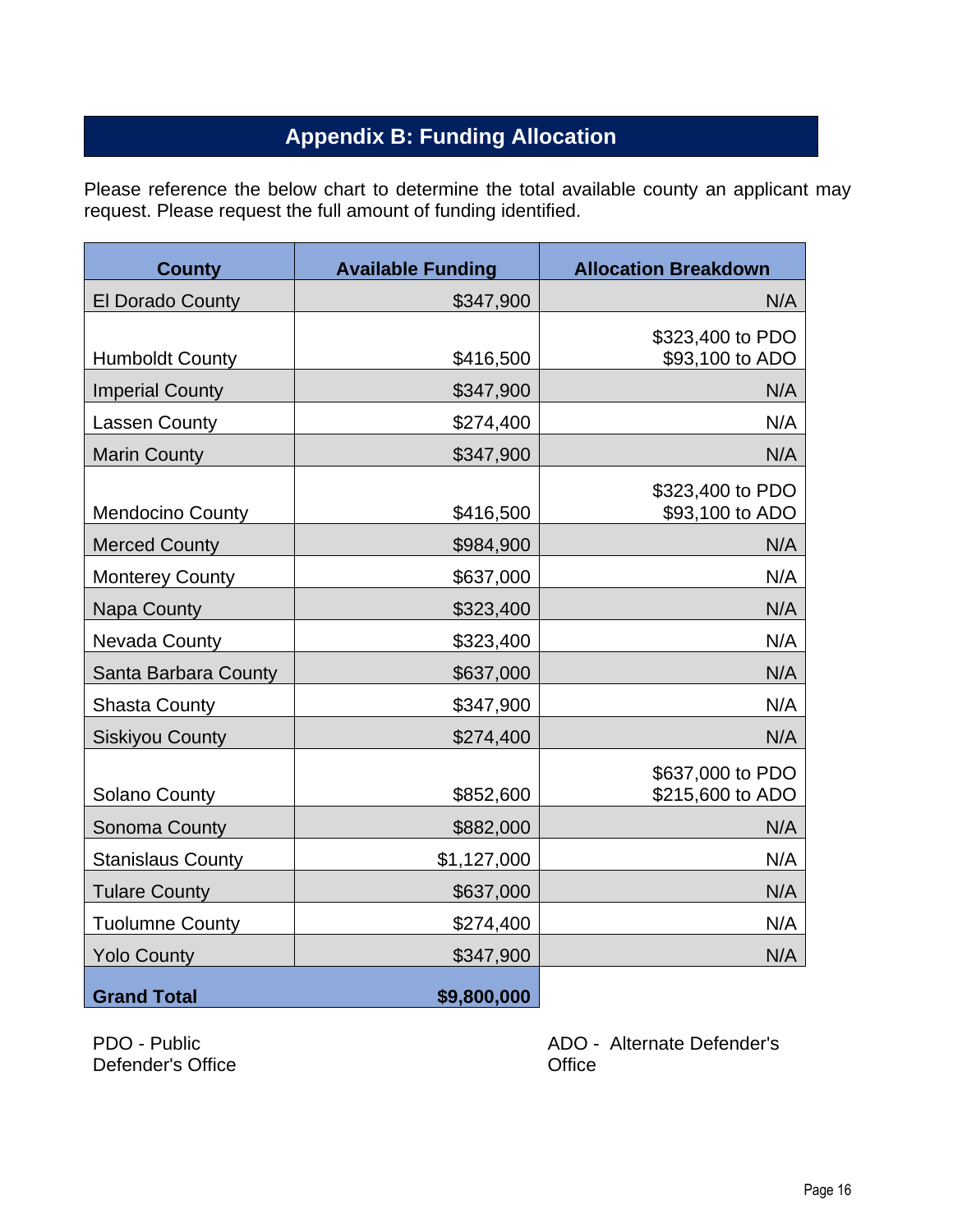### **Appendix C: Sample Grant Agreement**

<span id="page-18-0"></span>

| STATE OF CALIFORNIA DEPARTMENT OF GENERAL SERVICES |                                                                                                                                                                                  |                                             | SCO ID:      |
|----------------------------------------------------|----------------------------------------------------------------------------------------------------------------------------------------------------------------------------------|---------------------------------------------|--------------|
| <b>STANDARD AGREEMENT</b><br>STD 213 (Rev 03/2019) | <b>AGREEMENT NUMBER</b><br><b>BSCC XXX-20</b>                                                                                                                                    | PURCHASING AUTHORITY NUMBER (If Applicable) |              |
|                                                    | 1. This Agreement is entered into between the Contracting Agency and the Contractor named below:                                                                                 |                                             |              |
| CONTRACTING AGENCY NAME                            |                                                                                                                                                                                  |                                             |              |
| <b>BOARD OF STATE AND COMMUNITY CORRECTIONS</b>    |                                                                                                                                                                                  |                                             |              |
| <b>CONTRACTOR NAME</b>                             |                                                                                                                                                                                  |                                             |              |
| <b>XXX</b>                                         |                                                                                                                                                                                  |                                             |              |
| <b>2.</b> The term of this Agreement is:           |                                                                                                                                                                                  |                                             |              |
| <b>START DATE</b>                                  |                                                                                                                                                                                  |                                             |              |
| <b>February 15, 2021</b>                           |                                                                                                                                                                                  |                                             |              |
| <b>THROUGH END DATE</b><br>June 30, 2023           |                                                                                                                                                                                  |                                             |              |
| <b>3.</b> The maximum amount of this Agreement is: |                                                                                                                                                                                  |                                             |              |
| \$000,000.00                                       |                                                                                                                                                                                  |                                             |              |
|                                                    | 4. The parties agree to comply with the terms and conditions of the following exhibits, attachments, and<br>appendices which are by this reference made a part of the Agreement. |                                             |              |
| <b>EXHIBITS</b>                                    | <b>TITLE</b>                                                                                                                                                                     |                                             | <b>PAGES</b> |
| Exhibit A                                          | Scope of Work                                                                                                                                                                    |                                             | 3            |
| Exhibit B                                          | <b>Budget Detail and Payment Provisions</b>                                                                                                                                      |                                             | 3            |
| Exhibit C                                          | General Terms and Conditions (04/2017)                                                                                                                                           |                                             | 4            |
| Exhibit D                                          | <b>Special Terms and Conditions</b>                                                                                                                                              |                                             | 4            |
| Attachment 1                                       | Indigent Defense Grant Program Application Package                                                                                                                               |                                             | X            |
| Attachment 2                                       | Indigent Defense Grant Program Evaluation Guidelines                                                                                                                             |                                             | X            |

#### **CONTRACTOR**

CONTRACTOR NAME (if other than an individual, state whether a corporation, partnership, etc.)

#### **GRANTEE NAME**

| CONTRACTOR BUSINESS ADDRESS    | <b>CITY</b>  | <b>STATE</b> | <b>ZIP</b> |
|--------------------------------|--------------|--------------|------------|
| <b>XXX</b>                     | <b>XXX</b>   | XХ           | <b>XXX</b> |
| PRINTED NAME OF PERSON SIGNING | <b>TITLE</b> |              |            |
| <b>XXX</b>                     | <b>XXX</b>   |              |            |
| CONTRACTOR AUTHORIZED          | DATE SIGNED  |              |            |
| ⅇ                              |              |              |            |

#### **STATE OF CALIFORNIA**

#### CONTRACTING AGENCY NAME **BOARD OF STATE AND COMMUNITY CORRECTIONS**

| CONTRACTING AGENCY ADDRESS                                                             | <b>CITY</b>     | <b>STATE</b> | <b>ZIP</b> |
|----------------------------------------------------------------------------------------|-----------------|--------------|------------|
| 2590 Venture Oaks Way, Suite 200                                                       | Sacramento      | CА           | 95833      |
| PRINTED NAME OF PERSON SIGNING                                                         | TITLE.          |              |            |
| RICARDO GOODRIDGE                                                                      | Deputy Director |              |            |
| CONTRACTING AGENCY AUTHORIZED                                                          | DATE SIGNED     |              |            |
| ✍                                                                                      |                 |              |            |
| CALIFORNIA DEPARTMENT OF GENERAL SERVICES APPROVAL: EXEMPT PER SCM, VOLUME 1, CH. 4.06 |                 |              |            |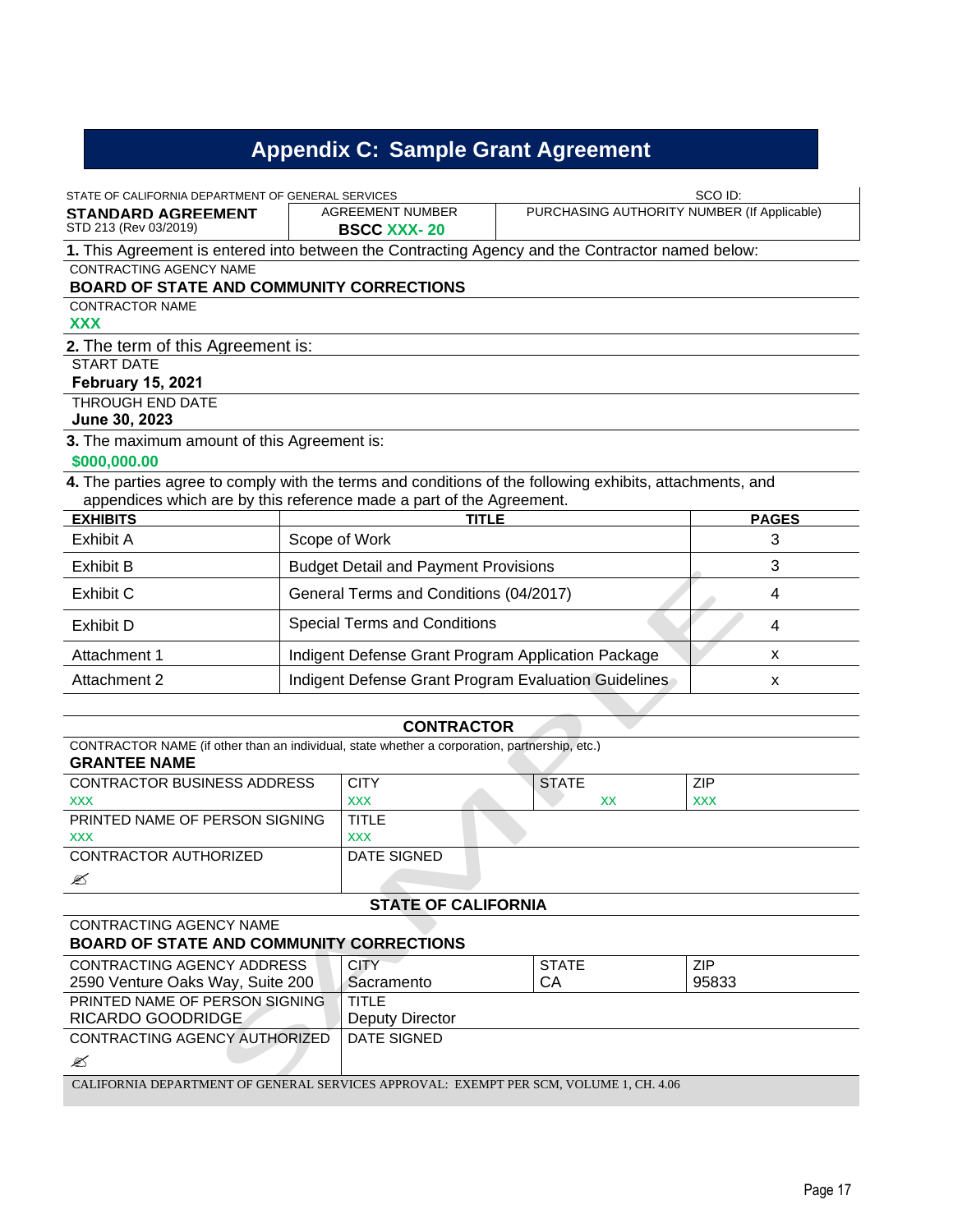#### **EXHIBIT A: SCOPE OF WORK**

#### **1. GRANT AGREEMENT – Indigent Defense Grant Program**

This Grant Agreement is between the State of California, Board of State and Community Corrections (hereafter referred to as BSCC) and Grantee Name (hereafter referred to as the Grantee or Contractor).

#### **2. PROJECT SUMMARY AND ADMINISTRATION**

- A. The State Budget Act of 2020 (Senate Bill 74) appropriated funding for indigent defense grants to eligible county Public Defenders' Offices and for an evaluation of the Indigent Defense Grant Program. Funding for indigent services can be used to help address the staffing, training, case management needs, or other attorney support of California Public Defender Offices in counties with a population of 550,000 residents or fewer.
- B. Grantee agrees to administer the project in accordance with Attachment 1: Indigent Defense Application Package, which is attached and hereto and made part of this agreement.

#### **3. PROJECT OFFICIALS**

- A. The BSCC's Executive Director or designee shall be the BSCC's representative for administration of the Grant Agreement and shall have authority to make determinations relating to any controversies that may arise under or regarding the interpretation, performance, or payment for work performed under this Grant Agreement.
- B. The Grantee's project officials shall be those identified as follows:

**Authorized Officer** with legal authority to sign:

| Name:    | XXX        |
|----------|------------|
| Title:   | <b>XXX</b> |
| Address: | xxx        |
| Phone:   | xxx        |

**Designated Financial Officer** authorized to receive warrants:

| Name:    | <b>XXX</b> |
|----------|------------|
| Title:   | <b>XXX</b> |
| Address: | <b>XXX</b> |
| Phone:   | <b>XXX</b> |
| Email:   | <b>XXX</b> |
|          |            |

**Project Director** authorized to administer the project:

| Name:    | <b>XXX</b> |
|----------|------------|
| Title:   | <b>XXX</b> |
| Address: | <b>XXX</b> |
| Phone:   | <b>XXX</b> |
| Email:   | <b>XXX</b> |

- C. Either party may change its project representatives upon written notice to the other party.
- D. By signing this Grant Agreement, the Authorized Officer listed above warrants that he or she has full legal authority to bind the entity for which he or she signs.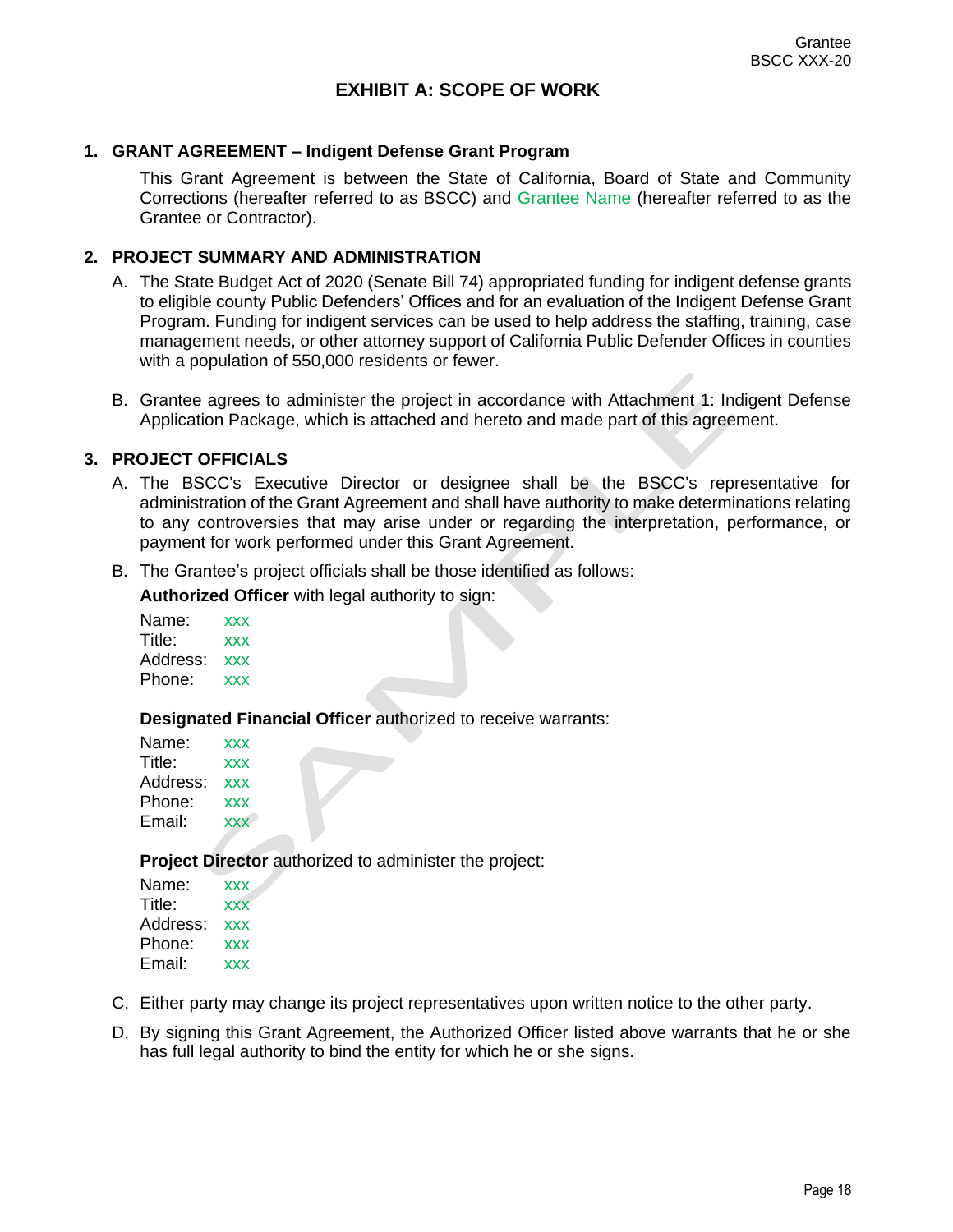#### **EXHIBIT A: SCOPE OF WORK**

#### **4. DATA COLLECTION AND EVALUATION REQUIREMENTS**

Grantees will be required to comply with all data collection, evaluation, and reporting requirements of the Indigent Defense Grant Program. This includes the timely submission of progress reports, Local Evaluation Plan, and Local Evaluation Report to the State Public Defender's Office.

The BSCC plans to contract with an outside evaluator for a statewide evaluation of the impact of the projects funded by the Indigent Defense Grant Program in consultation with the State Public Defender's Office. The contractor is expected to: design and develop instruments for collecting progress information from grantees; develop the research methodology for the statewide evaluation; design and develop instruments for collecting evaluation data from grantees; provide ongoing technical assistance to grantees for data collection and evaluation activities; compile, screen, and analyze data obtained from grantees; and develop a final report on the impact of the Indigent Defense Grant Program.

#### **5. REPORTING REQUIREMENTS**

#### A. Bi-Annual Progress Reports (twice a year)

Grantees will submit progress reports to the State Public Defender's Office in a format prescribed by the outside evaluator in consultation with the BSCC. Questions about the Bi-Annual Progress Reports shall be directed to the outside evaluator and the State Public Defender's Office These reports, which will describe progress made on program objectives and include required data, shall be submitted according to the following schedule

#### **Progress Report Periods 6 Due no later than:**

- 1. February 15, 2021 to June 30, 2021 August 15, 2021
- 2. July 1, 2021 to December 31, 2021 February 15, 2022
- 3. January 1, 2022 to June 30, 2022 **August 15, 2022**
- 4. July 1, 2022 to December 31, 2022 February 15, 2023
- 5. January 1, 2023 to June 30, 2023 August 15, 2023

#### **B.** Evaluation Documents **Due no later than:**

- 1. Local Evaluation Plan August 30, 2021
- 2. Local Evaluation Report December 31, 2023

#### **6. PROJECT RECORDS**

- A. The Grantee shall establish an official file for the project. The file shall contain adequate documentation of all actions taken with respect to the project, including copies of this Grant Agreement, approved program/budget modifications, financial records and required reports.
- B. The Grantee shall establish separate accounting records and maintain documents and other evidence sufficient to properly reflect the amount, receipt, and disposition of all project funds, including grant funds and any matching funds by the Grantee and the total cost of the project. Source documentation includes copies of all awards, applications, approved modifications, financial records and narrative reports.
- C. Personnel and payroll records shall include the time and attendance reports for all individuals reimbursed under the grant, whether they are employed full-time or part-time. Time and effort reports are also required for all subcontractors and consultants.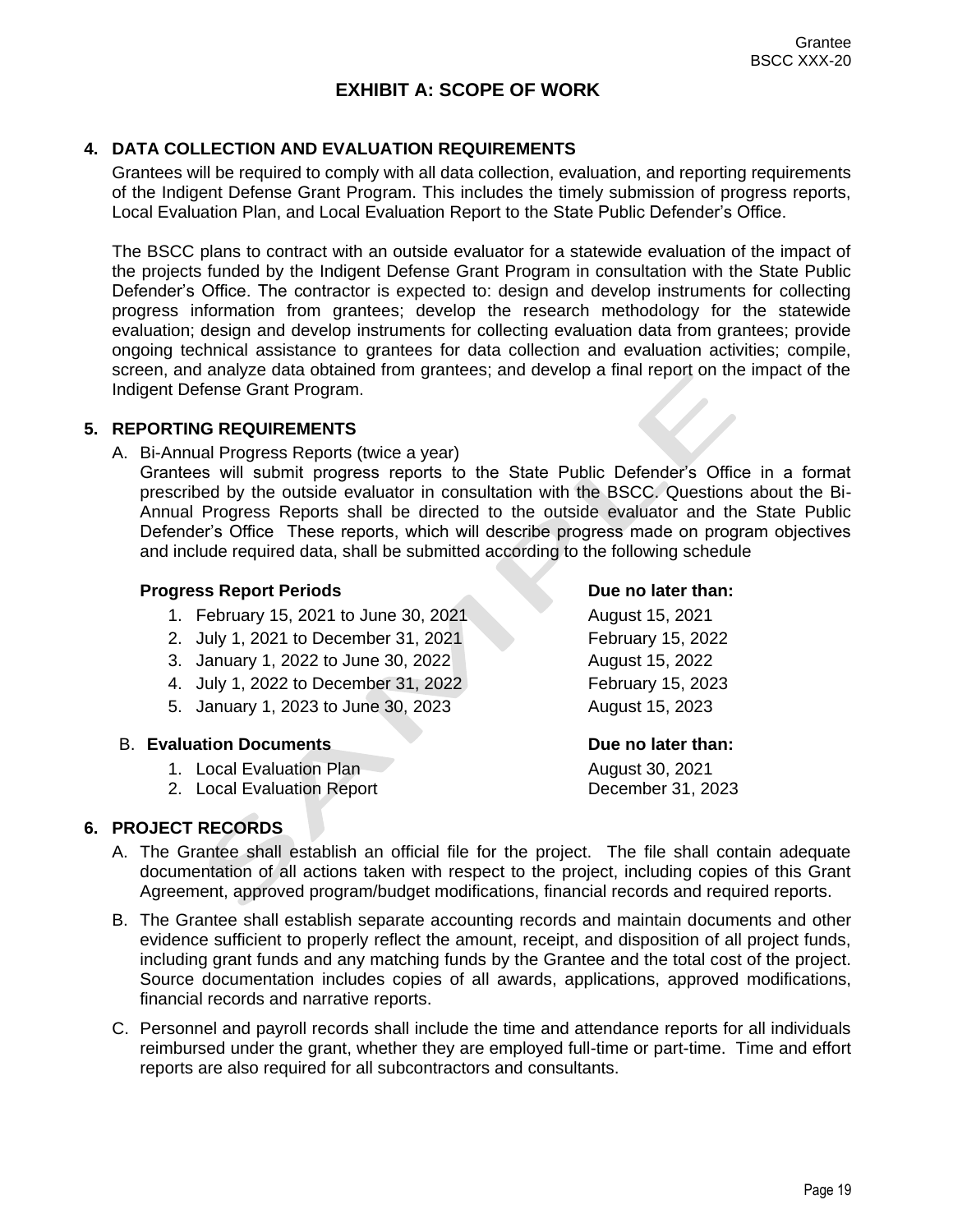#### **EXHIBIT A: SCOPE OF WORK**

- D. The grantee shall maintain documentation of donated goods and/or services, including the basis for valuation.
- E. Grantee agrees to protect records adequately from fire or other damage. When records are stored away from the Grantee's principal office, a written index of the location of records stored must be on hand and ready access must be assured.
- F. All Grantee records relevant to the project must be preserved a minimum of three (3) years after closeout of the grant project and shall be subject at all reasonable times to inspection, examination, monitoring, copying, excerpting, transcribing, and auditing by the BSCC or designees. If any litigation, claim, negotiation, audit, or other action involving the records has been started before the expiration of the three-year period, the records must be retained until the completion of the action and resolution of all issues which arise from it or until the end of the regular three-year period, whichever is later.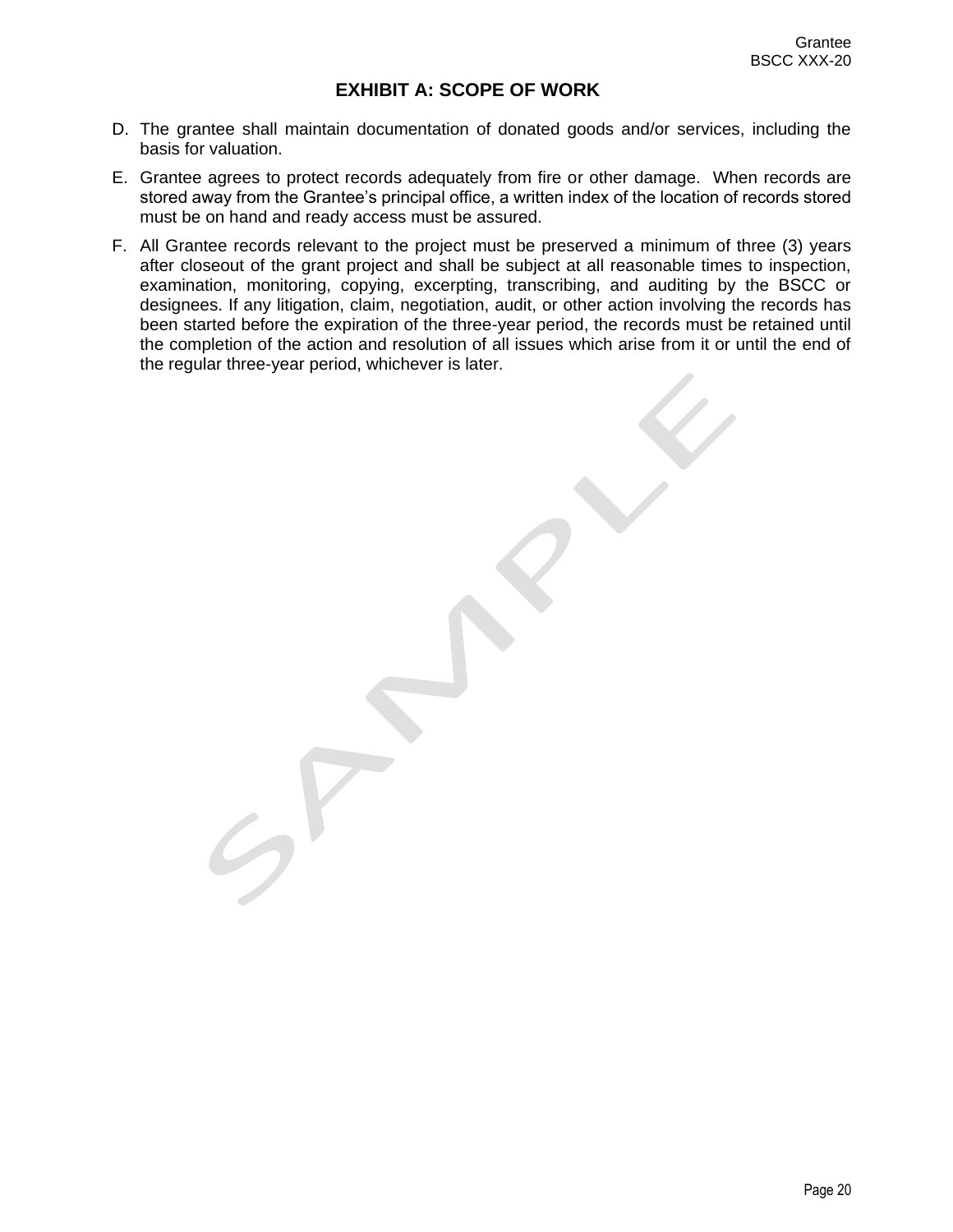#### **EXHIBIT B: BUDGET DETAIL AND PAYMENT PROVISIONS**

#### **1. INVOICING AND PAYMENTS**

A. The Grantee shall be paid in one lump sum by submitting an invoice (Form 201) to the BSCC. Grantee shall only use grant funds for allowable costs (see Exhibit B, "Project Costs") and shall provide statements of expenditures and supporting documentation to the BSCC upon request and on a quarterly basis as set forth in the schedule below.

#### **Quarterly Invoicing Periods: Due no later than: Due no later than:**

- 1. February 15, 2021 to March 31, 2021 May 15, 2021
- 2. April 1, 2021 to June 30, 2021 August 15, 2021
- 3. July 1, 2021 to September 30, 2021 November 15, 2021
- 4. October 1, 2021 to December 31, 2021 February 15, 2022
- 5. January 1, 2022 to March 31, 2022 May 15, 2022
- 6. April 1, 2022 to June 30, 2022 **August 15, 2022**
- 7. July 1, 2022 to September 30, 2022 November 15, 2022
- 8. October 1, 2022 to December 31, 2022 February 15, 2023
- 9. January 1, 2023 to March 31, 2023 May 15, 2023
- 10. April 1, 2023 to June 30, 2023 August 15, 2023

#### **Final Invoicing Periods: Due no later than:**

11. July 1, 2023 to September 30, 2023 November 15, 2023

12. October 1, 2023 to December 31, 2023 February 29, 2024

*\*Note: Only expenditures associated with completion of a Final Local Evaluation Report may be included on these last two invoices (11 and 12).*

- B. All project expenditures (excluding costs associated with the completion of a Final Local Evaluation Report) must be incurred by the end of the grant project period, June 30, 2023, and included on the invoice due August 15, 2023. Project expenditures incurred after June 30, 2023 will not be reimbursed.
- C. The Final Local Evaluation Report is due to the State Public Defender's Office by December 31, 2023. Expenditures incurred for the completion of the Final Local Evaluation Report during the period of July 1, 2023 to December 31, 2023 must be submitted during the Final Invoicing Period(s), with the final invoice due on February 29, 2024. Supporting fiscal documentation will be required for all expenditures claimed on during the Final Invoicing Periods and must be submitted with the final invoice.
- D. Grantee shall submit an invoice to the BSCC each invoicing period, even if grant funds are not expended or requested during the invoicing period. If applicable, grantees may submit an invoice with a \$0 claim.
- E. Upon the BSCC's request, supporting documentation must be submitted for project expenditures. Grantees are required to maintain supporting documentation for all expenditures on the project site for the life of the grant and make it readily available for review during BSCC site visits. See Exhibit A. Scope of Work, Item 6. Project Records.
- F. Any unspent funds remaining at the end of the agreement term, including any interest earned, must be returned to the BSCC within 30 days of the submission of the final invoice.

#### **2. GRANT AMOUNT AND LIMITATION**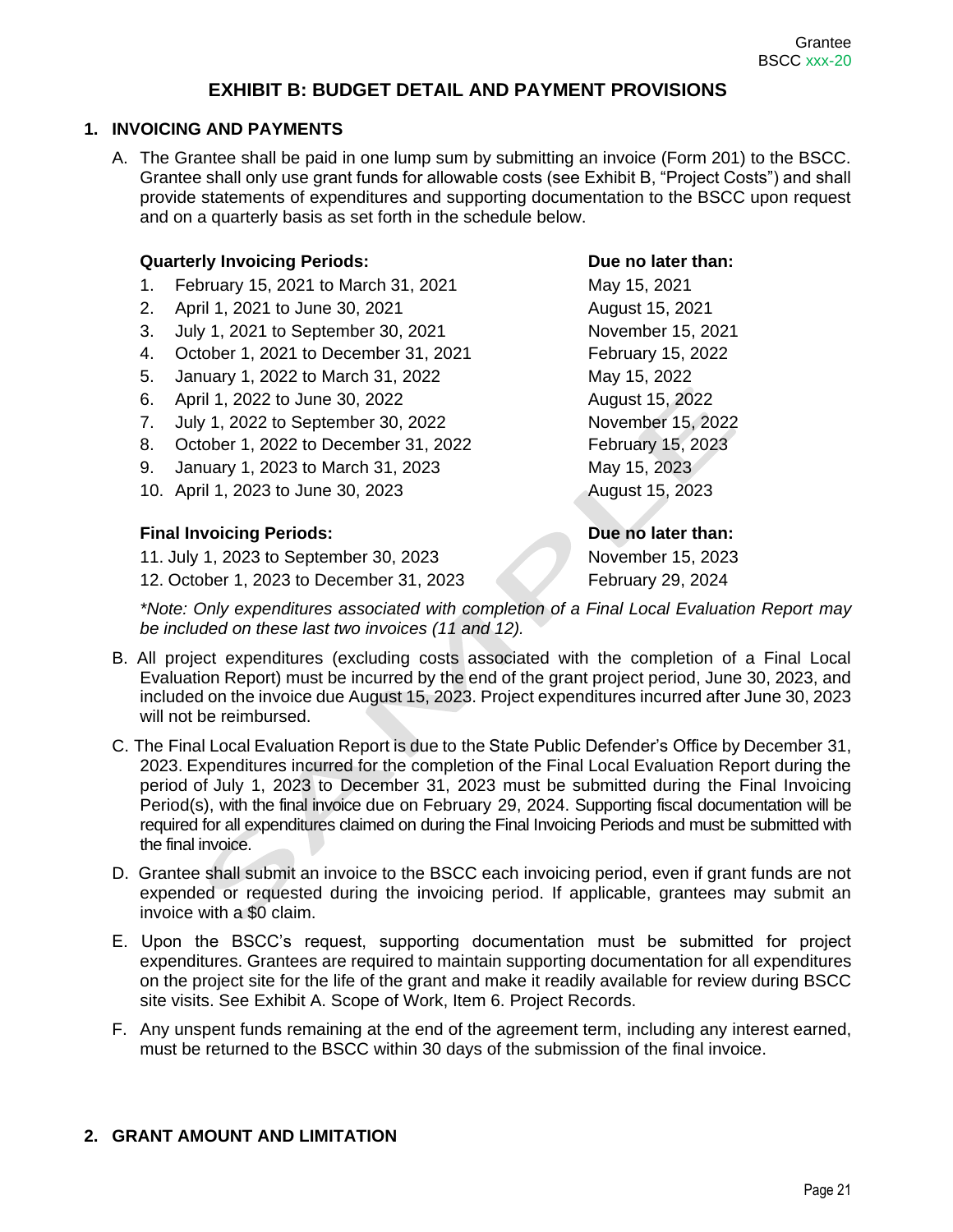#### **EXHIBIT B: BUDGET DETAIL AND PAYMENT PROVISIONS**

- A. In no event shall the BSCC be obligated to pay any amount in excess of the grant award. Grantee waives any and all claims against the BSCC, and the State of California on account of project costs that may exceed the sum of the grant award.
- B. Under no circumstance will a budget item change be authorized that would cause the project to exceed the amount of the grant award identified in this Grant Agreement.

#### **3. BUDGET CONTINGENCY CLAUSE**

- A. This grant agreement is valid through Indigent Defense funding generated from the General Fund. The Grantee agrees that the BSCC's obligation to pay any sum to the grantee under any provision of this agreement is contingent upon the availability of sufficient funding granted through the passage of the Budget Act of 2020 (Senate Bill 74). It is mutually agreed that if the Budget Act of the current year and/or any subsequent years covered under this Grant Agreement does not appropriate sufficient funds for the program, this Grant Agreement shall be of no further force and effect. In this event, the BSCC shall have no liability to pay any funds whatsoever to Grantee or to furnish any other considerations under this Agreement and Grantee shall not be obligated to perform any provisions of this Grant Agreement.
- B. If Indigent Defense funding is reduced or falls below estimates contained within the Indigent Defense Application Package, the BSCC shall have the option to either cancel this Grant Agreement with no liability occurring to the BSCC or offer an amendment to this agreement to the Grantee to reflect a reduced amount.
- C. If BSCC cancels the agreement pursuant to Paragraph 3(B) or Grantee does not agree to an amendment in accordance with the option provided by Paragraph 3(B), it is mutually agreed that the Grant Agreement shall have no further force and effect. In this event, the BSCC shall have no liability to pay any funds whatsoever to Grantee or to furnish any other considerations under this Agreement and Grantee shall not be obligated to perform any provisions of this Grant Agreement except that Grantee shall be required to maintain all project records required by Paragraph 6 of Exhibit A for a period of three (3) years following the termination of this agreement.

#### **4. PROJECT COSTS**

A. Grantee is responsible for ensuring that actual expenditures are for eligible project costs. "Eligible" and "ineligible" project costs are set forth in the July 2020 BSCC Grant Administration Guide, which can be found under Quick Links here:

[https://www.bscc.ca.gov/s\\_correctionsplanningandprograms/](https://www.bscc.ca.gov/s_correctionsplanningandprograms/)

The provisions of the BSCC Grant Administration Guide are incorporated by reference into this agreement and Grantee shall be responsible for adhering to the requirements set forth therein. To the extent any of the provisions of the BSCC Grant Administration Guide and this agreement conflict, the language in this agreement shall prevail.

- B. Grantee is responsible for ensuring that invoices submitted to the BSCC claim actual expenditures for eligible project costs.
- C. Grantee shall, upon demand, remit to the BSCC any grant funds not expended for eligible project costs or an amount equal to any grant funds expended by the Grantee in violation of the terms, provisions, conditions or commitments of this Grant Agreement.
- D. Grant funds must be used to support new program activities or to augment existing funds that expand current program activities. Grant funds shall not replace (supplant) any federal, state and/or local funds that have been appropriated for the same purpose. Violations can result in recoupment of monies provided under this grantor suspension of future program funding through BSCC grants.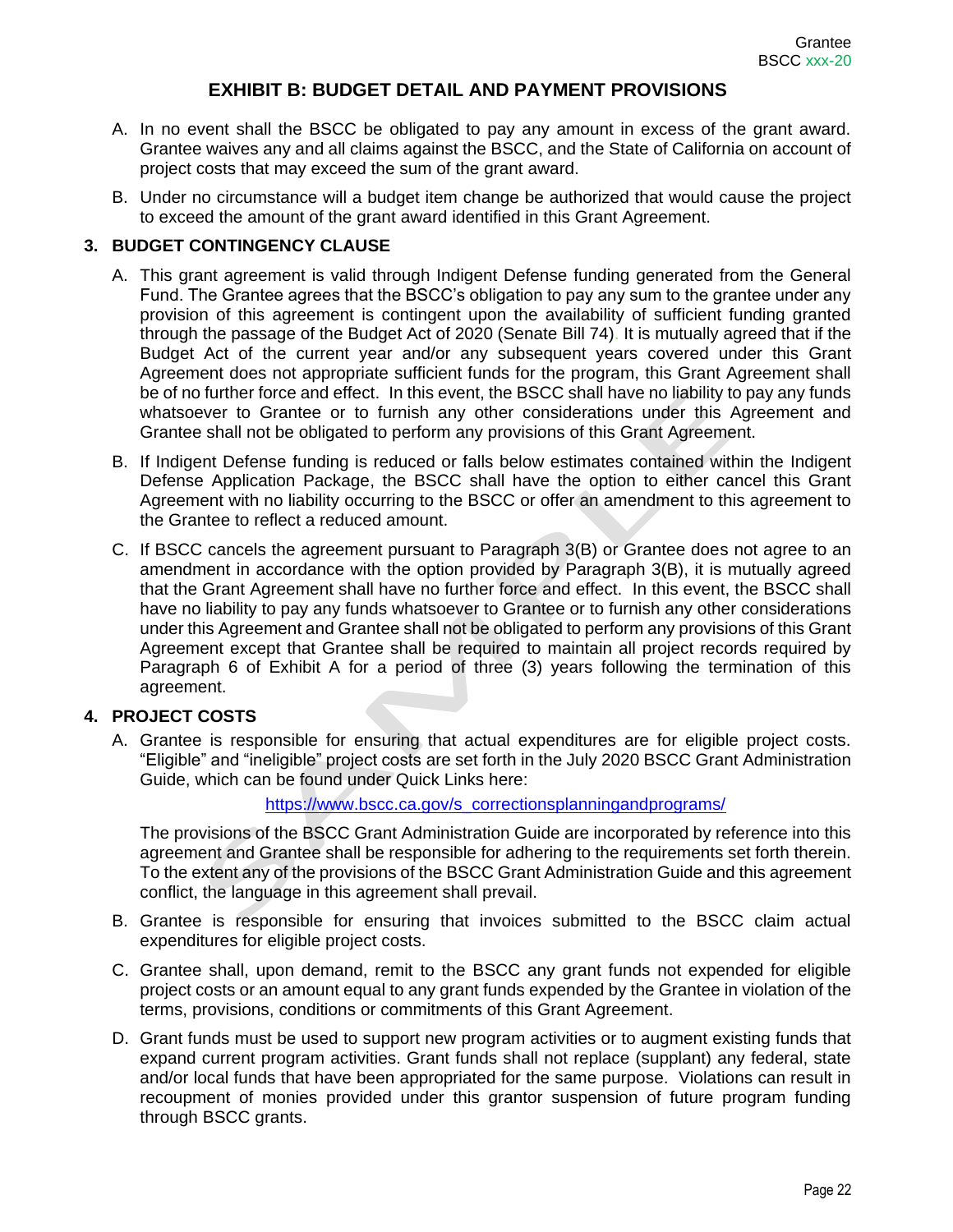#### **EXHIBIT B: BUDGET DETAIL AND PAYMENT PROVISIONS**

#### **5. PROMPT PAYMENT CLAUSE**

Payment will be made in accordance with, and within the time specified in, Government Code Chapter 4.5, commencing with Section 927.

#### **6. WITHHOLDING OF GRANT DISBURSEMENTS**

- A. The BSCC may withhold all or any portion of the grant funds provided by this Grant Agreement in the event the Grantee has materially and substantially breached the terms and conditions of this Grant Agreement.
- B. At such time as the balance of state funds allocated to the Grantee reaches five percent (5%), the BSCC may withhold that amount as security, to be released to the Grantee upon compliance with all grant provisions, including:
	- 1) submittal and approval of the final invoice;
	- 2) submittal and approval of the final progress report; and
	- 3) submittal and approval of any additional required reports, including but not limited to a potential Final Local Evaluation Report.
- C. The BSCC will not reimburse Grantee for costs identified as ineligible for grant funding. If grant funds have been provided for costs subsequently deemed ineligible, the BSCC may either withhold an equal amount from future payments to the Grantee or require repayment of an equal amount to the State by the Grantee.
- D. In the event that grant funds are withheld from the Grantee, the BSCC's Executive Director or designee shall notify the Grantee of the reasons for withholding and advise the Grantee of the time within which the Grantee may remedy the failure or violation leading to the withholding.

| <b>Budget Line Items</b>                               | <b>Grant Funds</b> |
|--------------------------------------------------------|--------------------|
| 1. Salaries and Benefits                               | \$0                |
| 2. Services and Supplies                               | \$0                |
| 3. Professional Services or Public Agency Subcontracts | \$0                |
| 4. Non-Governmental Organization (NGO) Subcontracts    | \$0                |
| 5. Equipment/Fixed Assets                              | \$0                |
| 6. Data Collection and Progress Reporting              | \$0                |
| 7. Other (Travel, Training, etc.)                      | \$0                |
| 8. Indirect Costs                                      | \$0                |
| TOTALS                                                 |                    |

#### **7. PROJECT BUDGET**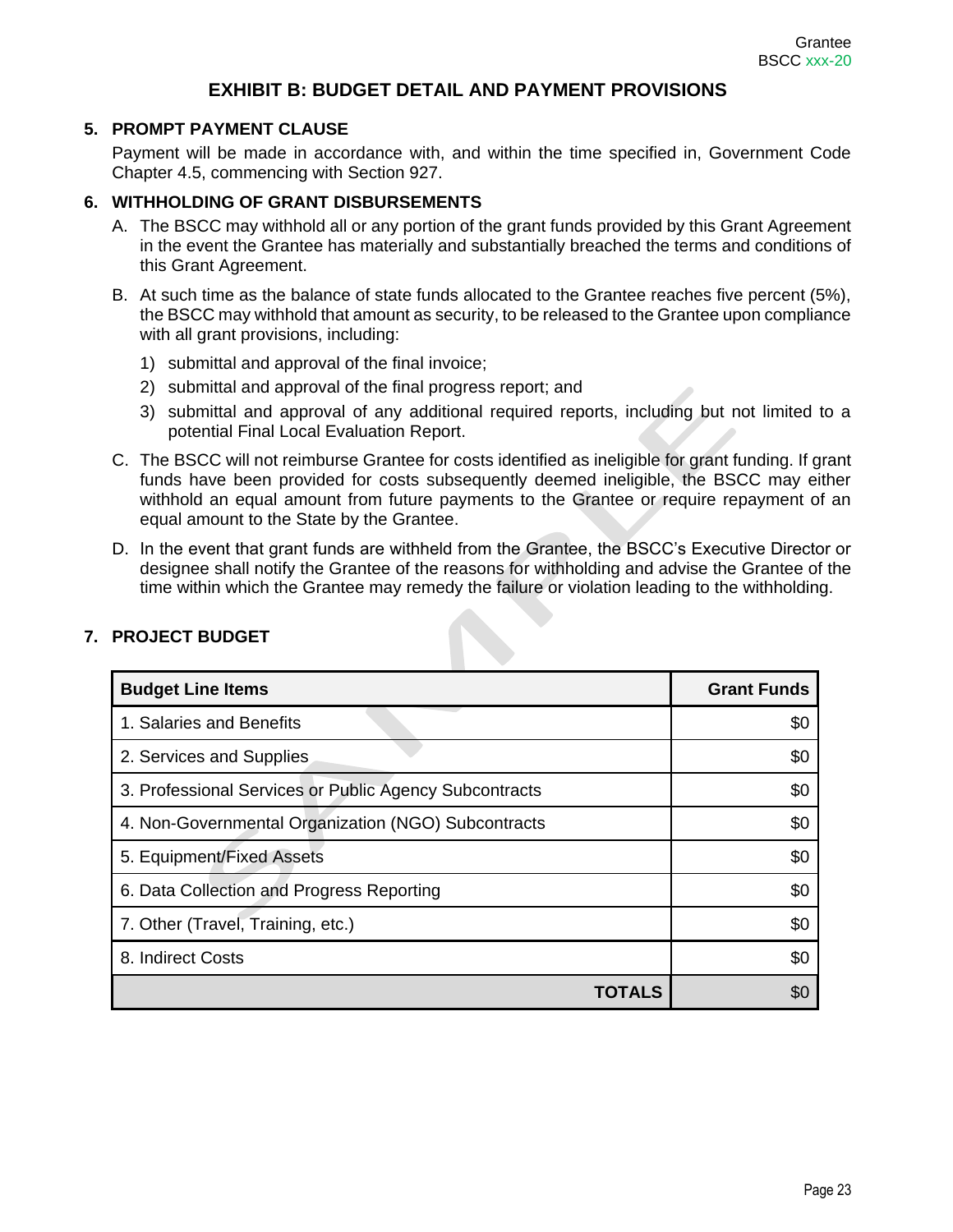- **1. APPROVAL:** This Agreement is of no force or effect until signed by both parties and approved by the Department of General Services, if required. Contractor may not commence performance until such approval has been obtained.
- **2. AMENDMENT:** No amendment or variation of the terms of this Agreement shall be valid unless made in writing, signed by the parties and approved as required. No oral understanding or Agreement not incorporated in the Agreement is binding on any of the parties.
- **3. ASSIGNMENT:** This Agreement is not assignable by the Contractor, either in whole or in part, without the consent of the State in the form of a formal written amendment.
- **4. AUDIT:** Contractor agrees that the awarding department, the Department of General Services, the Bureau of State Audits, or their designated representative shall have the right to review and to copy any records and supporting documentation pertaining to the performance of this Agreement. Contractor agrees to maintain such records for possible audit for a minimum of three (3) years after final payment, unless a longer period of records retention is stipulated. Contractor agrees to allow the auditor(s) access to such records during normal business hours and to allow interviews of any employees who might reasonably have information related to such records. Further, Contractor agrees to include a similar right of the State to audit records and interview staff in any subcontract related to performance of this Agreement. (Gov. Code §8546.7, Pub. Contract Code §10115 et seq., CCR Title 2, Section 1896).
- **5. INDEMNIFICATION:** Contractor agrees to indemnify, defend and save harmless the State, its officers, agents and employees from any and all claims and losses accruing or resulting to any and all contractors, subcontractors, suppliers, laborers, and any other person, firm or corporation furnishing or supplying work services, materials, or supplies in connection with the performance of this Agreement, and from any and all claims and losses accruing or resulting to any person, firm or corporation who may be injured or damaged by Contractor in the performance of this Agreement.
- **6. DISPUTES:** Contractor shall continue with the responsibilities under this Agreement during any dispute.
- **7. TERMINATION FOR CAUSE:** The State may terminate this Agreement and be relieved of any payments should the Contractor fail to perform the requirements of this Agreement at the time and in the manner herein provided. In the event of such termination the State may proceed with the work in any manner deemed proper by the State. All costs to the State shall be deducted from any sum due the Contractor under this Agreement and the balance, if any, shall be paid to the Contractor upon demand.
- **8. INDEPENDENT CONTRACTOR:** Contractor, and the agents and employees of Contractor, in the performance of this Agreement, shall act in an independent capacity and not as officers or employees or agents of the State.
- **9. RECYCLING CERTIFICATION:** The Contractor shall certify in writing under penalty of perjury, the minimum, if not exact, percentage of post-consumer material as defined in the Public Contract Code Section 12200, in products, materials, goods, or supplies offered or sold to the State regardless of whether the product meets the requirements of Public Contract Code Section 12209. With respect to printer or duplication cartridges that comply with the requirements of Section 12156(e), the certification required by this subdivision shall specify that the cartridges so comply (Pub. Contract Code §12205).
- **10. NON-DISCRIMINATION CLAUSE:** During the performance of this Agreement, Contractor and its subcontractor*s* shall not deny the contract's benefits to any person on the basis of race, religious creed, color, national origin, ancestry, physical disability, mental disability, medical condition, genetic information, marital status, sex, gender, gender identity, gender expression, age, sexual orientation,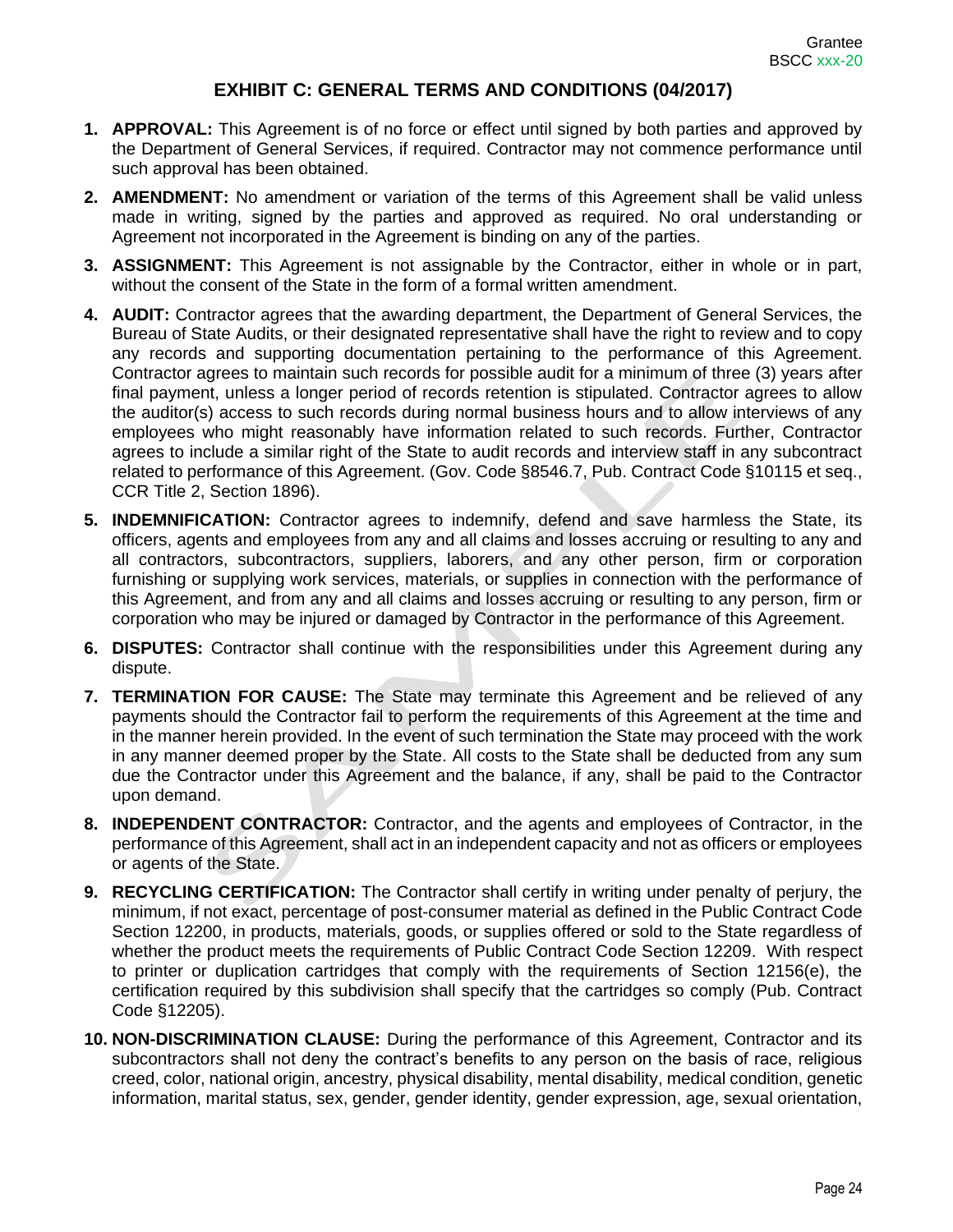or military and veteran status, nor shall they discriminate unlawfully against any employee or applicant for employment because of race, religious creed, color, national origin, ancestry, physical disability, mental disability, medical condition, genetic information, marital status, sex, gender, gender identity, gender expression, age, sexual orientation, or military and veteran status. Contractor shall insure that the evaluation and treatment of employees and applicants for employment are free of such discrimination. Contractor and subcontractors shall comply with the provision*s* of the Fair Employment and Housing Act (Gov. Code §12900 et seq.), the regulations promulgated thereunder (Cal. Code Regs., tit. 2, §11000 et seq.), the provisions of Article 9.5, Chapter 1, Part 1, Division 3, Title 2 of the Government Code (Gov. Code §§11135-11139.5), and the regulations or standards adopted by the awarding state agency to implement such article. Contractor shall permit access by representatives of the Department of Fair Employment and Housing and the awarding state agency upon reasonable notice at any time during the normal business hours, but in no case less than 24 hours' notice, to such of its books, records, accounts, and all other sources of information and its facilities as said Department or Agency shall require to ascertain compliance with this clause. Contractor and its subcontractor*s* shall give written notice of their obligations under this clause to labor organizations with which they have a collective bargaining or other agreement. (See Cal. Code Regs., tit. 2, §11105.)

Contractor shall include the nondiscrimination and compliance provisions of this clause in all subcontracts to perform work under the Agreement.

- **11. CERTIFICATION CLAUSES:** The CONTRACTOR CERTIFICATION CLAUSES contained in the document [CCC 04/2017](http://bscchomepageofh6i2avqeocm.usgovarizona.cloudapp.usgovcloudapi.net/ccc-042017-contractor-certification-clause/) are hereby incorporated by reference and made a part of this Agreement by this reference as if attached hereto.
- **12. TIMELINESS:** Time is of the essence in this Agreement.
- **13. COMPENSATION:** The consideration to be paid Contractor, as provided herein, shall be in compensation for all of Contractor's expenses incurred in the performance hereof, including travel, per diem, and taxes, unless otherwise expressly so provided.
- **14. GOVERNING LAW:** This contract is governed by and shall be interpreted in accordance with the laws of the State of California.
- **15. ANTITRUST CLAIMS:** The Contractor by signing this agreement hereby certifies that if these services or goods are obtained by means of a competitive bid, the Contractor shall comply with the requirements of the Government Codes Sections set out below.
	- A. The Government Code Chapter on Antitrust claims contains the following definitions:
		- 1) "Public purchase" means a purchase by means of competitive bids of goods, services, or materials by the State or any of its political subdivisions or public agencies on whose behalf the Attorney General may bring an action pursuant to subdivision (c) of Section 16750 of the Business and Professions Code.
		- 2) "Public purchasing body" means the State or the subdivision or agency making a public purchase. Government Code Section 4550.
	- B. In submitting a bid to a public purchasing body, the bidder offers and agrees that if the bid is accepted, it will assign to the purchasing body all rights, title, and interest in and to all causes of action it may have under Section 4 of the Clayton Act (15 U.S.C. Sec. 15) or under the Cartwright Act (Chapter 2 (commencing with Section 16700) of Part 2 of Division 7 of the Business and Professions Code), arising from purchases of goods, materials, or services by the bidder for sale to the purchasing body pursuant to the bid. Such assignment shall be made and become effective at the time the purchasing body tenders final payment to the bidder. Government Code Section 4552.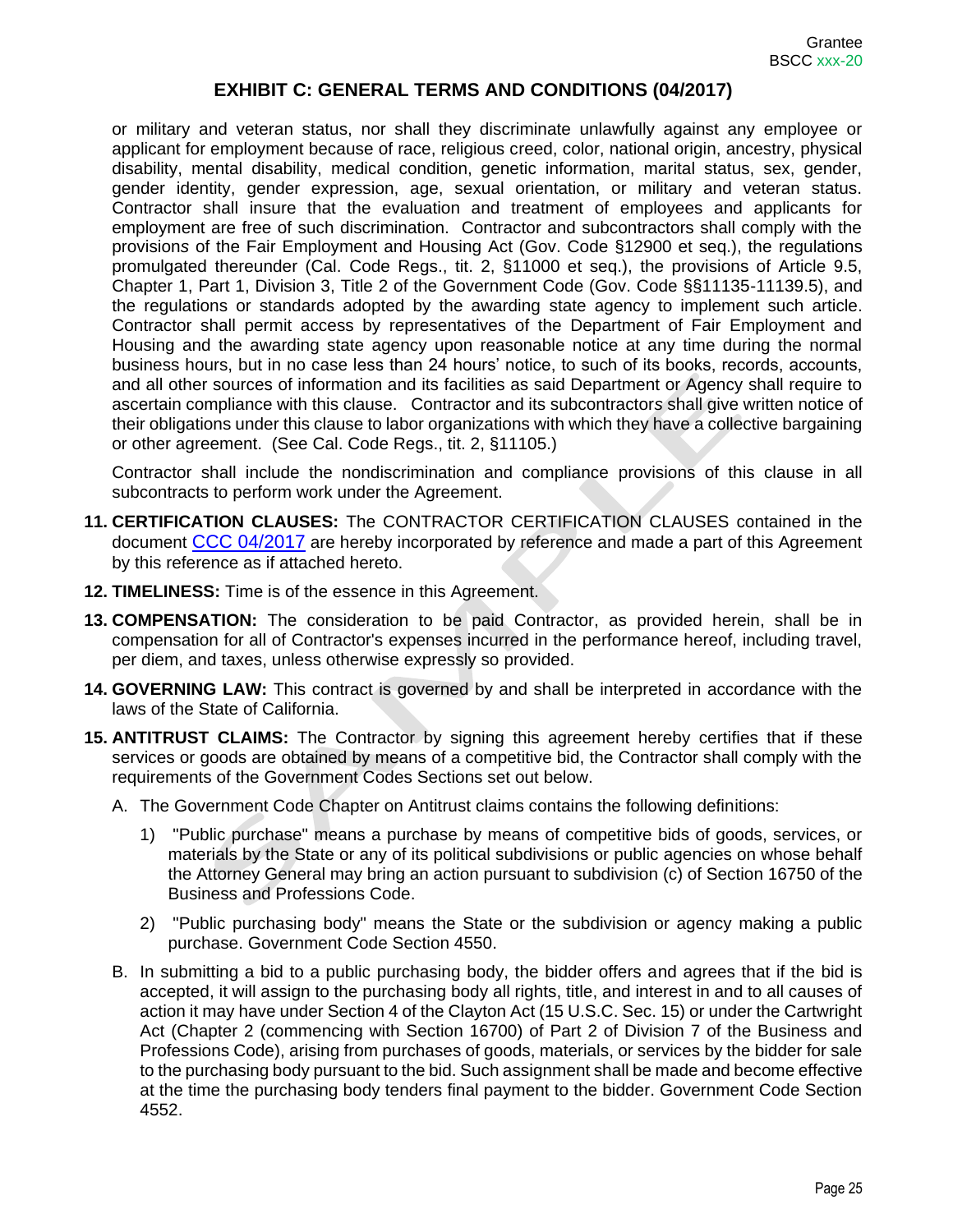- C. If an awarding body or public purchasing body receives, either through judgment or settlement, a monetary recovery for a cause of action assigned under this chapter, the assignor shall be entitled to receive reimbursement for actual legal costs incurred and may, upon demand, recover from the public body any portion of the recovery, including treble damages, attributable to overcharges that were paid by the assignor but were not paid by the public body as part of the bid price, less the expenses incurred in obtaining that portion of the recovery. Government Code Section 4553.
- D. Upon demand in writing by the assignor, the assignee shall, within one year from such demand, reassign the cause of action assigned under this part if the assignor has been or may have been injured by the violation of law for which the cause of action arose and (a) the assignee has not been injured thereby, or (b) the assignee declines to file a court action for the cause of action. See Government Code Section 4554.
- **16. CHILD SUPPORT COMPLIANCE ACT:** For any Agreement in excess of \$100,000, the contractor acknowledges in accordance with Public Contract Code 7110, that:
	- A. The contractor recognizes the importance of child and family support obligations and shall fully comply with all applicable state and federal laws relating to child and family support enforcement, including, but not limited to, disclosure of information and compliance with earnings assignment orders, as provided in Chapter 8 (commencing with section 5200) of Part 5 of Division 9 of the Family Code; and
	- B. The contractor, to the best of its knowledge is fully complying with the earnings assignment orders of all employees and is providing the names of all new employees to the New Hire Registry maintained by the California Employment Development Department.
- **17. UNENFORCEABLE PROVISION:** In the event that any provision of this Agreement is unenforceable or held to be unenforceable, then the parties agree that all other provisions of this Agreement have force and effect and shall not be affected thereby.
- **18. PRIORITY HIRING CONSIDERATIONS:** If this Contract includes services in excess of \$200,000, the Contractor shall give priority consideration in filling vacancies in positions funded by the Contract to qualified recipients of aid under Welfare and Institutions Code Section 11200 in accordance with Pub. Contract Code §10353.

#### **19. SMALL BUSINESS PARTICIPATION AND DVBE PARTICIPATION REPORTING REQUIREMENTS:**

- A. If for this Contract Contractor made a commitment to achieve small business participation, then Contractor must within 60 days of receiving final payment under this Contract (or within such other time period as may be specified elsewhere in this Contract) report to the awarding department the actual percentage of small business participation that was achieved. (Govt. Code § 14841.)
- B. If for this Contract Contractor made a commitment to achieve disabled veteran business enterprise (DVBE) participation, then Contractor must within 60 days of receiving final payment under this Contract (or within such other time period as may be specified elsewhere in this Contract) certify in a report to the awarding department: (1) the total amount the prime Contractor received under the Contract; (2) the name and address of the DVBE(s) that participated in the performance of the Contract; (3) the amount each DVBE received from the prime Contractor; (4) that all payments under the Contract have been made to the DVBE; and (5) the actual percentage of DVBE participation that was achieved. A person or entity that knowingly provides false information shall be subject to a civil penalty for each violation. (Mil. & Vets. Code § 999.5(d); Govt. Code § 14841.)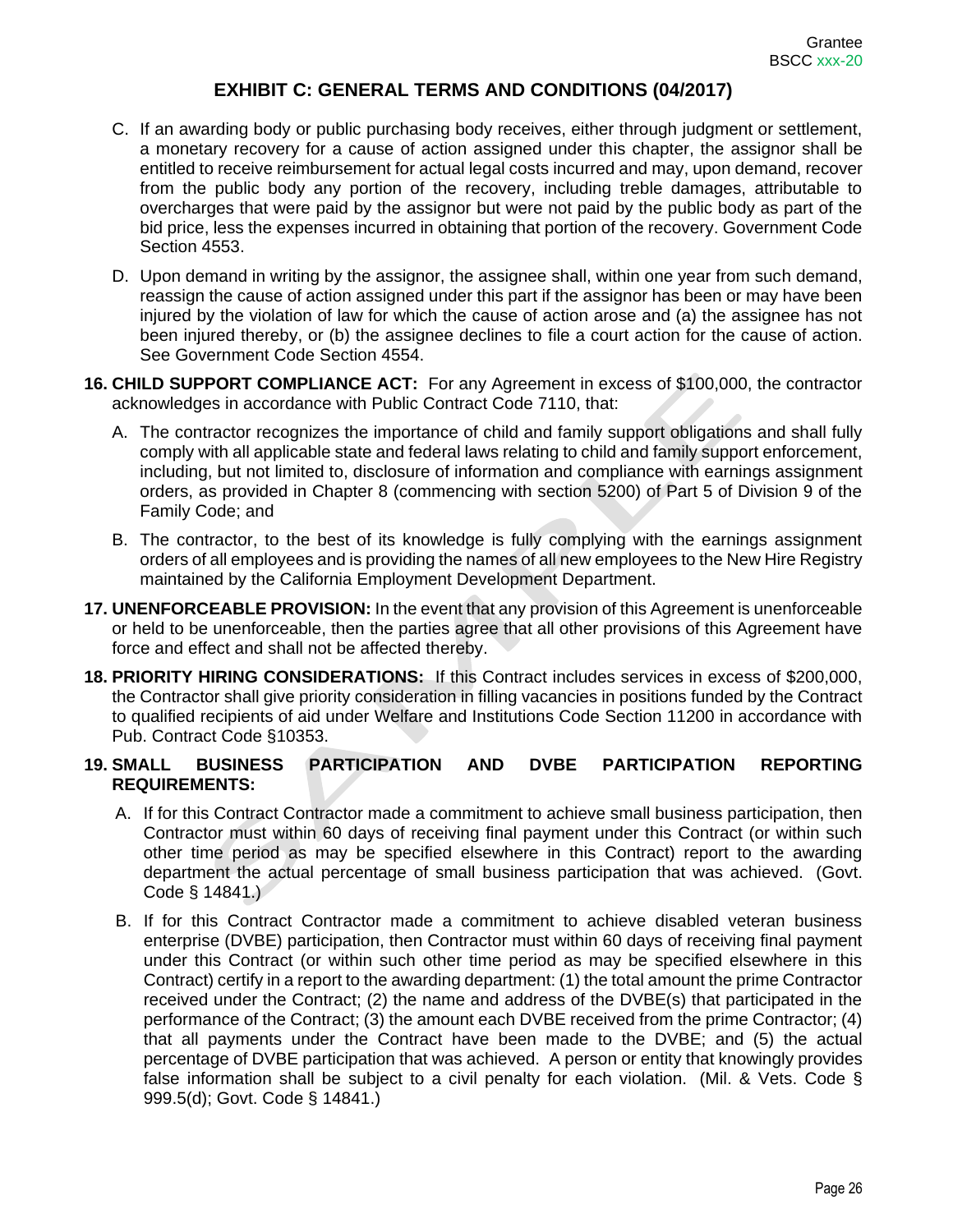**20. LOSS LEADER:** If this contract involves the furnishing of equipment, materials, or supplies then the following statement is incorporated: It is unlawful for any person engaged in business within this state to sell or use any article or product as a "loss leader" as defined in Section 17030 of the Business and Professions Code. (PCC 10344(e).)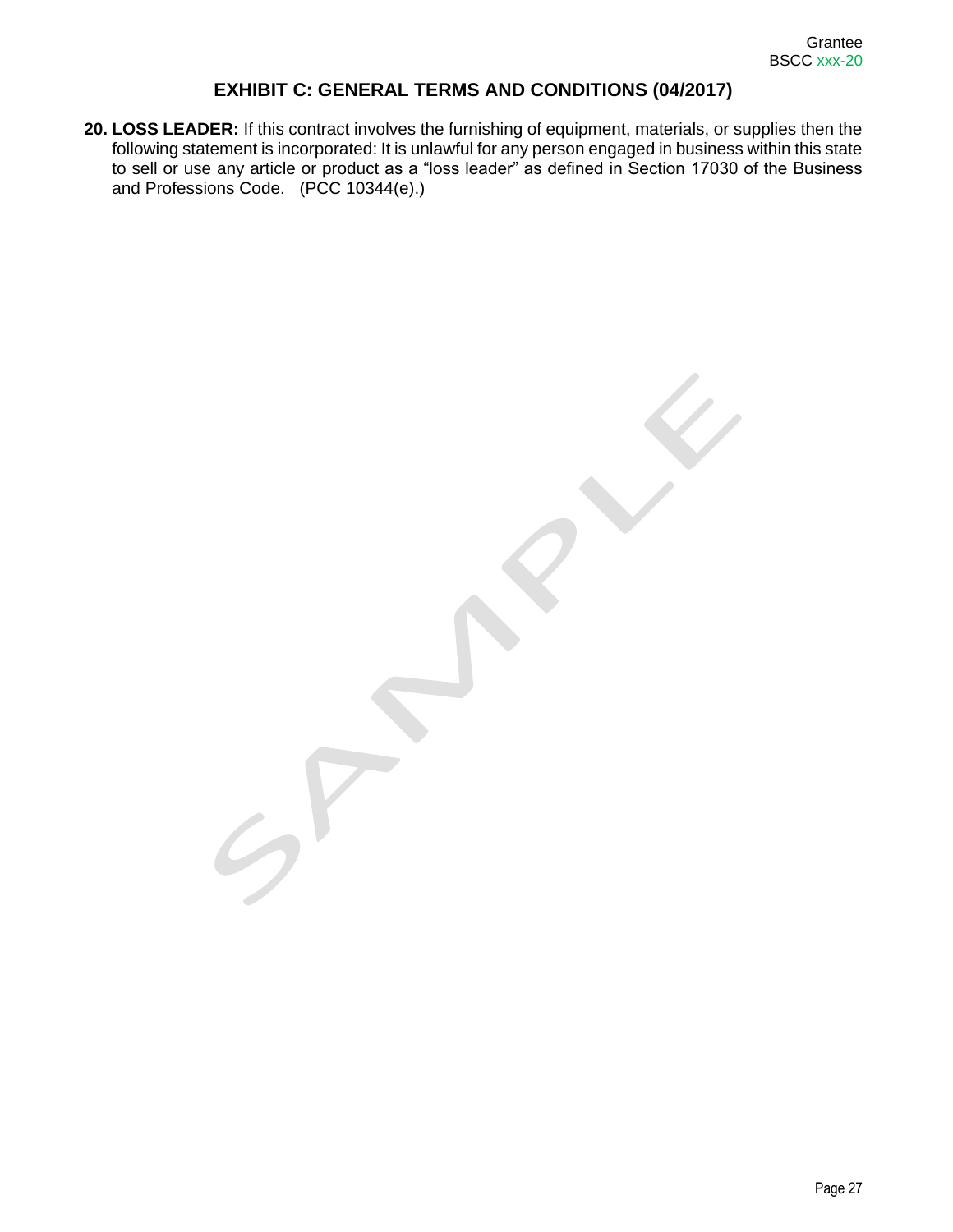#### **1. GRANTEE'S GENERAL RESPONSIBILITY**

- A. Grantee agrees to comply with all terms and conditions of this Grant Agreement. Review and approval by the BSCC are solely for the purpose of proper administration of grant funds and shall not be deemed to relieve or restrict the Grantee's responsibility.
- B. Grantee is responsible for the performance of all project activities identified in Attachment 1: Indigent Defense Application Package.
- C. Grantee shall immediately advise the BSCC of any significant problems or changes that arise during the course of the project.

#### **2. GRANTEE ASSURANCES AND COMMITMENTS**

A. Compliance with Laws and Regulations

This Grant Agreement is governed by and shall be interpreted in accordance with the laws of the State of California. Grantee shall at all times comply with all applicable State laws, rules and regulations, and all applicable local ordinances.

B. Fulfillment of Assurances and Declarations

Grantee shall fulfill all assurances, declarations, representations, and statements made by the Grantee in Attachment 1: Indigent Defense Application Package, documents, amendments, approved modifications, and communications filed in support of its request for grant funds.

#### C. Permits and Licenses

Grantee agrees to procure all permits and licenses necessary to complete the project, pay all charges and fees, and give all notices necessary or incidental to the due and lawful proceeding of the project work.

#### **3. POTENTIAL SUBCONTRACTORS**

- A. In accordance with the provisions of this Grant Agreement, the Grantee may subcontract for services needed to implement and/or support program activities. Grantee agrees that in the event of any inconsistency between this Grant Agreement and Grantee's agreement with a subcontractor, the language of this Grant Agreement will prevail.
- B. Nothing contained in this Grant Agreement or otherwise, shall create any contractual relation between the BSCC and any subcontractors, and no subcontract shall relieve the Grantee of his responsibilities and obligations hereunder. The Grantee agrees to be as fully responsible to the BSCC for the acts and omissions of its subcontractors and of persons either directly or indirectly employed by any of them as it is for the acts and omissions of persons directly employed by the Grantee. The Grantee's obligation to pay its subcontractors is an independent obligation from the BSCC's obligation to make payments to the Grantee. As a result, the BSCC shall have no obligation to pay or to enforce the payment of any moneys to any subcontractor.
- C. Grantee assures that for any subcontract awarded by the Grantee, such insurance and fidelity bonds, as is customary and appropriate, will be obtained.
- D. Grantee agrees to place appropriate language in all subcontracts for work on the project requiring the Grantee's subcontractors to:
	- 1) Books and Records

Maintain adequate fiscal and project books, records, documents, and other evidence pertinent to the subcontractor's work on the project in accordance with generally accepted accounting principles. Adequate supporting documentation shall be maintained in such detail so as to permit tracing transactions from the invoices, to the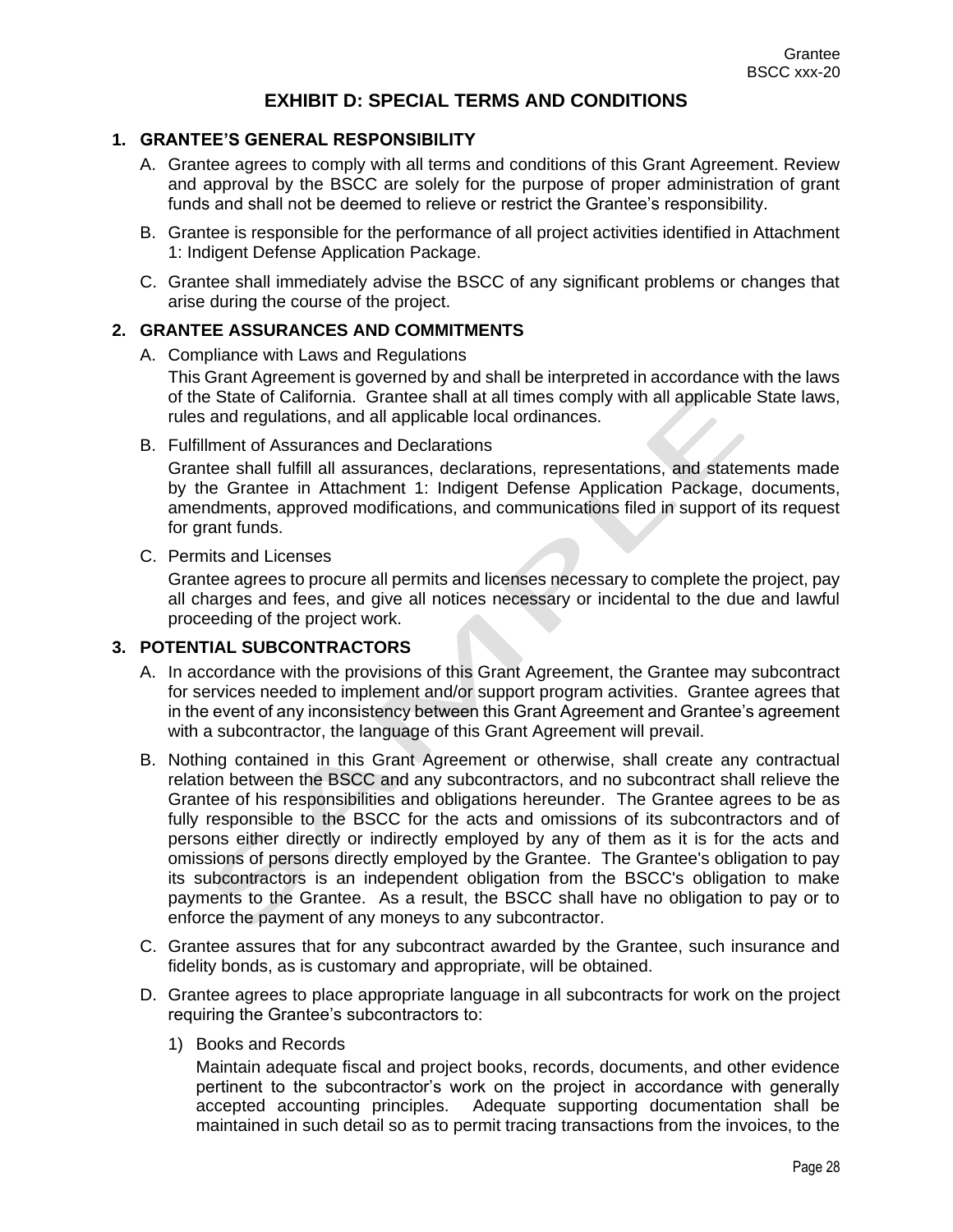accounting records, to the supporting documentation. These records shall be maintained for a minimum of three (3) years after the acceptance of the final grant project audit under the Grant Agreement and shall be subject to examination and/or audit by the BSCC or designees, state government auditors or designees, or by federal government auditors or designees.

2) Access to Books and Records

Make such books, records, supporting documentations, and other evidence available to the BSCC or designee, the State Controller's Office, the Department of General Services, the Department of Finance, California State Auditor, and their designated representatives during the course of the project and for a minimum of three (3) years after acceptance of the final grant project audit. The Subcontractor shall provide suitable facilities for access, monitoring, inspection, and copying of books and records related to the grant-funded project.

#### **4. PROJECT ACCESS**

Grantee shall ensure that the BSCC, or any authorized representative, will have suitable access to project activities, sites, staff and documents at all reasonable times during the grant period including those maintained by subcontractors. Access to program records will be made available by both the grantee and the subcontractors for a period of three (3) years following the end of the grant period.

#### **5. ACCOUNTING AND AUDIT REQUIREMENTS**

A. Grantee agrees that accounting procedures for grant funds received pursuant to this Grant Agreement shall be in accordance with generally accepted government accounting principles and practices, and adequate supporting documentation shall be maintained in such detail as to provide an audit trail. Supporting documentation shall permit the tracing of transactions from such documents to relevant accounting records, financial reports and invoices.

The BSCC reserves the right to call for a program or financial audit at any time between the execution of this Grant Agreement and three years following the end of the grant period. At any time, the BSCC may disallow all or part of the cost of the activity or action determined to not be in compliance with the terms and conditions of this Grant Agreement or take other remedies legally available.

#### **6. MODIFICATIONS**

No change or modification in the project will be permitted without prior written approval from the BSCC. Changes may include modification to project scope, changes to performance measures, compliance with collection of data elements, and other significant changes in the budget or program components contained in Attachment 1: Indigent Defense Application Package.

#### **7. TERMINATION**

- A. This Grant Agreement may be terminated by the BSCC at any time after grant award and prior to completion of project upon action or inaction by the Grantee that constitutes a material and substantial breech of this Grant Agreement. Such action or inaction includes but is not limited to:
	- 1) substantial alteration of the scope of the grant project without prior written approval of the BSCC;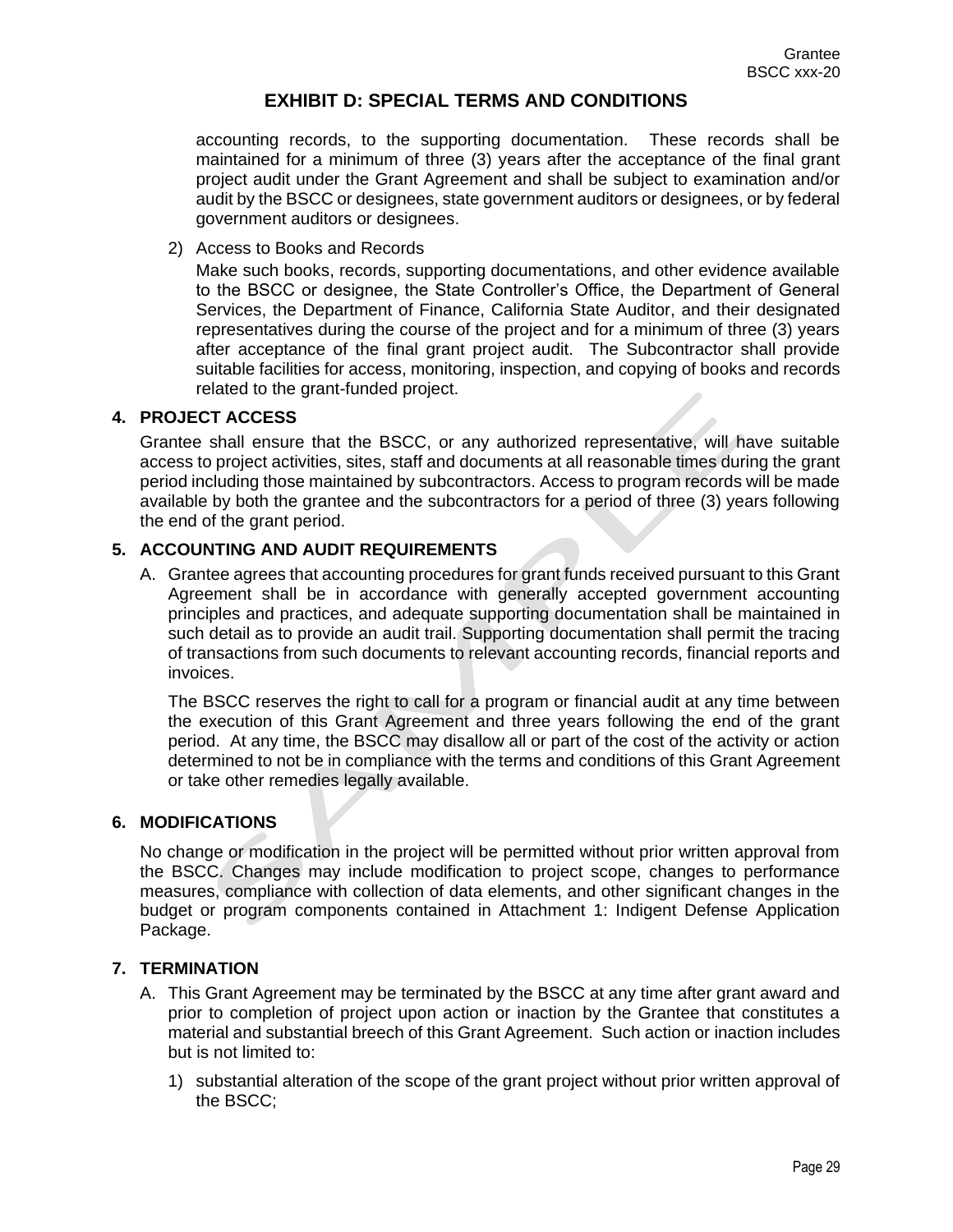- 2) refusal or inability to complete the grant project in a manner consistent with Attachment 1: Indigent Defense Application Package or approved modifications;
- 3) failure to provide the required local match share of the total project costs; and
- 4) failure to meet prescribed assurances, commitments, recording, accounting, auditing, and reporting requirements of the Grant Agreement.
- B. Prior to terminating the Grant Agreement under this provision, the BSCC shall provide the Grantee at least 30 calendar days written notice stating the reasons for termination and effective date thereof. The Grantee may appeal the termination decision in accordance with the instructions listed in Exhibit D: Special Terms and Conditions, Number 8. Settlement of Disputes.

#### **8. SETTLEMENT OF DISPUTES**

- A. The parties shall deal in good faith and attempt to resolve potential disputes informally. If the dispute persists, the Grantee shall submit to the BSCC Corrections Planning and Grant Programs Division Deputy Director a written demand for a final decision regarding the disposition of any dispute between the parties arising under, related to, or involving this Grant Agreement. Grantee's written demand shall be fully supported by factual information. The BSCC Corrections Planning and Grant Programs Division Deputy Director shall have 30 days after receipt of Grantee's written demand invoking this Section "Disputes" to render a written decision. If a written decision is not rendered within 30 days after receipt of the Grantee's demand, it shall be deemed a decision adverse to the Grantee's contention. If the Grantee is not satisfied with the decision of the BSCC Corrections Planning and Grant Programs Division Deputy Director, the Grantee may appeal the decision, in writing, within 15 days of its issuance (or the expiration of the 30 day period in the event no decision is rendered), to the BSCC Executive Director, who shall have 45 days to render a final decision. If the Grantee does not appeal the decision of the BSCC Corrections Planning and Grant Programs Division Deputy Director, the decision shall be conclusive and binding regarding the dispute and the Contractor shall be barred from commencing an action in court, or with the Victims Compensation Government Claims Board, for failure to exhaust Grantee's administrative remedies.
- B. Pending the final resolution of any dispute arising under, related to or involving this Grant Agreement, Grantee agrees to diligently proceed with the performance of this Grant Agreement, including the providing of services in accordance with the Grant Agreement. Grantee's failure to diligently proceed in accordance with the State's instructions regarding this Grant Agreement shall be considered a material breach of this Grant Agreement.
- C. Any final decision of the State shall be expressly identified as such, shall be in writing, and shall be signed by the Executive Director, if an appeal was made. If the Executive Director fails to render a final decision within 45 days after receipt of the Grantee's appeal for a final decision, it shall be deemed a final decision adverse to the Grantee's contentions. The State's final decision shall be conclusive and binding regarding the dispute unless the Grantee commences an action in a court of competent jurisdiction to contest such decision within 90 days following the date of the final decision or one (1) year following the accrual of the cause of action, whichever is later.
- D. The dates of decision and appeal in this section may be modified by mutual consent, as applicable, excepting the time to commence an action in a court of competent jurisdiction.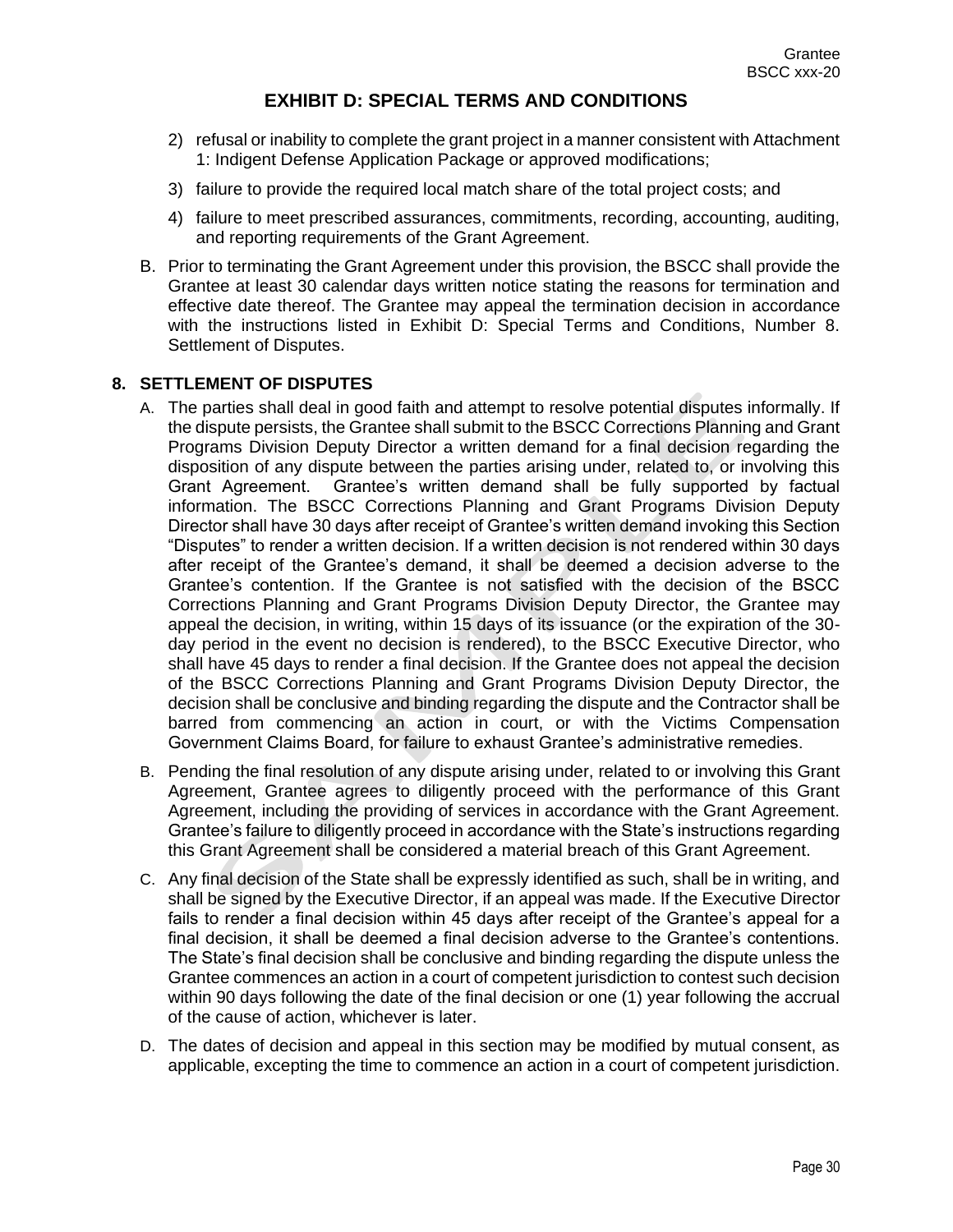#### **9. UNION ACTIVITIES**

For all agreements, except fixed price contracts of \$50,000 or less, the Grantee acknowledges that applicability of Government Code §§16654 through 16649 to this Grant Agreement and agrees to the following:

- A. No State funds received under the Grant Agreement will be used to assist, promote or deter union organizing.
- B. Grantee will not, for any business conducted under the Grant Agreement, use any State property to hold meetings with employees or supervisors, if the purpose of such meetings is to assist, promote or deter union organizing, unless the State property is equally available to the general public for holding meetings.
- C. If Grantee incurs costs or makes expenditures to assist, promote or deter union organizing, Grantee will maintain records sufficient to show that no reimbursement from State funds has been sought for these costs, and that Grantee shall provide those records to the Attorney General upon request.

#### **10. WAIVER**

 $S^{\nabla}$ 

The parties hereto may waive any of their rights under this Grant Agreement unless such waiver is contrary to law, provided that any such waiver shall be in writing and signed by the party making such waiver.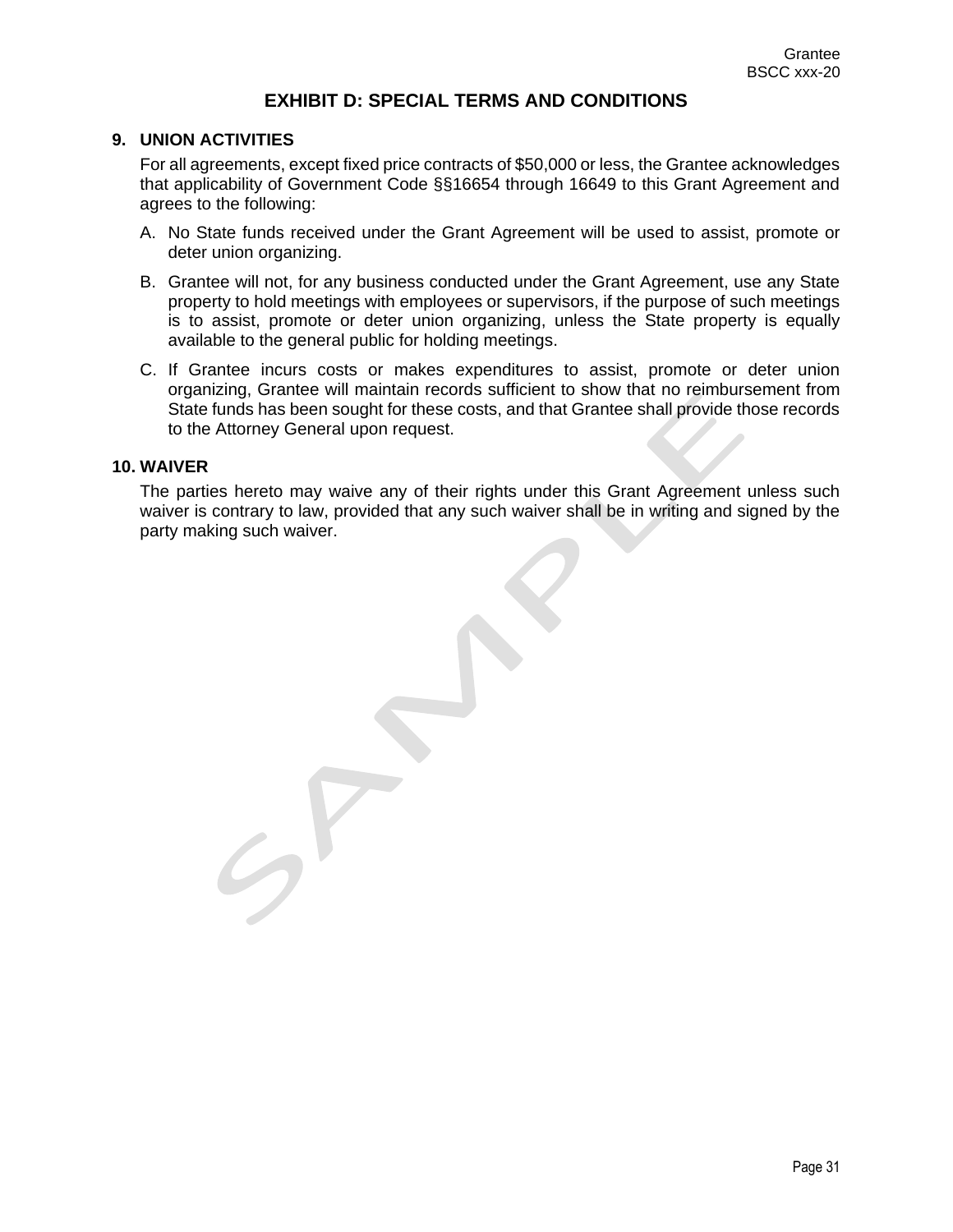### **Appendix D: Governing Board Resolution**

<span id="page-33-0"></span>Before grant funds can be reimbursed, a grantee must either (1) submit a resolution from its Governing Board that delegates authority to the individual authorized to execute the grant agreement or (2) provide sufficient documentation indicating that the prospective grantee has been vested with plenary authority to execute grant agreements (e.g. County Board of Supervisors delegating such authority to an Agency head).

Below is assurance language that, at a minimum, must be included in the resolution submitted to the Board of State and Community Corrections.

WHEREAS the *(insert name of Local Government)* desires to participate in the Indigent Defense Grant Program funded through the State Budget Act of 2020 (Senate Bill 74) and administered by the Board of State and Community Corrections (hereafter referred to as the BSCC).

NOW, THEREFORE, BE IT RESOLVED that the *(insert title of designated official)* be authorized on behalf of the *(insert name of Governing Board)* to submit the grant proposal for this funding and sign the Grant Agreement with the BSCC, including any amendments thereof.

BE IT FURTHER RESOLVED that grant funds received hereunder shall not be used to supplant expenditures controlled by this body.

BE IT FURTHER RESOLVED that the *(insert name of Local Government)* agrees to abide by the terms and conditions of the Grant Agreement as set forth by the BSCC.

Passed, approved, and adopted by the *(insert name of Governing Board)* in a meeting thereof held on *(insert date)* by the following:

| Ayes:<br>Notes:<br>Absent: |                                |
|----------------------------|--------------------------------|
|                            | Date: _____________________    |
|                            |                                |
|                            | Date: ________________________ |
|                            |                                |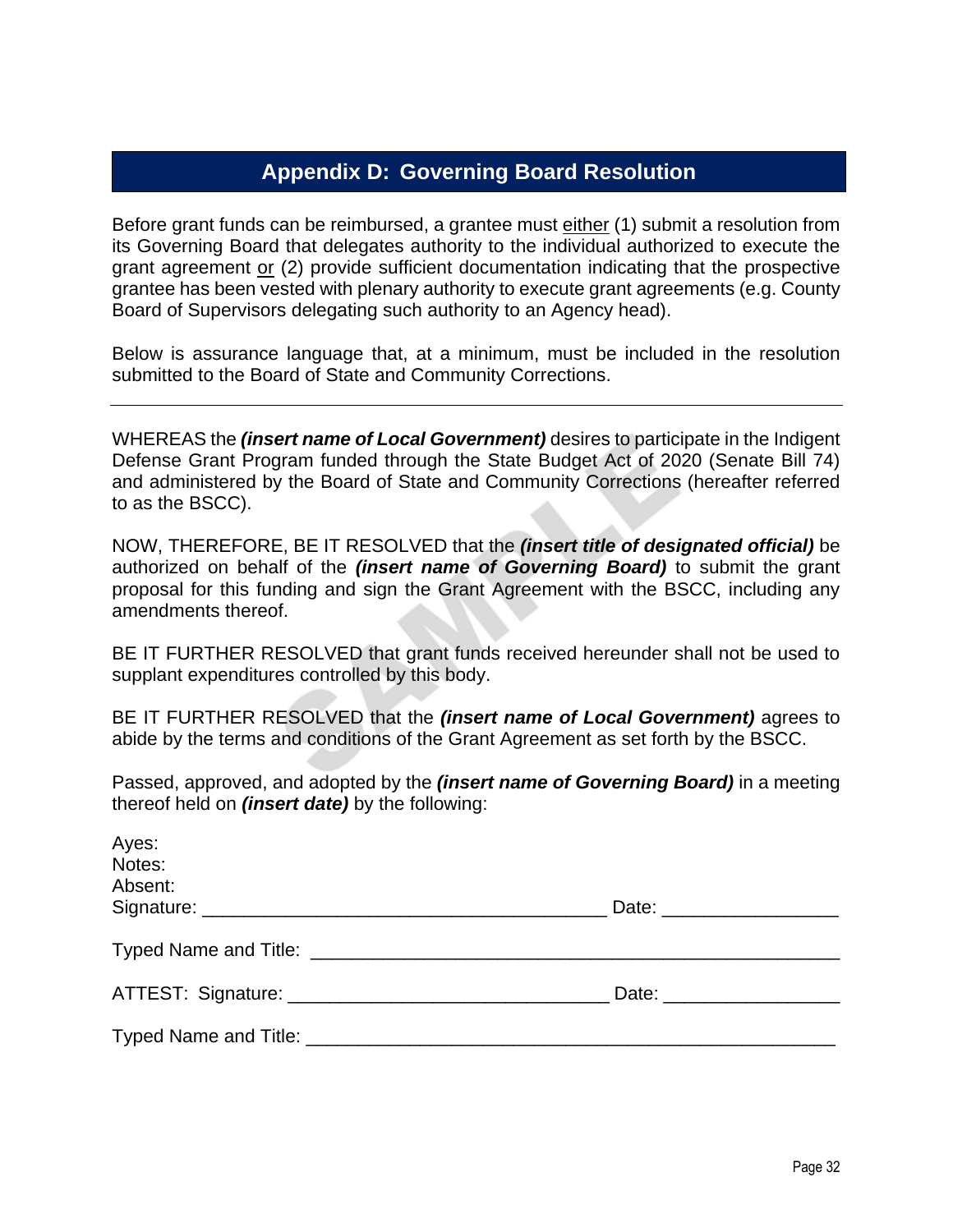#### **Appendix E: Evaluation Guidelines**

#### **Indigent Defense Grant Program Local Evaluation Plan**

<span id="page-34-0"></span>The Indigent Defense Grant Program for funding period February 15, 2021 through June 30, 2023 requires a Local Evaluation Plan (LEP) to ensure projects funded by the Board of State and Community Corrections (BSCC) can be evaluated to determine their impact and effectiveness. The LEP is a written document that describes how the project will be monitored and evaluated and shows how evaluation results will be used for project improvement and decision making. The LEP should be developed before the project starts by program staff using a collaborative process that involves all relevant project stakeholders. Grantees are encouraged to identify an evaluator who can assist in the collaborative process of developing the LEP and guide the local evaluation throughout the grant cycle. This guideline was developed to assist grantees in creating a LEP that, at a minimum, addresses the information defined below.

Keep in mind the implementation of practices and strategies supported by data are to be considered whenever possible. The BSCC is responsible for verifying that grant money is spent efficiently and on effective projects; collecting data is one mechanism used to determine this. Evaluation results from each project may be used to inform the body of knowledge regarding what works with the target populations. Therefore, it is important to collect appropriate and consistent data. A strong LEP will help pave the way for a strong evaluation. A strong evaluation may be used to provide support for your project and funding.

The BSCC will make public the LEP from each grantee. LEPs may be posted to the BSCC website and/or developed into a statewide summary report to be shared with the Administration, the Legislature, and the public.

All grantees are required to submit a LEP by 5 p.m. on August 30, 2021. LEPs are sent to the Indigent Defense Grant inbox [\(IndigentDefenseGrant@bscc.ca.gov\)](mailto:IndigentDefenseGrant@bscc.ca.gov).

#### **Cover Page**

The cover page provides a descriptive report title, and identifies the grantees, authors, contact information, project time period, and funding source.

#### **Project Background**

At a minimum, this section should:

- Provide information essential to understanding the project and the need for the project (history in the community, an explanation of activities and/or services, description of similar efforts in the region, description of how the activities and/or services address the need, etc.).
- For project components that involve participants: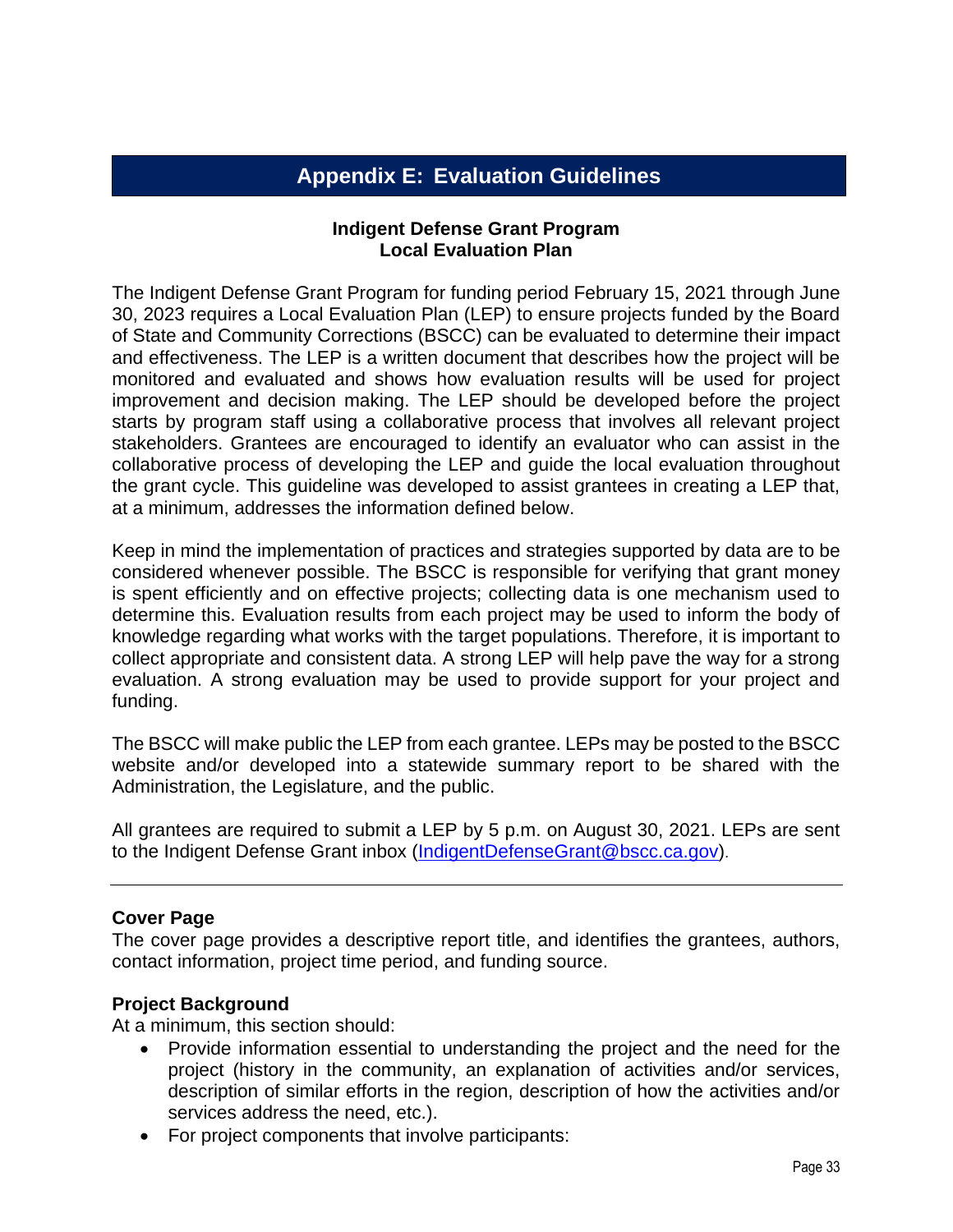- o Define the target population (e.g., gender, age, risk factors, prior involvement with the justice system).
- o Define the criteria used to determine participant eligibility of the target population.
- $\circ$  Describe the process for determining which intervention(s) and/or services a participant needs and will receive.
- Provide a description of the project's goals and objectives.

#### **Process Evaluation Method and Design**

At a minimum, this section should include:

- The research design for the process evaluation.
- For project components that involve participants, include:
	- o The plan to document activities within the project and/or services provided to each participant (e.g., maintaining a database, signup sheets).
	- o How participants' progress will be tracked (e.g., start dates, attendance, dropouts, successful completions, progress milestones).
- For project components that do not involve participants, the plan to document activities (e.g., investigations, system/equipment updates).
- How activity progress will be tracked (e.g., start dates, cases initiated/resolved, inspections).
- Process variables and how they will be defined and measured (tools/instruments used to collect the data and frequency of collection).
- How the process data will be collected, and the data source(s) used.
- The project-oversight structure and overall decision-making process for the project.
- How the project components will be monitored, determined effective, and adjusted as necessary.
- The plan for documenting activities performed by staff and contracted providers, if applicable.
- Procedures ensuring that the project will be implemented to fidelity, when applicable.
- How quantitative and qualitative process data will be analyzed. Describe the statistical tools used to analyze quantitative data (e.g., descriptive statistics, chisquare) and methods used for analyzing qualitative data (identifying themes, content analysis, etc.). You do not need to state the analysis type for each evaluation activity separately.

#### **Outcome Evaluation Method and Design**

At a minimum, this section should include:

- The research design for the outcome evaluation (e.g., pre-/post-test, mixed methods, comparison groups).
- A set of evaluation questions. These are the questions that the evaluation will answer. These shall include the project's goals and objectives and may also include more outcome-oriented questions.
- For project components that involve participants:
	- $\circ$  The estimated number of participants expected to receive each type of intervention/service.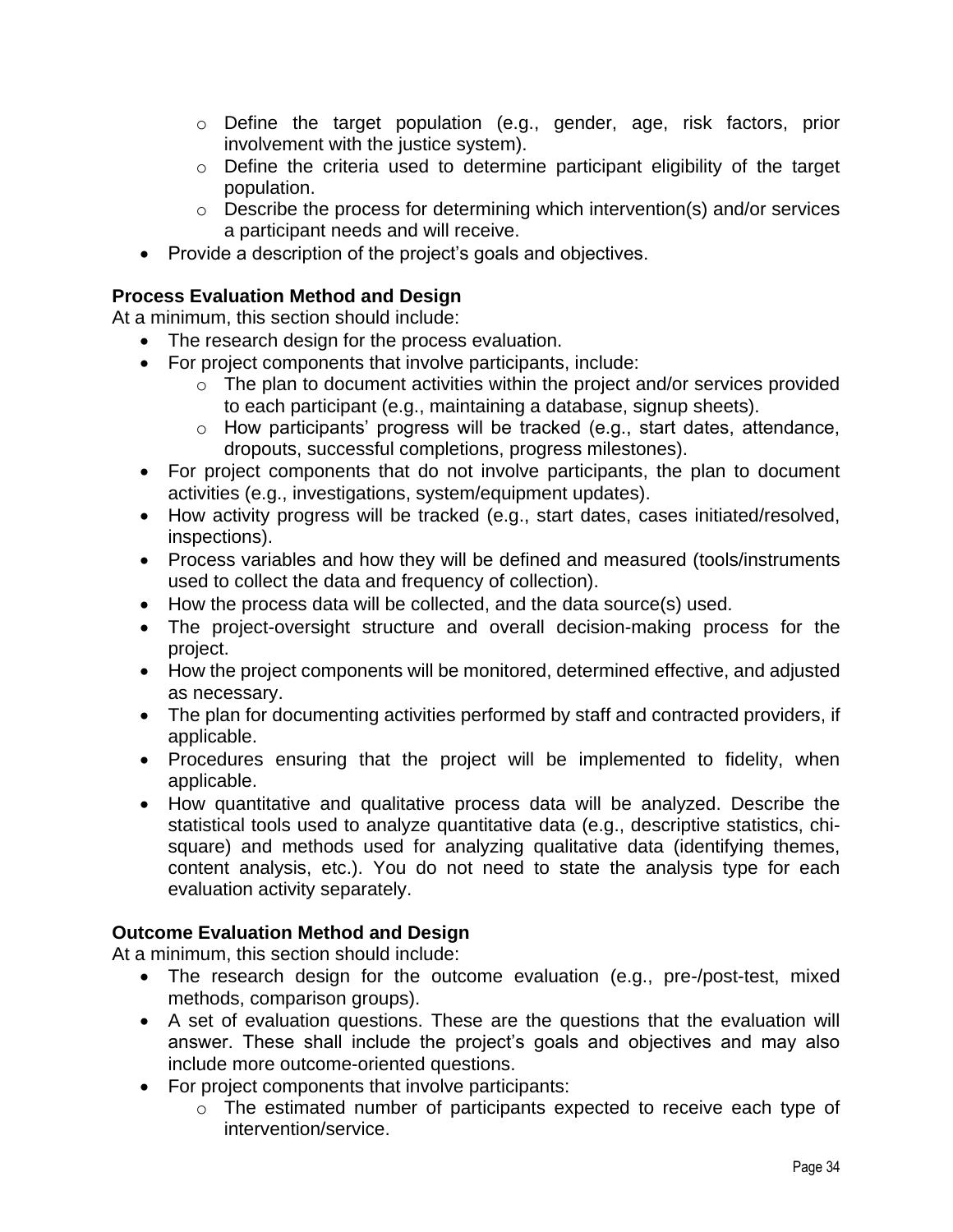- o The criteria for determining participant success in the project.
- The estimated number of activities expected to be accomplished.
- The criteria for determining activity completion and/or success in the project.
- Outcome variables and how they will be defined and measured (tools/instruments used to collect the data and frequency of collection).
- How the outcome data will be collected, the timing of data collection, and the data source(s) used.
- How quantitative and qualitative outcome data will be analyzed. Describe the statistical tools used to analyze quantitative data (e.g., descriptive statistics, chisquare) and methods used for analyzing qualitative data (identifying themes, content analysis, etc.). You do not need to state the analysis type for each evaluation activity separately.
- The strategy for determining whether outcomes are due to the project and not some other factor(s) unrelated to the project, including a description of a comparison group, when applicable.
- If multiple types of interventions will be employed, include a description of how the separate effects on outcome variables of each type of the intervention will be determined, if possible.

#### **Project Logic Model**

Provide a visual representation of the project depicting the logical relationships between the project's goal statements, input/resources, activities, outputs, outcomes and impacts of the project.

- Inputs/Resources: "Inputs are various resources available to support the project (e.g., staff, materials, curricula, funding, equipment)."<sup>1</sup> "Include those aspects of the project which are available and dedicated to, or used by, the project/service to operate."<sup>2</sup>
- Activities: Activities are what the project does with the inputs or the services provided in alignment with project goals. If you have access to inputs/resources, then they can be used to accomplish project activities.
- Outputs: If the activities are accomplished, these are the number of services delivered and/or products provided.
- Outcomes: "Outcomes are the immediate, specific, measurable changes"<sup>3</sup> due to the project. If the outputs are achieved, then this is the change we expect to see. Outcomes may be grouped by:
	- o Short-Term- Timeframe (grant cycle, months)
	- o Medium-Term- Timeframe (grant cycle, months-years)
- Impacts: The ways in which the community, city, and/or county are changed by the achieved outcomes. This includes fundamental intended or unintended changes that occur in organizations, communities, or systems because of project activities beyond the grant cycle. Impacts are societal/economic/civic/environmental focused and may be the same or similar to long-term outcomes (typically occur beyond the grant cycle).<sup>4</sup>

<sup>&</sup>lt;sup>1</sup> Department of Health & Human Services: Family and Youth Services Bureau, 2020.

<sup>2</sup> The Pell Institute and Pathways to College Network, 2020.

<sup>&</sup>lt;sup>3</sup> Ibid.

<sup>4</sup> Ibid.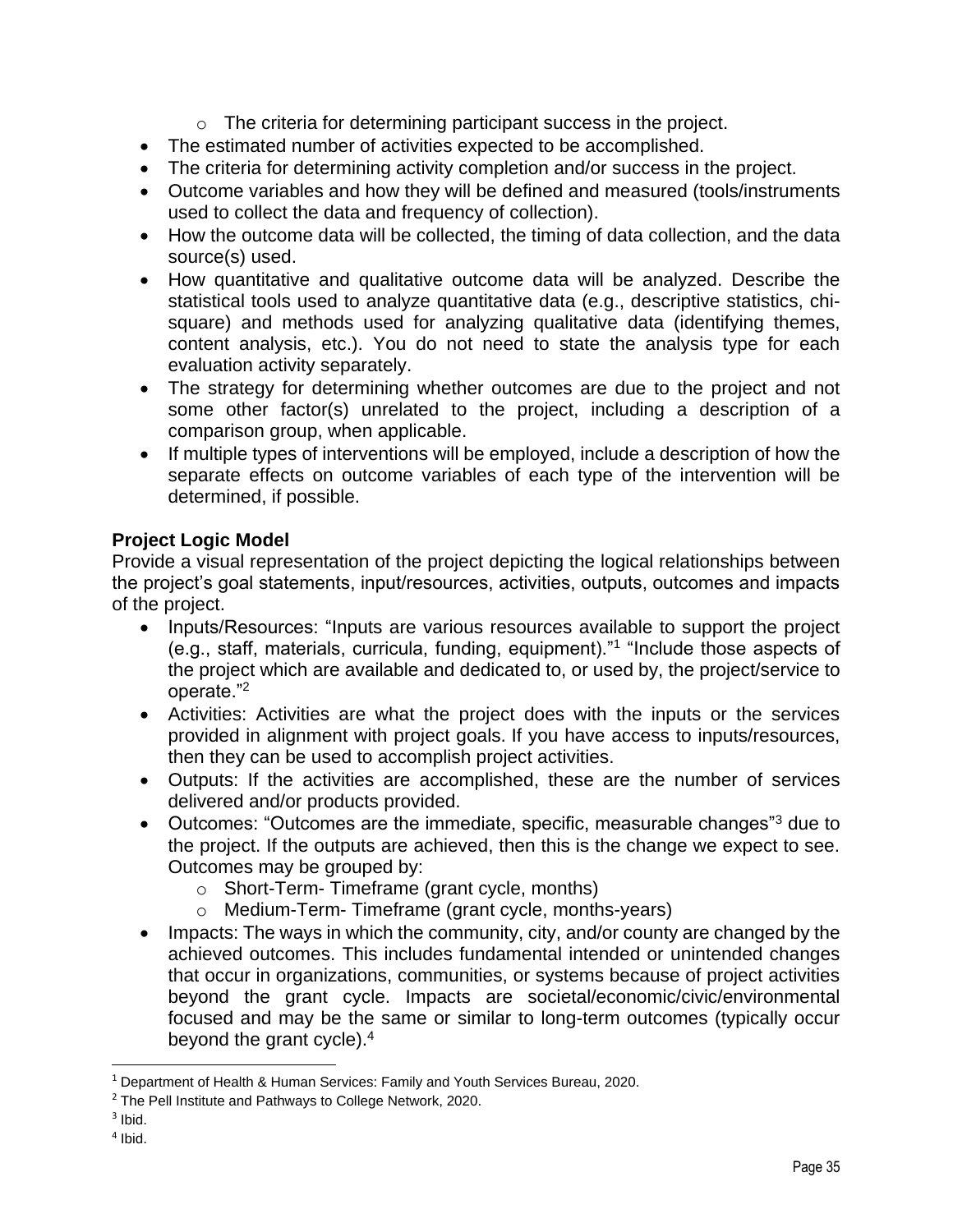#### **Appendices (if applicable)**

Include relevant supplementary evaluation and project materials in appendices. These may include, but are not limited to, data collection instruments, more detailed descriptions of activities and interventions, training materials, educational materials, operational definitions, additional analyses, and presentations.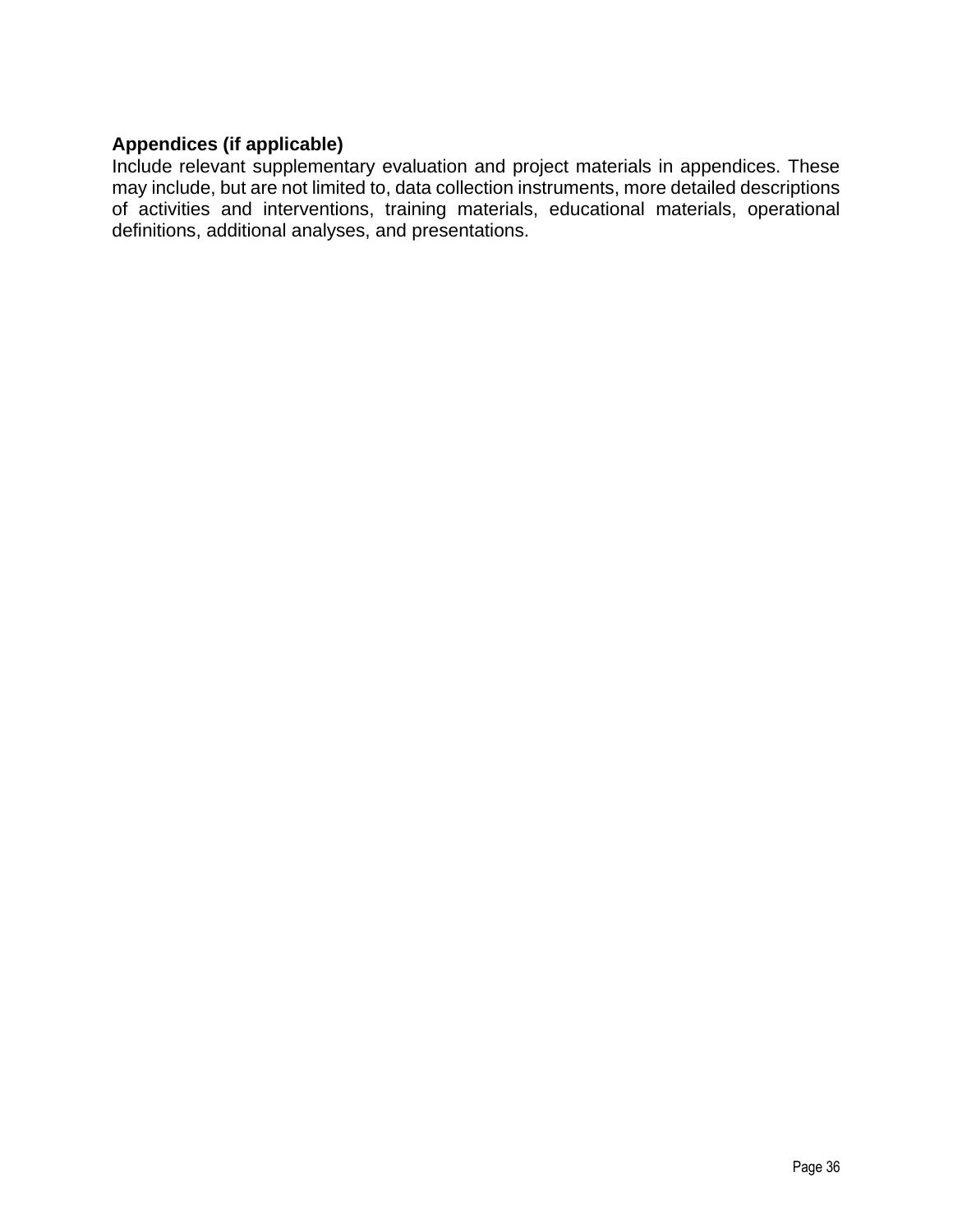#### **Indigent Defense Grant Program Local Evaluation Report**

The Indigent Defense Grant Program for funding period February 15, 2021 through June 30, 2023 requires a Local Evaluation Report (LER) to identify whether the project was successful in achieving its goals and objectives. This LER must be based on the original Local Evaluation Plan (LEP). Any modifications to the LEP must be explained in the LER. This guideline was developed to assist grantees in writing a LER that, at a minimum, addresses the required information defined below.

The LER will document the activities completed with the support of grant funds and the outcomes achieved. BSCC will use this report to verify the grant money was well spent and describe the impacts of the project. Assuming the projects have successful outcomes, other organizations may want to adopt certain project components/intervention(s) demonstrated to be effective. Therefore, the report should include enough information to allow other organizations to replicate your project strategies.

The BSCC will make public the LER from each grantee. LERs may be posted to the BSCC website and/or developed into a statewide summary report to be shared with the Administration, the Legislature, and the public.

All grantees are required to submit a LER to the BSCC no later than 5 p.m. on December 31, 2023.

#### **Cover Page**

The cover page provides a descriptive report title, and identifies the grantees, authors, contact information, project time period, and funding source.

#### **Executive Summary**

The Executive Summary summarizes the key components of the report so that readers have a brief overview of the project's efforts and results. It should provide a synopsis of the project explaining: the project purpose; goals and objectives, including the extent to which they were achieved; key findings; project accomplishments; and conclusions.

#### **Project Background**

At a minimum, this section should:

- Provide information essential to understanding the project and the need for the project (history in the community, an explanation of activities and/or services, description of similar efforts in the region, description of how the activities and/or services address the need, etc.).
- For project components that involve participants:
	- o Define the target population (e.g., gender, age, risk factors, prior involvement with the justice system).
	- o Define the criteria used to determine participant eligibility of the target population.
	- o Describe the process for determining which intervention(s) and/or services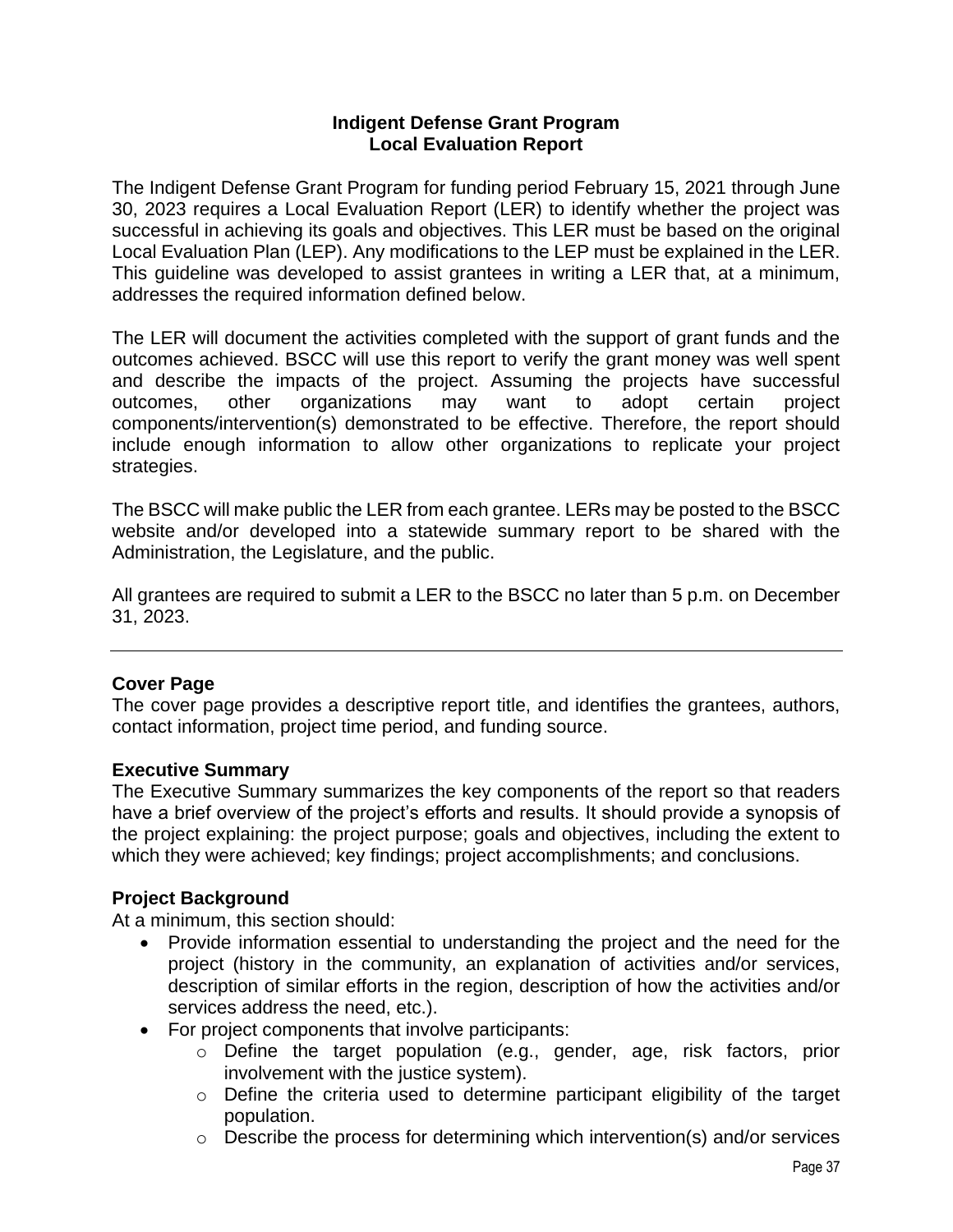a participant needs and will receive.

• Provide a description of the project's goals and objectives.

#### **Process Evaluation Method and Design**

At a minimum, this section should include:

- The research design for the process evaluation.
- For project components that involve participants, include:
	- o How activities within the project and/or services provided to each participant were documented (e.g., maintaining a database, signup sheets).
	- o How participants' progress was tracked (e.g., start dates, attendance, dropouts, successful completions, progress milestones).
- How components or activities conducted as part of the project were tracked/documented (e.g., investigations, system/equipment updates).
- How activity progress was tracked (e.g., start dates, cases initiated/resolved, inspections).
- Process variables and how they were defined and measured (tools/instruments used to collect the data and frequency of collection).
- How the process data were collected and the data source(s) used.
- The project-oversight structure and overall decision-making process for the project.
- How the project components were monitored, determined effective, and adjusted as necessary.
- The method of documenting activities performed by staff and contracted providers, if applicable.
- Procedures ensuring that the project was implemented to fidelity, when applicable.
- How quantitative and qualitative process data were analyzed. Describe the statistical tools used to analyze quantitative data (e.g., descriptive statistics, chisquare) and your method used for analyzing qualitative data (identifying themes, content analysis, etc.).

#### **Outcome Evaluation Method and Design**

At a minimum, this section should include:

- The research design for the outcome evaluation (e.g., pre-/post-test, mixed methods, comparison groups).
- A set of evaluation questions. These are the questions that the evaluation answered. These shall include the project's goals and objectives and may also include more outcome-oriented questions.
- For project components that involve participants:
	- o The number of participants who received each type of intervention/service.
	- o The criteria for determining participant success in the project.
- The number of activities accomplished.
- The criteria for determining activity completion and/or success in the project.
- Outcome variables and how they were defined and measured (tools/instruments used to collect the data and frequency of collection).
- How the outcome data were collected, the timing of data collection, and the data source(s) used.
- How quantitative and qualitative outcome data was analyzed. Describe the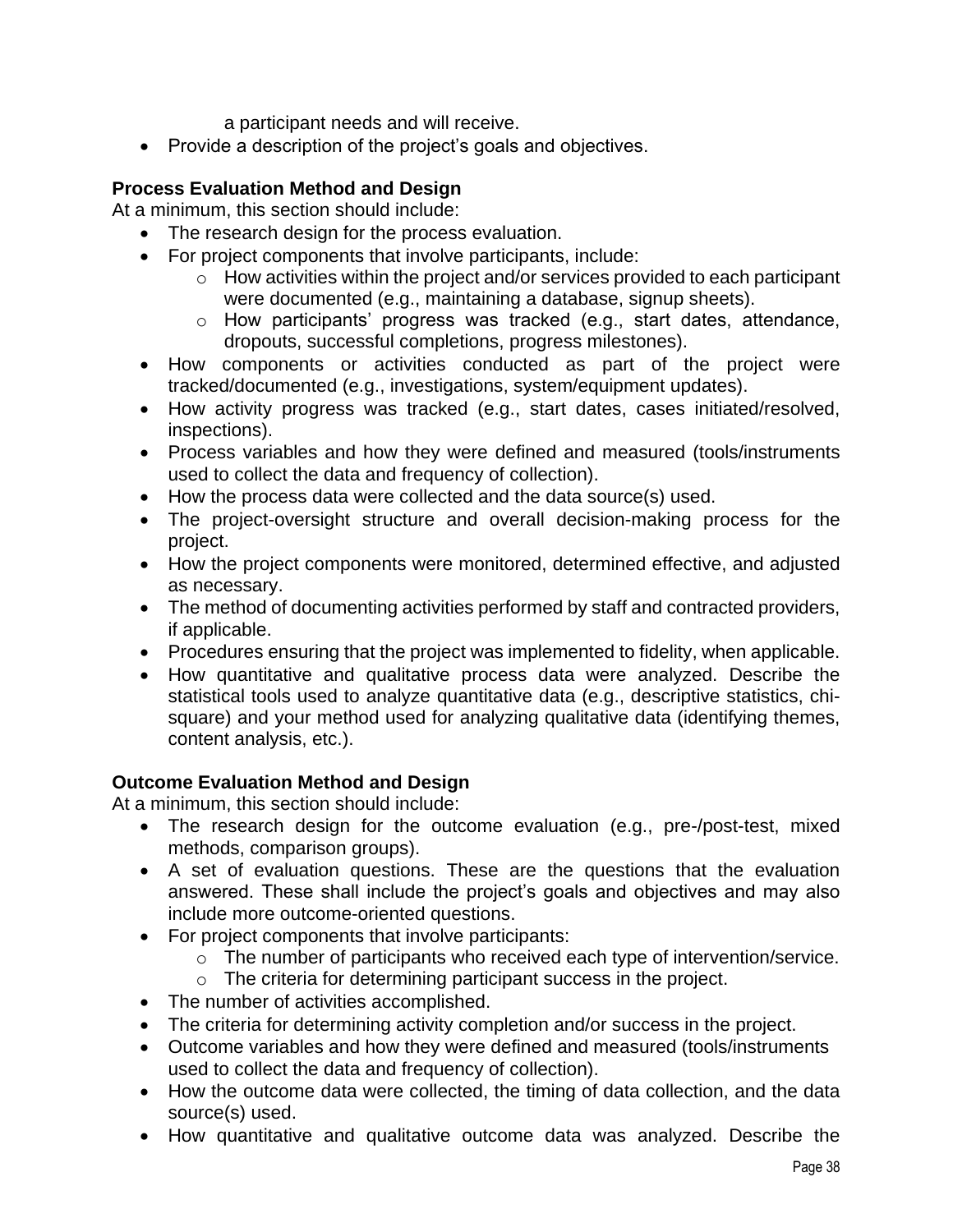statistical tools used to analyze quantitative data (e.g., descriptive statistics, chisquare) and methods used for analyzing qualitative data (identifying themes, content analysis, etc.).

- The strategy for determining whether outcomes were due to the project and not some other factor(s) unrelated to the project, including a description of a comparison group, when applicable.
- If multiple types of interventions were employed, include a description of how the separate effects on outcome variables of each type of the intervention were determined, if possible.

#### **Evaluation Results**

This section provides a description of the project outcomes. This section should include:

- The data related to the process evaluation. Describe any changes that were made as a result of the process evaluation findings.
- Total number of participants (unduplicated).
	- o Include basic demographic information of your participants (e.g., age, gender, race/ethnicity, risk factors, prior involvement with the justice system).
	- o When multiple services are available, include the number of individuals who received each of the services.
- Total number of activities and/or services.
- Progress toward goals:
	- $\circ$  Provide a summary of the degree to which the project's goals and objectives were achieved.
	- o Describe factors that affected the progress of project goals. This may include factors which resulted in achieving goals more quickly or impeded your progress. If there were factors that impeded your progress, describe how they were addressed.
- Results of any process analyses and provide a detailed explanation related to the project's performance over the course of the grant.
- Results of any outcome analyses and provide a detailed explanation of findings as it relates to any other additional outcome measures.

#### **Discussion of Results**

At a minimum, this section should:

- Discuss the effectiveness of different strategies implemented in the project.
- Make useful recommendations with specific guidance for what to replicate or do differently.

#### **A Current Logic Model**

Provide a visual representation of the project depicting the logical relationships between the project's goal statements, input/resources, activities, outputs, outcomes and impacts of the project.

• Inputs/Resources: "Inputs are various resources available to support the project (e.g., staff, materials, curricula, funding, equipment)."<sup>5</sup> "Include those aspects of

<sup>5</sup> Department of Health & Human Services: Family and Youth Services Bureau, 2020.